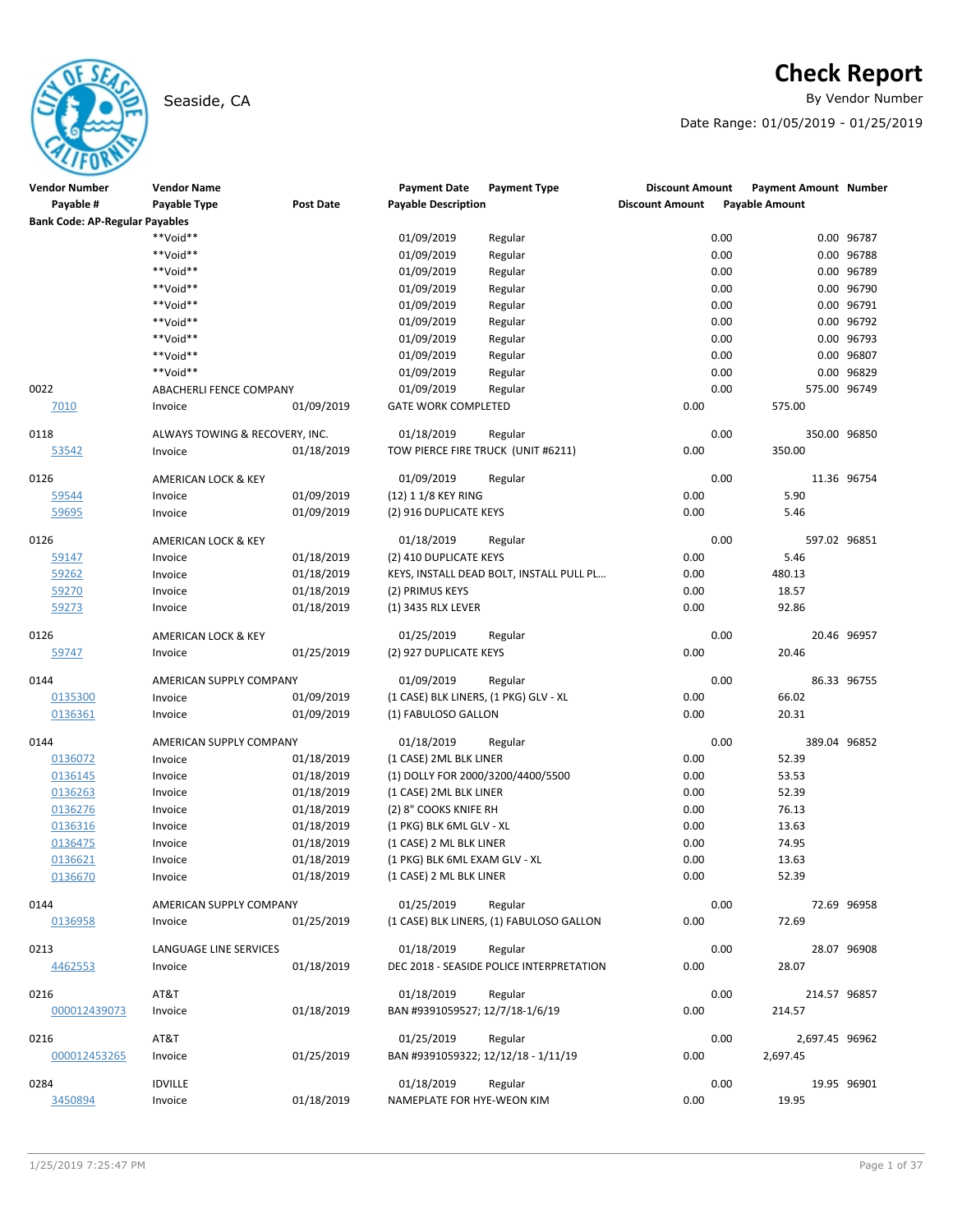| <b>Vendor Number</b>         | <b>Vendor Name</b>              |                  | <b>Payment Date</b>                | <b>Payment Type</b>                     | <b>Discount Amount</b> |      | <b>Payment Amount Number</b> |             |
|------------------------------|---------------------------------|------------------|------------------------------------|-----------------------------------------|------------------------|------|------------------------------|-------------|
| Payable #                    | Payable Type                    | <b>Post Date</b> | <b>Payable Description</b>         |                                         | <b>Discount Amount</b> |      | <b>Payable Amount</b>        |             |
| 0302                         | BAYSIDE OIL II, INC.            |                  | 01/09/2019                         | Regular                                 |                        | 0.00 | 110.00 96760                 |             |
| <u>32332</u>                 | Invoice                         | 01/09/2019       | (125) USED OIL APPOX GALS          |                                         | 0.00                   |      | 110.00                       |             |
| 0360                         | PAUL BLAHA                      |                  | 01/09/2019                         | Regular                                 |                        | 0.00 | 700.00 96821                 |             |
| <b>RED HELMET</b>            | Invoice                         | 01/09/2019       |                                    | REIMBURSEMENT FOR (2) FIRE PREVENTION   | 0.00                   |      | 700.00                       |             |
|                              |                                 |                  |                                    |                                         |                        |      |                              |             |
| 0501                         | CALIFORNIA-AMERICAN WATER       |                  | 01/09/2019                         | Regular                                 |                        | 0.00 | 10,133.83 96763              |             |
| $11/21/18 - 12/26/1$ Invoice |                                 | 01/09/2019       | MISC ACCTS 11/21/18-12/26/18       |                                         | 0.00                   |      | 10,133.83                    |             |
|                              |                                 |                  |                                    |                                         |                        |      |                              |             |
| 0501                         | CALIFORNIA-AMERICAN WATER       |                  | 01/18/2019                         | Regular                                 |                        | 0.00 |                              | 69.90 96868 |
| 1015-2100210933 Invoice      |                                 | 01/18/2019       |                                    | 1120 FREMONT BLVD IRRIG; 1/2/19 BILL DA | 0.00                   |      | 69.90                        |             |
| 0635                         | <b>CARPET CARAVAN</b>           |                  | 01/18/2019                         | Regular                                 |                        | 0.00 | 1,991.45 96869               |             |
| CG802646                     | Invoice                         | 01/18/2019       | <b>CARPET FOR PRESCHOOL</b>        |                                         | 0.00                   |      | 1,991.45                     |             |
|                              |                                 |                  |                                    |                                         |                        |      |                              |             |
| 0701                         | CHEVRON AND TEXACO              |                  | 01/09/2019                         | Regular                                 |                        | 0.00 |                              | 11.17 96764 |
| 682975                       | Invoice                         | 01/09/2019       |                                    | ACCT #7898196360; 11/22/18 - 12/21/18   | 0.00                   |      | 11.17                        |             |
| 0701                         | <b>CHEVRON AND TEXACO</b>       |                  | 01/25/2019                         | Regular                                 |                        | 0.00 |                              | 41.33 96971 |
| 684622                       | Invoice                         | 01/25/2019       |                                    | ACCT #7898196360; 12/22/18 - 01/21/19   | 0.00                   |      | 41.33                        |             |
|                              |                                 |                  |                                    |                                         |                        |      |                              |             |
| 0756                         | <b>COAST COUNTIES PETERBILT</b> |                  | 01/09/2019                         | Regular                                 |                        | 0.00 | 1,843.84 96765               |             |
| 0236078S                     | Invoice                         | 01/09/2019       | <b>REPAIR ORDER</b>                |                                         | 0.00                   |      | 1,843.84                     |             |
| 0759                         | MONTEREY CO. WEEKLY CLASSIFIEDS |                  | 01/25/2019                         | Regular                                 |                        | 0.00 | 442.95 97011                 |             |
| 01/03/19CCSEA                | Invoice                         | 01/25/2019       | SEASIDE FARMER'S MARKET AD; 1/3/19 |                                         | 0.00                   |      | 204.00                       |             |
| 522-111297-00002 Invoice     |                                 | 01/25/2019       | NOTICE OF VACANCY - BOARD          |                                         | 0.00                   |      | 159.30                       |             |
| 523-111297-00002 Invoice     |                                 | 01/25/2019       | PUBLIC HEARING - BEES              |                                         | 0.00                   |      | 79.65                        |             |
|                              |                                 |                  |                                    |                                         |                        |      |                              |             |
| 0790                         | <b>COMMUNITY HUMAN SERVICES</b> |                  | 01/18/2019                         | Regular                                 |                        | 0.00 | 3,426.99 96873               |             |
| $\overline{4}$ .             | Invoice                         | 01/18/2019       | DEC 2018 - CAL VIP GRANT           |                                         | 0.00                   |      | 3,426.99                     |             |
| 0791                         | COMMUNITY PARTNERSHIP FOR YOUTH |                  | 01/09/2019                         | Regular                                 |                        | 0.00 | 2,214.37 96766               |             |
| <b>DEC 2018</b>              | Invoice                         | 01/09/2019       |                                    | CAL VIP GRANT- COLTON MIDDLE SCHOOL     | 0.00                   |      | 2,214.37                     |             |
|                              |                                 |                  |                                    |                                         |                        |      |                              |             |
| 0898                         | <b>CRYSTAL SPRINGS WATER</b>    |                  | 01/09/2019                         | Regular                                 |                        | 0.00 | 148.75 96768                 |             |
| 0000023856                   | Invoice                         | 01/09/2019       | 440 HARCOURT - ENG; 11/19/18       |                                         | 0.00                   |      | 15.25                        |             |
| 0000023857                   | Invoice                         | 01/09/2019       | 440 HARCOURT - RMS; 11/19/18       |                                         | 0.00                   |      | 32.25                        |             |
| 0000030871                   | Invoice                         | 01/09/2019       | 440 HARCOURT - ENG; LATE CHARGE    |                                         | 0.00                   |      | 5.00                         |             |
| 0000030872                   | Invoice                         | 01/09/2019       | 440 HARCOURT - RMS; LATE CHARGE    |                                         | 0.00                   |      | 5.00                         |             |
| 0000030873                   | Invoice                         | 01/09/2019       | 656 BROADWAY AVE - LATE CHARGE     |                                         | 0.00                   |      | 5.00                         |             |
| 0000978397                   | Invoice                         | 01/09/2019       | 656 BROADWAY AVE; 9/10/18          |                                         | 0.00                   |      | 18.75                        |             |
| 0000982844                   | Invoice                         | 01/09/2019       |                                    | 440 HARCOURT- ENGINEERING; 9/17/18      | 0.00                   |      | 15.25                        |             |
| 0000982845                   | Invoice                         | 01/09/2019       | 440 HARCOURT - RMS; 9/17/18        |                                         | 0.00                   |      | 32.25                        |             |
| 0000991705                   | Invoice                         | 01/09/2019       | 440 HARCOURT - LATE CHARGE         |                                         | 0.00                   |      | 5.00                         |             |
| 0000991961                   | Invoice                         | 01/09/2019       | 440 HARCOURT- ENG; LATE CHARGE     |                                         | 0.00                   |      | 5.00                         |             |
| 0000991962                   | Invoice                         | 01/09/2019       | 440 HARCOURT - RMS; LATE CHARGE    |                                         | 0.00                   |      | 5.00                         |             |
| 0000991963                   | Invoice                         | 01/09/2019       | 656 BROADWAY AVE - LATE CHARGE     |                                         | 0.00                   |      | 5.00                         |             |
| 0898                         | <b>CRYSTAL SPRINGS WATER</b>    |                  | 01/18/2019                         | Regular                                 |                        | 0.00 | 245.00 96876                 |             |
| 0000034334                   | Invoice                         | 01/18/2019       | 656 BROADWAY AVE; 12/5/18          |                                         | 0.00                   |      | 27.25                        |             |
| 0000038148                   | Invoice                         | 01/18/2019       |                                    | 440 HARCOURT- ENGINEERING; 12/12/18     | 0.00                   |      | 11.00                        |             |
| 0000038149                   | Invoice                         | 01/18/2019       | 440 HARCOURT - RMS; 12/12/18       |                                         | 0.00                   |      | 32.25                        |             |
| 0000038152                   | Invoice                         | 01/18/2019       | 986 HILBY AVE; 12/12/18            |                                         | 0.00                   |      | 45.25                        |             |
| 0000038153                   | Invoice                         | 01/18/2019       | 1136 WHEELER ST; 12/12/18          |                                         | 0.00                   |      | 35.75                        |             |
| 0000038154                   | Invoice                         | 01/18/2019       | 1148 WHEELER ST; 12/12/18          |                                         | 0.00                   |      | 40.50                        |             |
| 0000047632                   | Invoice                         | 01/18/2019       | 440 HARCOURT AVE - LATE CHARGE     |                                         | 0.00                   |      | 5.00                         |             |
| 0000047745                   | Invoice                         | 01/18/2019       | 440 HARCOURT AVE - LATE CHARGE     |                                         | 0.00                   |      | 5.00                         |             |
| 0000047919                   | Invoice                         | 01/18/2019       |                                    | 440 HARCOURT AVE - ENGR LATE CHARGE     | 0.00                   |      | 5.00                         |             |
| 0000047920                   | Invoice                         | 01/18/2019       |                                    | 440 HARCOURT AVE - RMS; LATE CHARGE     | 0.00                   |      | 5.00                         |             |
| 0000047921                   | Invoice                         | 01/18/2019       | 656 BROADWAY AVE - LATE CHARGE     |                                         | 0.00                   |      | 5.00                         |             |
| 0000048268                   | Invoice                         | 01/18/2019       | 986 HILBY AVE; 12/31/18            |                                         | 0.00                   |      | 18.00                        |             |
| 0000048269                   | Invoice                         | 01/18/2019       | 1148 WHEELER ST; 12/31/18          |                                         | 0.00                   |      | 5.00                         |             |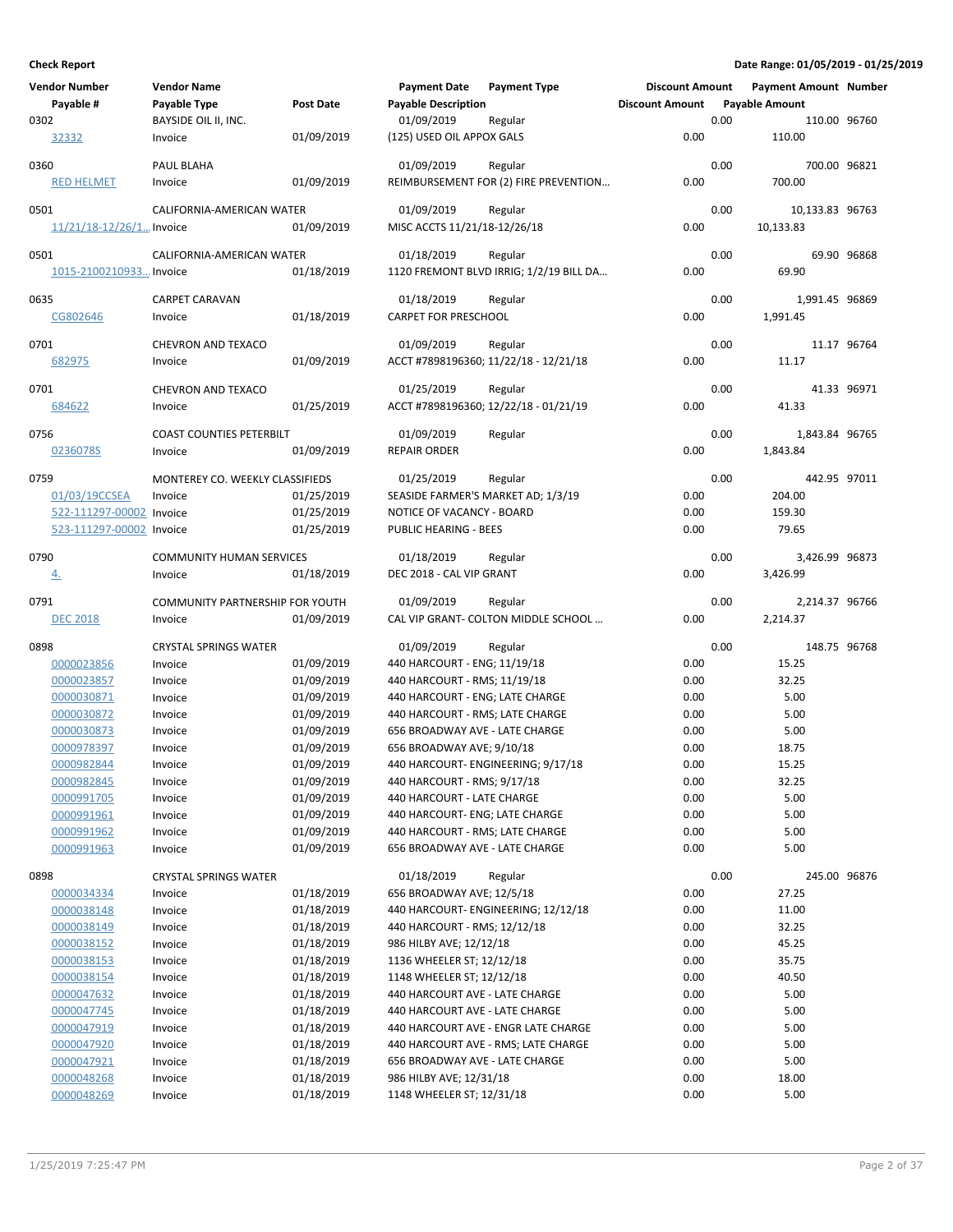| <b>Vendor Number</b> | <b>Vendor Name</b>                   |            | <b>Payment Date</b>                 | <b>Payment Type</b>                             | <b>Discount Amount</b> |      | Payment Amount Number  |             |
|----------------------|--------------------------------------|------------|-------------------------------------|-------------------------------------------------|------------------------|------|------------------------|-------------|
| Payable #            | Payable Type                         | Post Date  | <b>Payable Description</b>          |                                                 | <b>Discount Amount</b> |      | <b>Payable Amount</b>  |             |
| 0000048270           | Invoice                              | 01/18/2019 | 1136 WHEELER ST; 12/31/18           |                                                 | 0.00                   |      | 5.00                   |             |
| 0922                 | <b>CYPRESS COAST FORD-LINCOLN</b>    |            | 01/09/2019                          | Regular                                         |                        | 0.00 | 842.30 96770           |             |
| 191334               | Invoice                              | 01/09/2019 | (1) LAMP ASY                        |                                                 | 0.00                   |      | 69.34                  |             |
| 338015               | Invoice                              | 01/09/2019 |                                     | TAG #T4723; 2014 FORD EXPLORER REPAIR           | 0.00                   |      | 772.96                 |             |
|                      |                                      |            |                                     |                                                 |                        |      |                        |             |
| 0922                 | <b>CYPRESS COAST FORD-LINCOLN</b>    |            | 01/18/2019                          | Regular                                         |                        | 0.00 | 1,028.31 96877         |             |
| 191657               | Invoice                              | 01/18/2019 | (1) SWITCH ASY                      |                                                 | 0.00                   |      | 21.17                  |             |
| 338848               | Invoice                              | 01/18/2019 |                                     | TAG #T4099; 2014 FORD EXPLORER SERVICE          | 0.00                   |      | 1,007.14               |             |
| 0981                 | DEL MAR FRENCH LAUNDRY, INC.         |            | 01/18/2019                          | Regular                                         |                        | 0.00 | 600.90 96881           |             |
| 01/03/2019           | Invoice                              | 01/18/2019 | <b>RECREATION - 29 TABLE CLOTHS</b> |                                                 | 0.00                   |      | 188.50                 |             |
| 01/07/2019           | Invoice                              | 01/18/2019 | RECREATION - ALL FOLDED #7          |                                                 | 0.00                   |      | 22.40                  |             |
| 12/05/2018           | Invoice                              | 01/18/2019 | RECREATION - 15 TABLE CLOTHS        |                                                 | 0.00                   |      | 97.50                  |             |
| 12/10/2018           | Invoice                              | 01/18/2019 | <b>RECREATION - 6 TABLE CLOTHS</b>  |                                                 | 0.00                   |      | 39.00                  |             |
| 12/18/2018           | Invoice                              | 01/18/2019 | RECREATION - 27 TABLE CLOTHS        |                                                 | 0.00                   |      | 175.50                 |             |
| 12/20/2018           | Invoice                              | 01/18/2019 | RECREATION - 12 TABLE CLOTHS        |                                                 | 0.00                   |      | 78.00                  |             |
| 0988                 | DEL REY CAR WASH                     |            | 01/18/2019                          | Regular                                         |                        | 0.00 |                        | 54.00 96882 |
| <u>368</u>           | Invoice                              | 01/18/2019 |                                     | (3) FULL SERVICE CAR WASHES - SEASIDE POL       | 0.00                   |      | 54.00                  |             |
|                      |                                      |            |                                     |                                                 |                        |      |                        |             |
| 0988                 | DEL REY CAR WASH                     |            | 01/18/2019                          | Regular                                         |                        | 0.00 |                        | 18.00 96883 |
| 366                  | Invoice                              | 01/18/2019 |                                     | (1) FULL SERVICE CAR WASH - PUBLIC WORKS        | 0.00                   |      | 18.00                  |             |
| 0988                 | <b>DEL REY CAR WASH</b>              |            | 01/25/2019                          | Regular                                         |                        | 0.00 |                        | 93.00 96978 |
| 375                  | Invoice                              | 01/25/2019 |                                     | (4) FULL SVC @ \$18, (1) FULL SVC @ \$21        | 0.00                   |      | 93.00                  |             |
| 1004                 | DEPARTMENT OF JUSTICE                |            | 01/25/2019                          | Regular                                         |                        | 0.00 |                        | 64.00 96979 |
| 348906               | Invoice                              | 01/25/2019 | DEC 2018 - (2) FINGERPRINT APPS     |                                                 | 0.00                   |      | 64.00                  |             |
|                      |                                      |            |                                     |                                                 |                        |      |                        |             |
| 1090                 | PARTSMASTER                          |            | 01/18/2019                          | Regular                                         |                        | 0.00 | 158.73 96928           |             |
| 23364633             | Invoice                              | 01/18/2019 |                                     | (1) DYNA-FLEX AIR FITTING, (1) UNIV MASTE       | 0.00                   |      | 158.73                 |             |
| 1152                 | ENTENMANN-ROVIN COMPANY              |            | 01/09/2019                          | Regular                                         |                        | 0.00 | 124.44 96774           |             |
| 0140839-IN           | Invoice                              | 01/09/2019 |                                     | (1) SEASIDE PD 130 TT DOME BADGE (PINK)         | 0.00                   |      | 124.44                 |             |
| 1176                 | <b>EWING IRRIGATION PRODUCTS</b>     |            | 01/09/2019                          | Regular                                         |                        | 0.00 |                        | 86.23 96775 |
| 6525728              | Invoice                              | 01/09/2019 | (1) 3 IN TREE STAKE/POST            |                                                 | 0.00                   |      | 86.23                  |             |
|                      |                                      |            |                                     |                                                 |                        |      |                        |             |
| 1188                 | <b>FERGUSON ENTERPRISES INC #686</b> |            | 01/09/2019                          | Regular                                         |                        | 0.00 | 825.47 96781           |             |
| 6366109              | Invoice                              | 01/09/2019 | (1) TSPUD FLSHMTR EB, (1) 1/2 VB CP |                                                 | 0.00                   |      | 168.44                 |             |
| 6369288              | Invoice                              | 01/09/2019 |                                     | (1) SPUD COUP ASSY CP, (1) 1-1/2X9 VB CP        | 0.00                   |      | 40.05                  |             |
| 6370142              | Invoice                              | 01/09/2019 | (1) 4 BDM ELEC FCT                  |                                                 | 0.00                   |      | 404.62                 |             |
| 6372134              | Invoice                              | 01/09/2019 | (1) LF 1/2 FIP X 3/8 COMP ANG ST    |                                                 | 0.00                   |      | 6.78                   |             |
| 6373782              | Invoice                              | 01/09/2019 | (1) P TRAP CP, (4) SLIP NUT WSHR    |                                                 | 0.00                   |      | 20.50                  |             |
| 6392976              | Invoice                              | 01/09/2019 | (2) 2 GALV MI 150# CAP              |                                                 | 0.00                   |      | 10.29                  |             |
| 6398663              | Invoice                              | 01/09/2019 |                                     | (1) F/1 LEV OR 1 KNOB HDL, (1) LFN BALL AS      | 0.00                   |      | 25.01                  |             |
| 6411828              | Invoice                              | 01/09/2019 |                                     | (1) ADAPT P TRAP, (1) EB CLST SEAT COMM         | 0.00                   |      | 22.78                  |             |
| 6422752              | Invoice                              | 01/09/2019 | (4) LF 3/4 *SHARKB STRT COUP        |                                                 | 0.00                   |      | 37.98                  |             |
| 6422759              | Invoice                              | 01/09/2019 | MISC SUPPLIES; 12/19/18             |                                                 | 0.00                   |      | 33.90                  |             |
| 6424489              | Invoice                              | 01/09/2019 | (10) 3/4 X 10 L HARD COP TUBE       |                                                 | 0.00                   |      | 26.87                  |             |
| 6425204              | Invoice                              | 01/09/2019 |                                     | (2) 3 STD NH COUP, (2) 4 STD NH COUP            | 0.00                   |      | 28.25                  |             |
| 1188                 | FERGUSON ENTERPRISES INC #686        |            | 01/18/2019                          | Regular                                         |                        | 0.00 | 175.89 96888           |             |
| 6429829              | Invoice                              | 01/18/2019 |                                     | (10) FOAM PIPE, ADPT, WHTR CONN, BRS B          | 0.00                   |      | 39.13                  |             |
| 6431649              | Invoice                              | 01/18/2019 | (5) ECON TEST PLUG                  |                                                 | 0.00                   |      | 21.57                  |             |
| 6434358              | Invoice                              | 01/18/2019 |                                     | (20) PIPE, COUP, PRMR, AQUA CMNT, 18 PVC        | 0.00                   |      | 84.97                  |             |
| 6442575              | Invoice                              | 01/18/2019 | (2) BSKT STRN, (1) WOG THRD 2PC     |                                                 | 0.00                   |      | 26.11                  |             |
| 6444551              | Invoice                              | 01/18/2019 | (1) DRN TRAP CONN                   |                                                 | 0.00                   |      | 4.11                   |             |
|                      |                                      |            |                                     |                                                 |                        |      |                        |             |
| 1224<br>437532       | <b>FIRST ALARM</b><br>Invoice        | 01/09/2019 | 01/09/2019                          | Regular<br>986 HILBY AVE - SERVICE CALL 12/3/18 | 0.00                   | 0.00 | 384.82 96782<br>152.50 |             |
| 442093               | Invoice                              | 01/09/2019 | 986 HILBY AVE - 1/1/19 - 3/31/19    |                                                 | 0.00                   |      | 232.32                 |             |
|                      |                                      |            |                                     |                                                 |                        |      |                        |             |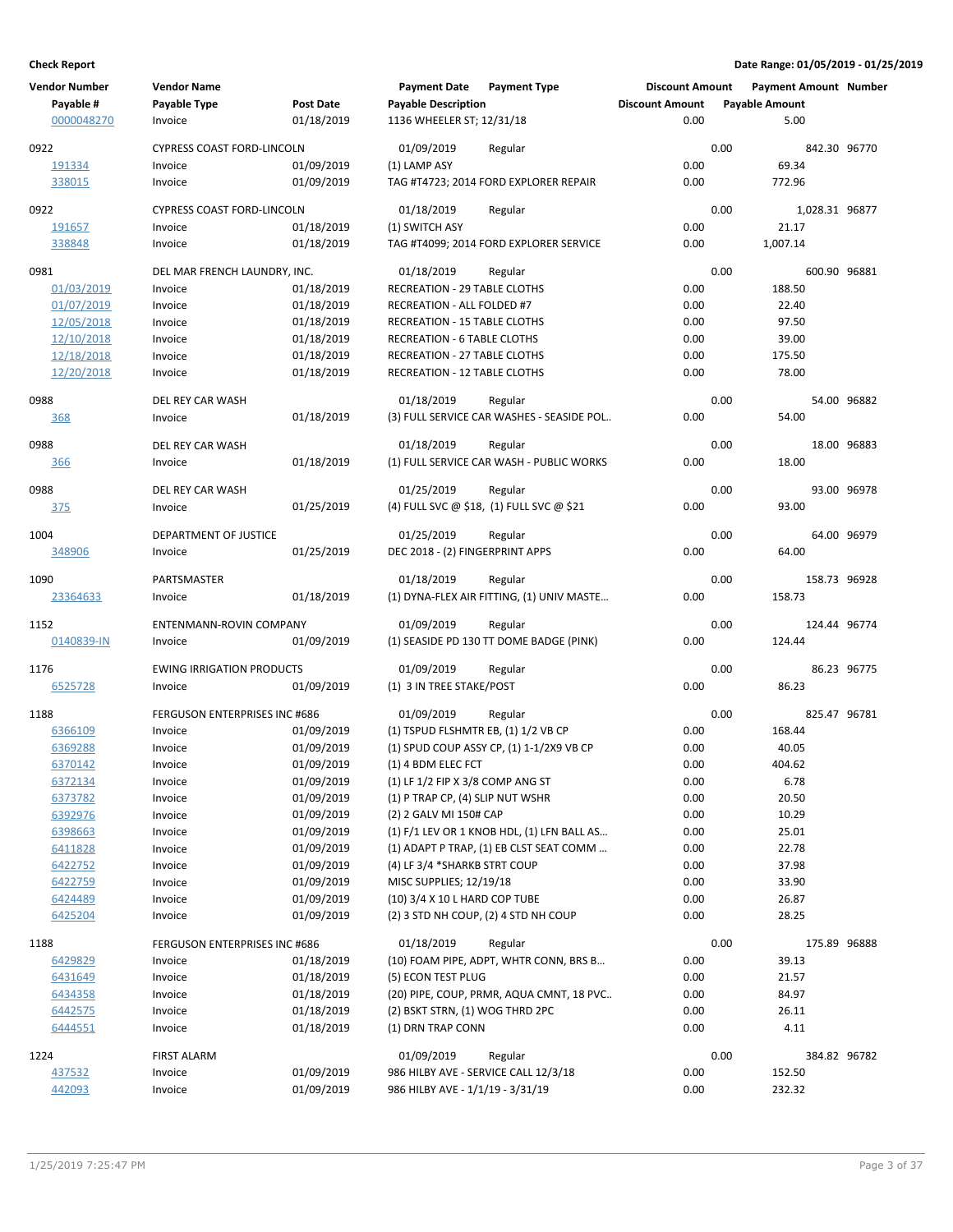| <b>Vendor Number</b> | <b>Vendor Name</b> |                  | <b>Payment Date</b><br><b>Payment Type</b> | <b>Discount Amount</b> | <b>Payment Amount Number</b> |
|----------------------|--------------------|------------------|--------------------------------------------|------------------------|------------------------------|
| Payable #            | Payable Type       | <b>Post Date</b> | <b>Payable Description</b>                 | <b>Discount Amount</b> | <b>Payable Amount</b>        |
| 1224                 | <b>FIRST ALARM</b> |                  | 01/18/2019<br>Regular                      | 0.00                   | 908.06 96889                 |
| 443544               | Invoice            | 01/18/2019       | 656 BROADWAY AVE - JOB INSTALL #44149      | 0.00                   | 655.00                       |
| 443545               | Invoice            | 01/18/2019       | 656 BROADWAY AVE - 12/18/18 - 3/31/19      | 0.00                   | 253.06                       |
| 1224                 | <b>FIRST ALARM</b> |                  | 01/25/2019<br>Regular                      | 0.00                   | 1.717.80 96986               |
| 447842               | Invoice            | 01/25/2019       | 2/1/19 - 4/30/19; MONITORING FOR (5) LO    | 0.00                   | 1.717.80                     |
| 1224                 | <b>FIRST ALARM</b> |                  | 01/25/2019<br>Regular                      | 0.00                   | 194.22 96987                 |
| 445219               | Invoice            | 01/25/2019       | POLICE DEPT - 2/1/19 - 4/30/19             | 0.00                   | 194.22                       |

|                       | Payable | Payment  |                 |           |
|-----------------------|---------|----------|-----------------|-----------|
| <b>Payment Type</b>   | Count   | Count    | <b>Discount</b> | Payment   |
| <b>Regular Checks</b> | 103     | 41       | 0.00            | 33,717.69 |
| <b>Manual Checks</b>  | 0       | 0        | 0.00            | 0.00      |
| <b>Voided Checks</b>  | 0       | 9        | 0.00            | 0.00      |
| <b>Bank Drafts</b>    | 0       | 0        | 0.00            | 0.00      |
| EFT's                 | 0       | $\Omega$ | 0.00            | 0.00      |
|                       | 103     | 50       | 0.00            | 33,717.69 |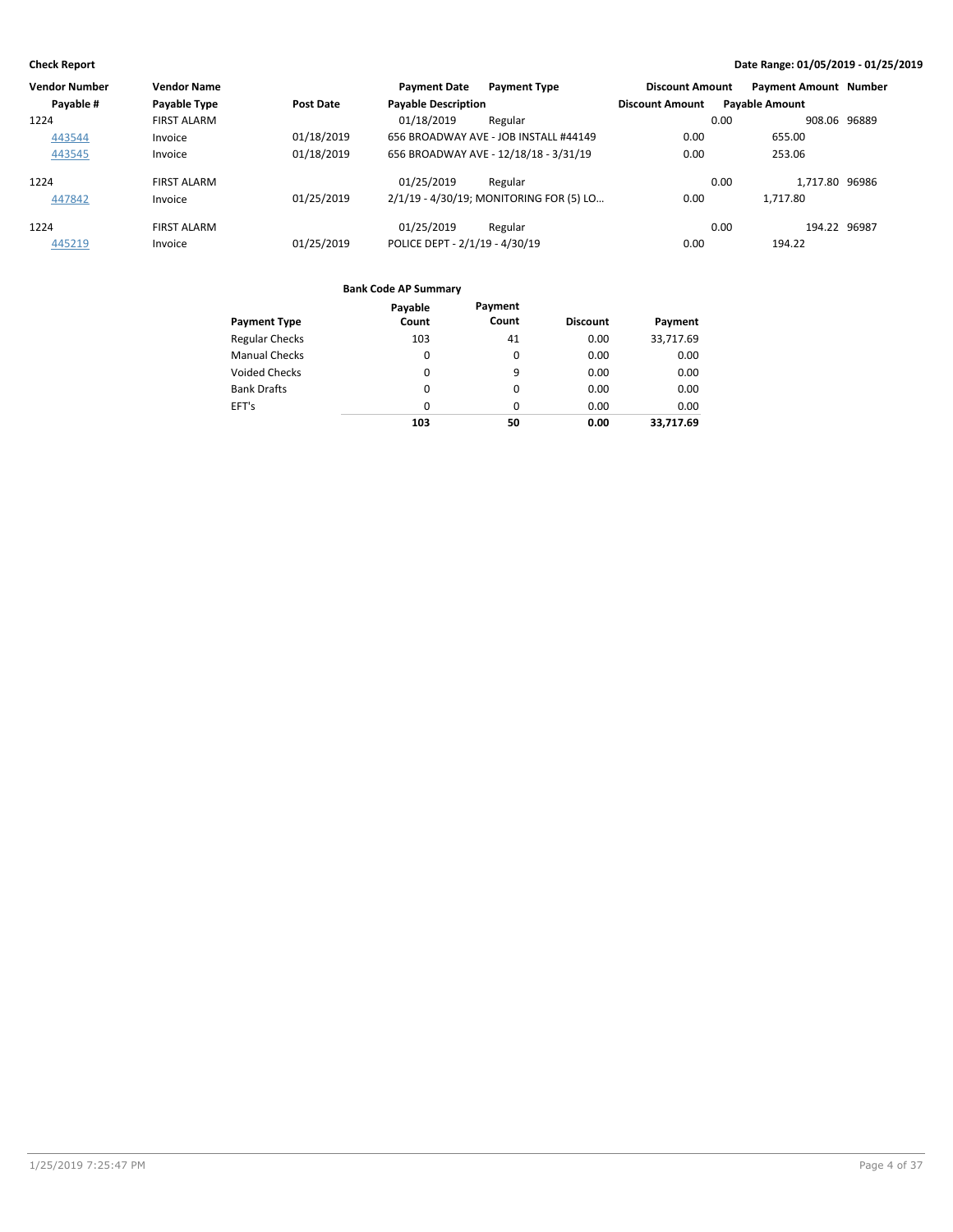| <b>Vendor Number</b>                  | <b>Vendor Name</b>         |                  | <b>Payment Date</b>        | <b>Payment Type</b> | <b>Discount Amount</b> | <b>Payment Amount Number</b> |       |
|---------------------------------------|----------------------------|------------------|----------------------------|---------------------|------------------------|------------------------------|-------|
| Payable #                             | Payable Type               | <b>Post Date</b> | <b>Payable Description</b> |                     | <b>Discount Amount</b> | <b>Payable Amount</b>        |       |
| <b>Bank Code: PY-Payroll Payables</b> |                            |                  |                            |                     |                        |                              |       |
| 1268                                  | <b>FRANCHISE TAX BOARD</b> |                  | 01/23/2019                 | Regular             |                        | 0.00<br>400.00 18845         |       |
| INV0002611                            | Invoice                    | 12/07/2018       | EWO #: 367491337599687485  |                     | 0.00                   | 100.00                       |       |
| <b>INV0002653</b>                     | Invoice                    | 12/07/2018       | EWO #: 367491337599687485  |                     | 0.00                   | 100.00                       |       |
| <b>INV0002705</b>                     | Invoice                    | 12/07/2018       | EWO #: 367491337599687485  |                     | 0.00                   | 100.00                       |       |
| <b>INV0002738</b>                     | Invoice                    | 12/07/2018       | EWO #: 367491337599687485  |                     | 0.00                   | 100.00                       |       |
| 1268                                  | <b>FRANCHISE TAX BOARD</b> |                  | 01/23/2019                 | Regular             |                        | 0.00<br>600.00               | 18846 |
| <b>INV0002650</b>                     | Invoice                    | 12/07/2018       | <b>EWO FOR TAXES</b>       |                     | 0.00                   | 200.00                       |       |
| <b>INV0002701</b>                     | Invoice                    | 12/07/2018       | <b>EWO FOR TAXES</b>       |                     | 0.00                   | 200.00                       |       |
| <b>INV0002735</b>                     | Invoice                    | 12/07/2018       | <b>EWO FOR TAXES</b>       |                     | 0.00                   | 200.00                       |       |
| 1268                                  | <b>FRANCHISE TAX BOARD</b> |                  | 01/23/2019                 | Regular             |                        | 0.00<br>400.00 18847         |       |
| INV0002781                            | Invoice                    | 12/20/2018       | <b>EWO FOR TAXES</b>       |                     | 0.00                   | 200.00                       |       |
| <b>INV0002818</b>                     | Invoice                    | 12/20/2018       | <b>EWO FOR TAXES</b>       |                     | 0.00                   | 200.00                       |       |
| 1268                                  | <b>FRANCHISE TAX BOARD</b> |                  | 01/23/2019                 | Regular             |                        | 200.00 18848<br>0.00         |       |
| <b>INV0002784</b>                     | Invoice                    | 12/20/2018       | EWO #: 367491337599687485  |                     | 0.00                   | 100.00                       |       |
| <b>INV0002822</b>                     | Invoice                    | 12/20/2018       | EWO #: 367491337599687485  |                     | 0.00                   | 100.00                       |       |

| Payment Type          | Payable<br>Count | Payment<br>Count | <b>Discount</b> | Payment  |
|-----------------------|------------------|------------------|-----------------|----------|
| <b>Regular Checks</b> | 11               | 4                | 0.00            | 1,600.00 |
| <b>Manual Checks</b>  | 0                | $\Omega$         | 0.00            | 0.00     |
| <b>Voided Checks</b>  | 0                | 0                | 0.00            | 0.00     |
| <b>Bank Drafts</b>    | 0                | $\Omega$         | 0.00            | 0.00     |
| EFT's                 | 0                | $\Omega$         | 0.00            | 0.00     |
|                       | 11               | 4                | 0.00            | 1.600.00 |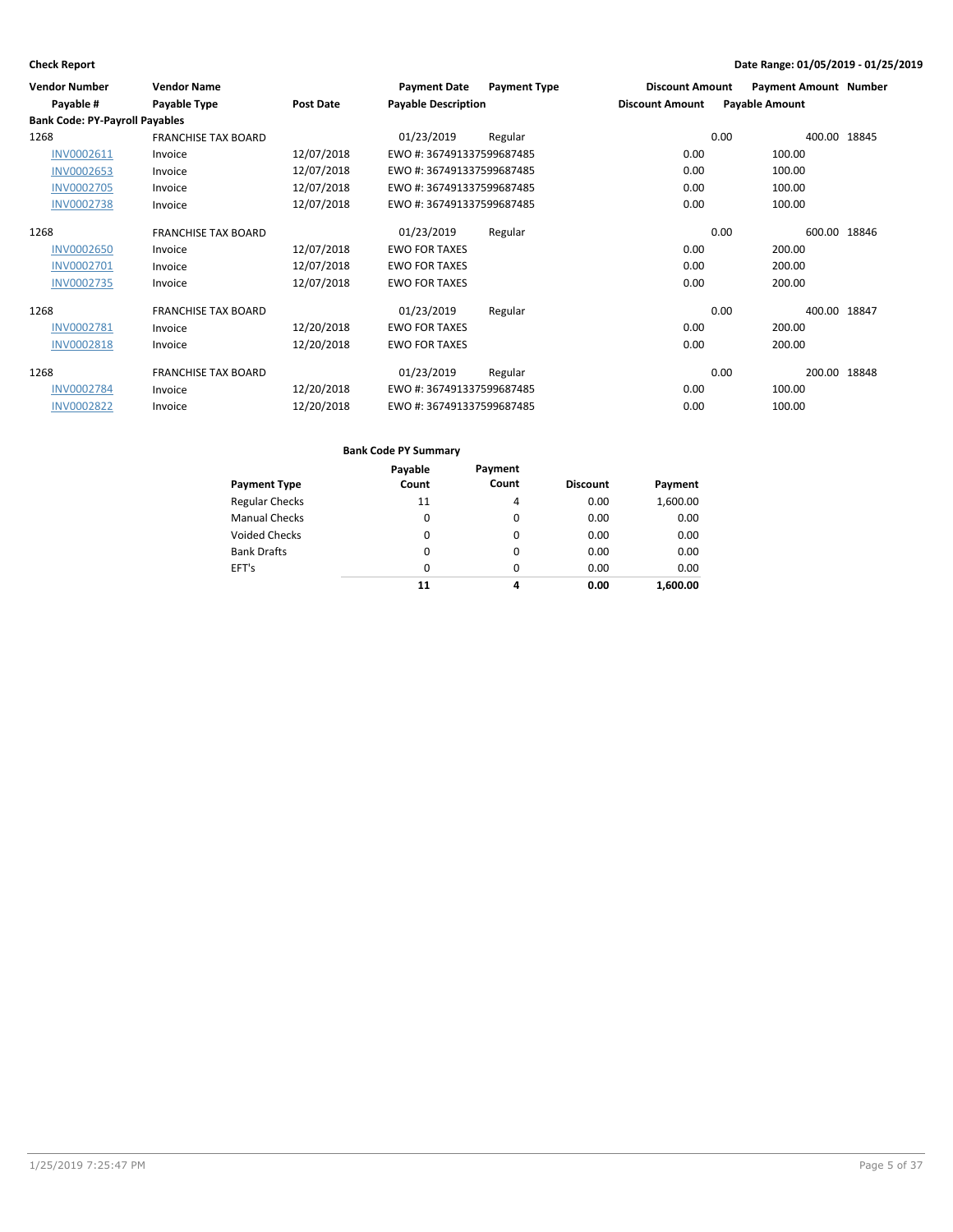| <b>Vendor Number</b><br>Payable #     | <b>Vendor Name</b><br>Payable Type     | <b>Post Date</b> | <b>Payment Date</b><br><b>Payable Description</b> | <b>Payment Type</b>                    | <b>Discount Amount</b><br><b>Discount Amount</b> |      | <b>Payment Amount Number</b><br><b>Payable Amount</b> |  |
|---------------------------------------|----------------------------------------|------------------|---------------------------------------------------|----------------------------------------|--------------------------------------------------|------|-------------------------------------------------------|--|
| <b>Bank Code: AP-Regular Payables</b> |                                        |                  |                                                   |                                        |                                                  |      |                                                       |  |
| 1352                                  | GIRLS INC. OF THE CENTRAL COAST        |                  | 01/25/2019                                        | Regular                                |                                                  | 0.00 | 3,906.98 96990                                        |  |
| $\overline{2}$                        | Invoice                                | 01/25/2019       |                                                   | CDBG PAYMENT FOR 2 QTR, FY 2018/19     | 0.00                                             |      | 3,906.98                                              |  |
| 1388                                  | <b>GRAINGER</b>                        |                  | 01/18/2019                                        | Regular                                |                                                  | 0.00 | 3,456.79 96894                                        |  |
| 9022185095                            | Invoice                                | 01/18/2019       | (1) CIRCULATOR PUMP, 2 HP                         |                                        | 0.00                                             |      | 3,157.90                                              |  |
| 9036433440                            | Invoice                                | 01/18/2019       |                                                   | (1) DROP-IN ANCHOR, (1) HAMMER DRILL S | 0.00                                             |      | 207.11                                                |  |
| 9052679637                            | Invoice                                | 01/18/2019       | (1) CARTRIDGE FOR AP200, PK2                      |                                        | 0.00                                             |      | 91.78                                                 |  |
| 1392                                  | <b>GRANITE ROCK COMPANY</b>            |                  | 01/09/2019                                        | Regular                                |                                                  | 0.00 | 1,426.32 96784                                        |  |
| 1143391                               | Invoice                                | 01/09/2019       | <b>TICKET #622944</b>                             |                                        | 0.00                                             |      | 38.20                                                 |  |
| 1143691                               | Invoice                                | 01/09/2019       | <b>TICKET #623223</b>                             |                                        | 0.00                                             |      | 241.79                                                |  |
| 1145284                               | Invoice                                | 01/09/2019       | <b>TICKET #624952</b>                             |                                        | 0.00                                             |      | 478.75                                                |  |
| 1145651                               | Invoice                                | 01/09/2019       | <b>TICKET #624834</b>                             |                                        | 0.00                                             |      | 565.72                                                |  |
| 1146830                               | Invoice                                | 01/09/2019       | <b>TICKET #626045</b>                             |                                        | 0.00                                             |      | 101.86                                                |  |
| 1392                                  | <b>GRANITE ROCK COMPANY</b>            |                  | 01/18/2019                                        | Regular                                |                                                  | 0.00 | 686.35 96895                                          |  |
| 1147896                               | Invoice                                | 01/18/2019       | <b>TICKET #627478</b>                             |                                        | 0.00                                             |      | 87.31                                                 |  |
| 1148246                               | Invoice                                | 01/18/2019       | TICKET #627243/627951                             |                                        | 0.00                                             |      | 271.04                                                |  |
| 1149195                               | Invoice                                | 01/18/2019       | TICKET #628471/628533                             |                                        | 0.00                                             |      | 261.95                                                |  |
| 1149470                               | Invoice                                | 01/18/2019       | <b>TICKET #628733</b>                             |                                        | 0.00                                             |      | 66.05                                                 |  |
| 1402                                  | <b>GREATER VICTORY TEMPLE</b>          |                  | 01/09/2019                                        | Regular                                |                                                  | 0.00 | 2,987.28 96785                                        |  |
| $\overline{2}$                        | Invoice                                | 01/09/2019       | CDBG FOR QTR 2, FY 2018/19                        |                                        | 0.00                                             |      | 2,987.28                                              |  |
| 1408                                  | <b>GREEN LINE LIQUID WASTE HAULERS</b> |                  | 01/18/2019                                        | Regular                                |                                                  | 0.00 | 1,610.00 96896                                        |  |
| BC1218003                             | Invoice                                | 01/18/2019       | 7X-UNDERGROUND VIDEO (H)                          |                                        | 0.00                                             |      | 1,610.00                                              |  |
| 1483                                  | BROWNSTEIN HYATT FARBER SCHRECK, LLP   |                  | 01/18/2019                                        | Regular                                |                                                  | 0.00 | 360.00 96865                                          |  |
| 743703                                | Invoice                                | 01/18/2019       |                                                   | NOV 2018 SEASIDE BASIN ADJUDICATION SV | 0.00                                             |      | 360.00                                                |  |
| 1483                                  | BROWNSTEIN HYATT FARBER SCHRECK, LLP   |                  | 01/25/2019                                        | Regular                                |                                                  | 0.00 | 135.00 96968                                          |  |
| 745853                                | Invoice                                | 01/25/2019       |                                                   | BASIN ADJUDICATION THROUGH 12/31/18    | 0.00                                             |      | 135.00                                                |  |
| 1494                                  | HD SUPPLY FACILITIES MAINTENANCE       |                  | 01/25/2019                                        | Regular                                |                                                  | 0.00 | 165.17 96993                                          |  |
| 9169399793                            | Invoice                                | 01/25/2019       | (2 CASE) TAMPAX TAMPONS                           |                                        | 0.00                                             |      | 165.17                                                |  |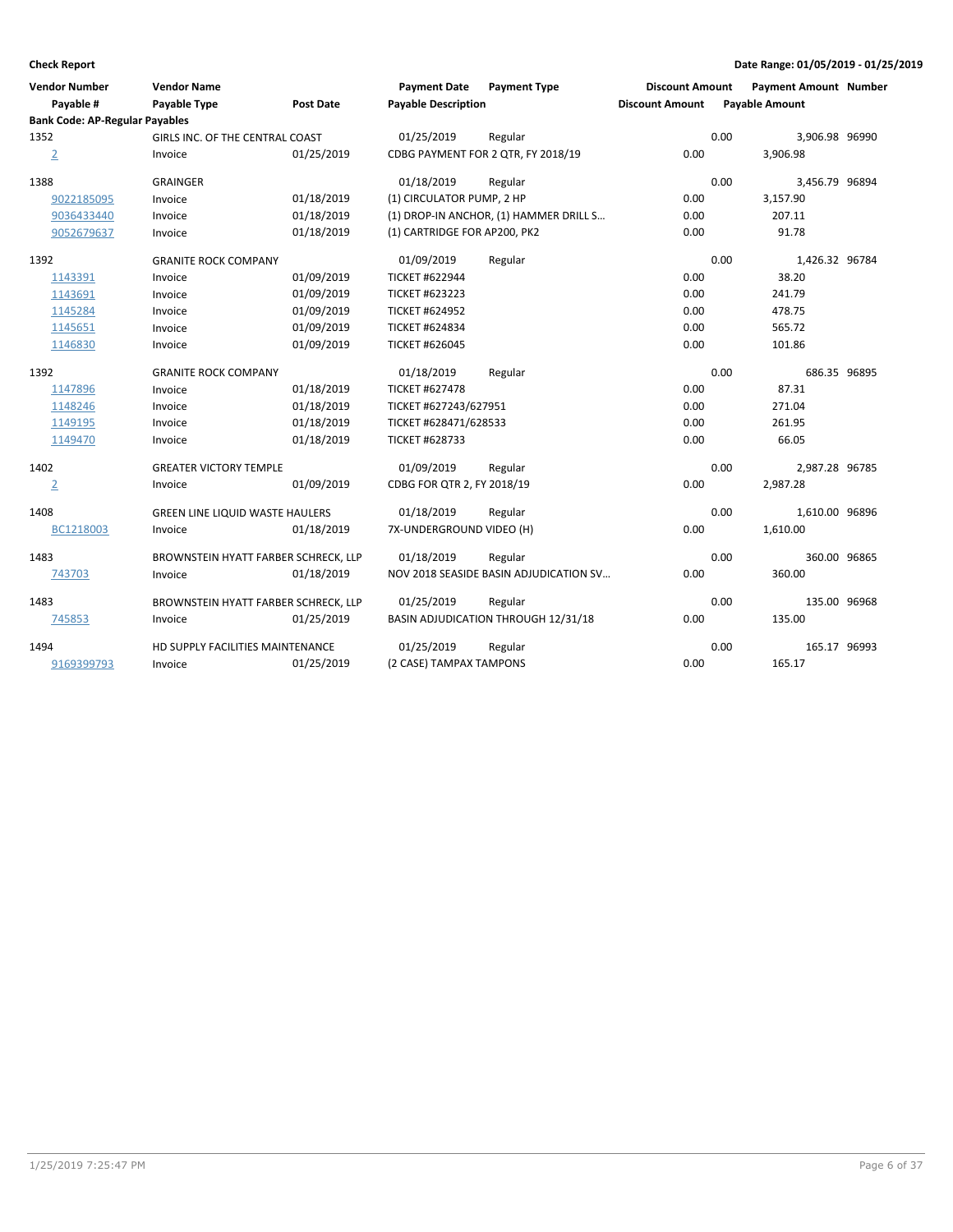| <b>Vendor Number</b> | <b>Vendor Name</b>         |                  | <b>Payment Date</b><br><b>Payment Type</b> | <b>Discount Amount</b> | <b>Payment Amount Number</b> |
|----------------------|----------------------------|------------------|--------------------------------------------|------------------------|------------------------------|
| Payable #            | Payable Type               | <b>Post Date</b> | <b>Payable Description</b>                 | <b>Discount Amount</b> | <b>Payable Amount</b>        |
| 1561                 | HOME DEPOT CREDIT SERVICES |                  | 01/09/2019<br>Regular                      | 0.00                   | 6,839.04 96786               |
| 1143665              | Invoice                    | 01/09/2019       | <b>STREETS</b>                             | 0.00                   | 108.16                       |
| 1143668              | Invoice                    | 01/09/2019       | <b>SEWER</b>                               | 0.00                   | 81.32                        |
| 1144188              | Invoice                    | 01/09/2019       | <b>STREETS</b>                             | 0.00                   | 53.77                        |
| 1195467              | Invoice                    | 01/09/2019       | <b>PARKS</b>                               | 0.00                   | 21.82                        |
| 154908               | Invoice                    | 01/09/2019       | POMA                                       | 0.00                   | 41.58                        |
| 1562895              | Invoice                    | 01/09/2019       | POMA                                       | 0.00                   | 74.98                        |
| 1562936              | Invoice                    | 01/09/2019       | POMA                                       | 0.00                   | 20.50                        |
| 1574500              | Invoice                    | 01/09/2019       | POMA                                       | 0.00                   | 42.54                        |
| 1574511              | Invoice                    | 01/09/2019       | POMA                                       | 0.00                   | 9.25                         |
| 1580998              | Invoice                    | 01/09/2019       | POMA                                       | 0.00                   | 2.67                         |
| 1585475              | Invoice                    | 01/09/2019       | POMA                                       | 0.00                   | 7.46                         |
| 1592804              | Invoice                    | 01/09/2019       | <b>STREETS</b>                             | 0.00                   | 122.02                       |
| 160885               | Invoice                    | 01/09/2019       | <b>PARKS</b>                               | 0.00                   | 241.75                       |
| 160886               | Invoice                    | 01/09/2019       | <b>PARKS</b>                               | 0.00                   | 270.04                       |
| 160987               | Invoice                    | 01/09/2019       | <b>STREETS</b>                             | 0.00                   | 12.03                        |
| 163963               | Invoice                    | 01/09/2019       | <b>PARKS</b>                               | 0.00                   | 260.02                       |
| 1970091              | Invoice                    | 01/09/2019       | POMA                                       | 0.00                   | 178.03                       |
| 201909               | Invoice                    | 01/09/2019       | <b>BUILDING</b>                            | 0.00                   | 44.82                        |
| 2021549              | Invoice                    | 01/09/2019       | <b>PARKS</b>                               | 0.00                   | 15.69                        |
| 2143649              | Invoice                    | 01/09/2019       | <b>BUILDING</b>                            | 0.00                   | 106.37                       |
| 2143652              | Invoice                    | 01/09/2019       | <b>WATER</b>                               | 0.00                   | 19.47                        |
| 2201858              | Invoice                    | 01/09/2019       | <b>WATER</b>                               | 0.00                   | 9.73                         |
| 2574365              | Invoice                    | 01/09/2019       | POMA                                       | 0.00                   | 17.93                        |
| 2574433              | Invoice                    | 01/09/2019       | POMA                                       | 0.00                   | 65.48                        |
| 2583081              | Invoice                    | 01/09/2019       | POMA                                       | 0.00                   | 5.78                         |
| 2593831              | Invoice                    | 01/09/2019       | POMA                                       | 0.00                   | 39.22                        |
| 2975033              | Invoice                    | 01/09/2019       | POMA                                       | 0.00                   | 15.91                        |
| 2975034              | Invoice                    | 01/09/2019       | <b>POMA</b>                                | 0.00                   | 15.23                        |
| 2975096              | Invoice                    | 01/09/2019       | POMA                                       | 0.00                   | 41.66                        |
| 3010730              | Invoice                    | 01/09/2019       | POMA                                       | 0.00                   | 14.79                        |
| 3051426              | Invoice                    | 01/09/2019       | <b>PARKS</b>                               | 0.00                   | 32.90                        |
| 3132881              | Invoice                    | 01/09/2019       | POMA                                       | 0.00                   | 39.32                        |
| 3143596              | Invoice                    | 01/09/2019       | <b>BUILDING</b>                            | 0.00                   | 91.70                        |
| 3191490              | Invoice                    | 01/09/2019       | <b>STREETS</b>                             | 0.00                   | 28.20                        |
| 3191528              | Invoice                    | 01/09/2019       | <b>STREETS</b>                             | 0.00                   | 104.56                       |
| 3568841              | Invoice                    | 01/09/2019       | POMA                                       | 0.00                   | 12.86                        |
| 3570492              | Invoice                    | 01/09/2019       | POMA                                       | 0.00                   | 49.49                        |
| 3580825              | Invoice                    | 01/09/2019       | POMA                                       | 0.00                   | 103.66                       |
| 3610053              | Invoice                    | 01/09/2019       | POMA                                       | 0.00                   | 63.07                        |
| 3971562.             | Invoice                    | 01/09/2019       | POMA                                       | 0.00                   | 14.03                        |
| 3971563              | Invoice                    | 01/09/2019       | POMA                                       | 0.00                   | 71.67                        |
| 3971564              | Invoice                    | 01/09/2019       | POMA                                       | 0.00                   | 28.66                        |
| 3974986              | Invoice                    | 01/09/2019       | POMA                                       | 0.00                   | 6.19                         |
| 4012486              | Invoice                    | 01/09/2019       | <b>STREETS</b>                             | 0.00                   | 8.39                         |
| 4024311              | Invoice                    | 01/09/2019       | <b>STREETS</b>                             | 0.00                   | 21.48                        |
| 4144399              | Invoice                    | 01/09/2019       | <b>BUILDING</b>                            | 0.00                   | 18.04                        |
| 4162616              | Invoice                    | 01/09/2019       | <b>PARKS</b>                               | 0.00                   | 341.21                       |
| 4568802              | Invoice                    | 01/09/2019       | POMA                                       | 0.00                   | 23.09                        |
| 4582766              | Invoice                    | 01/09/2019       | POMA                                       | 0.00                   | 47.95                        |
| 4974843              | Invoice                    | 01/09/2019       | POMA                                       | 0.00                   | 49.13                        |
| 4974844              | Invoice                    | 01/09/2019       | POMA                                       | 0.00                   | 32.69                        |
| 50733                | Invoice                    | 01/09/2019       | POMA                                       | 0.00                   | 122.71                       |
| 5193171              | Invoice                    | 01/09/2019       | <b>STREETS</b>                             | 0.00                   | 25.56                        |
| 5583721              | Invoice                    | 01/09/2019       | POMA                                       | 0.00                   | 40.62                        |
| 5584001              | Invoice                    | 01/09/2019       | <b>PARKS</b>                               | 0.00                   | 155.19                       |
| 5594696              | Invoice                    | 01/09/2019       | POMA                                       | 0.00                   | 35.87                        |
| 561792               | Invoice                    | 01/09/2019       | POMA                                       | 0.00                   | 25.60                        |
| 591573               | Invoice                    | 01/09/2019       | POMA                                       | 0.00                   | 89.56                        |
| 595278               | Invoice                    | 01/09/2019       | POMA                                       | 0.00                   | 32.25                        |
|                      |                            |                  |                                            |                        |                              |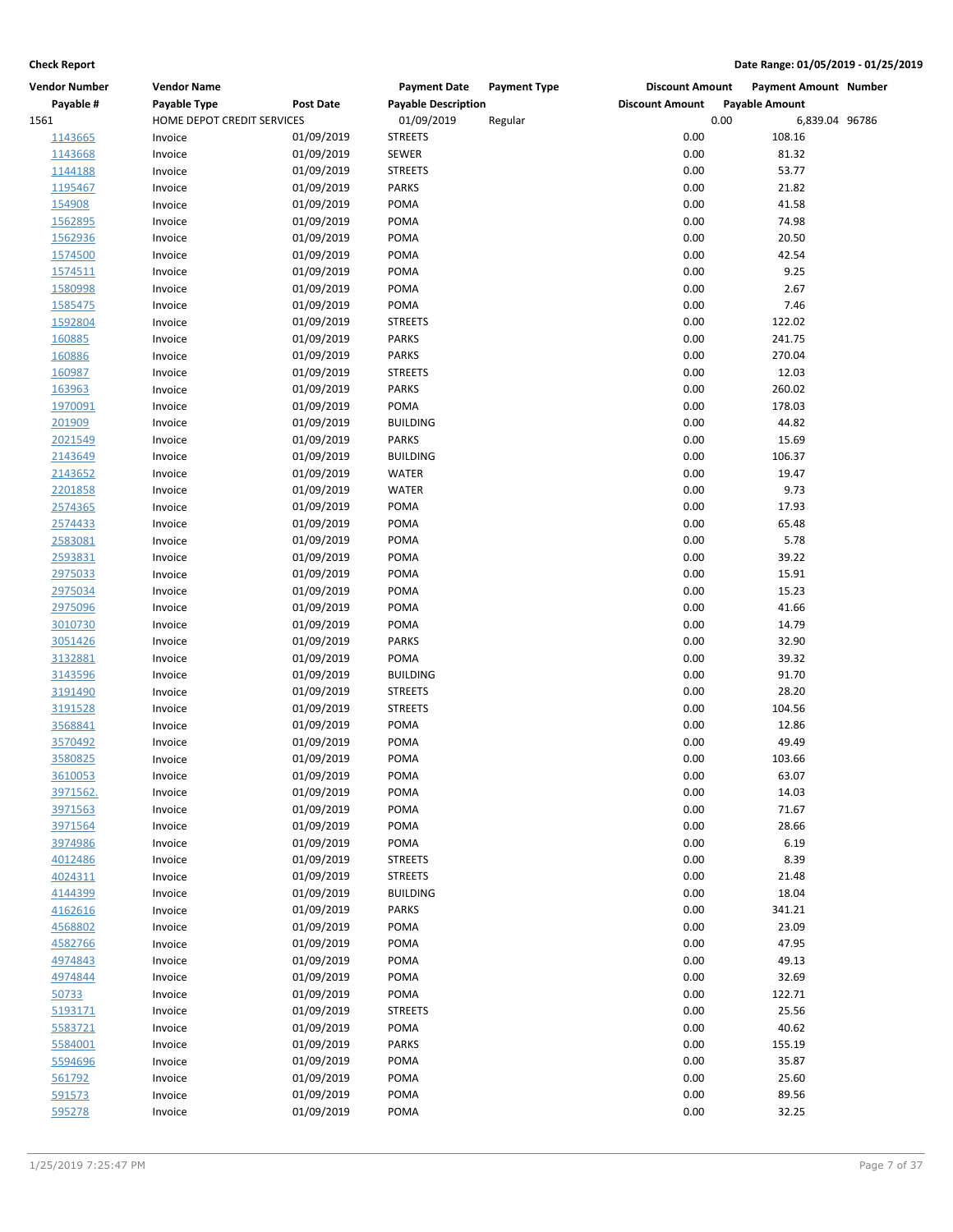| <b>Vendor Number</b> | <b>Vendor Name</b>   |                          | <b>Payment Date</b><br><b>Payment Type</b> | <b>Discount Amount</b> | <b>Payment Amount Number</b> |
|----------------------|----------------------|--------------------------|--------------------------------------------|------------------------|------------------------------|
| Payable #            | Payable Type         | <b>Post Date</b>         | <b>Payable Description</b>                 | <b>Discount Amount</b> | <b>Payable Amount</b>        |
| 595279               | Invoice              | 01/09/2019               | POMA                                       | 0.00                   | 32.25                        |
| 5972153              | Invoice              | 01/09/2019               | POMA                                       | 0.00                   | 75.25                        |
| 6015633              | Invoice              | 01/09/2019               | POMA                                       | 0.00                   | 21.28                        |
| 6055211              | Invoice              | 01/09/2019               | <b>STREETS</b>                             | 0.00                   | 22.91                        |
| 6560830              | Invoice              | 01/09/2019               | POMA                                       | 0.00                   | 5.76                         |
| 6570071              | Invoice              | 01/09/2019               | POMA                                       | 0.00                   | 4.30                         |
| 6580467              | Invoice              | 01/09/2019               | POMA                                       | 0.00                   | 12.66                        |
| 6581523              | Invoice              | 01/09/2019               | POMA                                       | 0.00                   | 8.55                         |
| 6591024              | Invoice              | 01/09/2019               | POMA                                       | 0.00                   | 139.84                       |
| 6973074              | Invoice              | 01/09/2019               | POMA                                       | 0.00                   | 99.60                        |
| 6973082              | Invoice              | 01/09/2019               | POMA                                       | 0.00                   | 48.07                        |
| 6973110              | Invoice              | 01/09/2019               | <b>BUILDING</b>                            | 0.00                   | 43.36                        |
| 6973111              | Invoice              | 01/09/2019               | <b>BUILDING</b>                            | 0.00                   | 238.86                       |
| 7011785              | Invoice              | 01/09/2019               | PARKS                                      | 0.00                   | 20.69                        |
| 7013706              | Invoice              | 01/09/2019               | <b>STREETS</b>                             | 0.00                   | 4.64                         |
| 7024267              | Invoice              | 01/09/2019               | POMA                                       | 0.00                   | 38.18                        |
| 7050086              | Invoice              | 01/09/2019               | <b>STREETS</b>                             | 0.00                   | 36.26                        |
| 7130074              | Invoice              | 01/09/2019               | POMA                                       | 0.00                   | 25.65                        |
| 7133557              | Invoice              | 01/09/2019               | POMA                                       | 0.00                   | 28.91                        |
| 7152450              | Credit Memo          | 10/31/2018               | <b>PARKS</b>                               | 0.00                   | $-20.69$                     |
| 7152452              | Invoice              | 01/09/2019               | PARKS                                      | 0.00                   | 31.16                        |
| 7162240.             | Invoice              | 01/09/2019               | <b>PARKS</b>                               | 0.00                   | 54.08                        |
| 7194553              | Invoice              | 01/09/2019               | <b>PARKS</b>                               | 0.00                   | 412.53                       |
| 7194562              | Invoice              | 01/09/2019               | <b>PARKS</b>                               | 0.00                   | 334.79                       |
| 7571402              | Invoice              | 01/09/2019               | POMA                                       | 0.00                   | 50.76                        |
| 8013507              | Invoice              | 01/09/2019               | <b>STREETS</b>                             | 0.00                   | 42.59                        |
| 8013567              | Invoice              | 01/09/2019               | <b>PARKS</b>                               | 0.00                   | 135.27                       |
| 8013568              | Invoice              | 01/09/2019               | <b>PARKS</b>                               | 0.00                   | 135.27                       |
| 8033058              | Invoice              | 01/09/2019               | <b>PARKS</b>                               | 0.00                   | 173.08                       |
| 8033084              | Invoice              | 01/09/2019               | POMA                                       | 0.00                   | 107.11                       |
| 8050990              | Invoice              | 01/09/2019               | <b>PARKS</b>                               | 0.00                   | 76.11                        |
| 8144029              | Invoice              | 01/09/2019               | <b>BUILDING</b>                            | 0.00                   | 109.12                       |
| 8144321              | Invoice              | 01/09/2019               | <b>BUILDING</b>                            | 0.00                   | 15.22                        |
|                      |                      |                          |                                            |                        |                              |
| 8154348              | Invoice              | 01/09/2019               | POMA                                       | 0.00                   | 65.79                        |
| 8201731              | Invoice              | 01/09/2019               | POMA                                       | 0.00                   | 41.26                        |
| 8530451              | Invoice              | 01/09/2019<br>01/09/2019 | POMA                                       | 0.00                   | 4.26                         |
| 8583672              | Invoice              |                          | POMA                                       | 0.00                   | 25.97                        |
| 8591928              | Invoice              | 01/09/2019               | POMA                                       | 0.00                   | 5.77                         |
| 8971190              | Invoice              | 01/09/2019               | POMA                                       | 0.00                   | 17.45                        |
| 8972884              | Invoice              | 01/09/2019               | POMA                                       | 0.00                   | 38.29                        |
| 8974576              | Invoice              | 01/09/2019               | POMA                                       | 0.00                   | 16.08                        |
| 9064833              | Invoice              | 01/09/2019               | POMA                                       | 0.00                   | 30.07                        |
| 9144007              | Invoice              | 01/09/2019               | <b>STREETS</b>                             | 0.00                   | 86.14                        |
| 9192858              | Invoice              | 01/09/2019               | <b>STREETS</b>                             | 0.00                   | 30.54                        |
| 9192915              | Invoice              | 01/09/2019               | <b>PARKS</b>                               | 0.00                   | 78.70                        |
| 9560384              | Invoice              | 01/09/2019               | POMA                                       | 0.00                   | 25.31                        |
| 9561877              | Invoice              | 01/09/2019               | POMA                                       | 0.00                   | 27.16                        |
| 9572576              | Invoice              | 01/09/2019               | POMA                                       | 0.00                   | 29.45                        |
| 9582411              | Invoice              | 01/09/2019               | POMA                                       | 0.00                   | 23.46                        |
| 9591823              | Invoice              | 01/09/2019               | POMA                                       | 0.00                   | 15.12                        |
| 9971044              | Invoice              | 01/09/2019               | <b>BUILDING</b>                            | 0.00                   | 39.13                        |
| 1569                 | <b>HOPE SERVICES</b> |                          | 01/09/2019<br>Regular                      | 0.00                   | 9,335.04 96794               |
| S167422              | Invoice              | 01/09/2019               | OCTOBER 2018 SEASIDE MAINT CREW            | 0.00                   | 5,615.61                     |
| S167627              | Invoice              | 01/09/2019               | NOV 2018 - SEASIDE MAINTENANCE CREW        | 0.00                   | 3,719.43                     |
| 1569                 | <b>HOPE SERVICES</b> |                          | 01/18/2019<br>Regular                      | 0.00                   | 3,865.29 96900               |
| S167805              | Invoice              | 01/18/2019               | DEC 2018 - SEASIDE MAINTENANCE CREW        | 0.00                   | 3,865.29                     |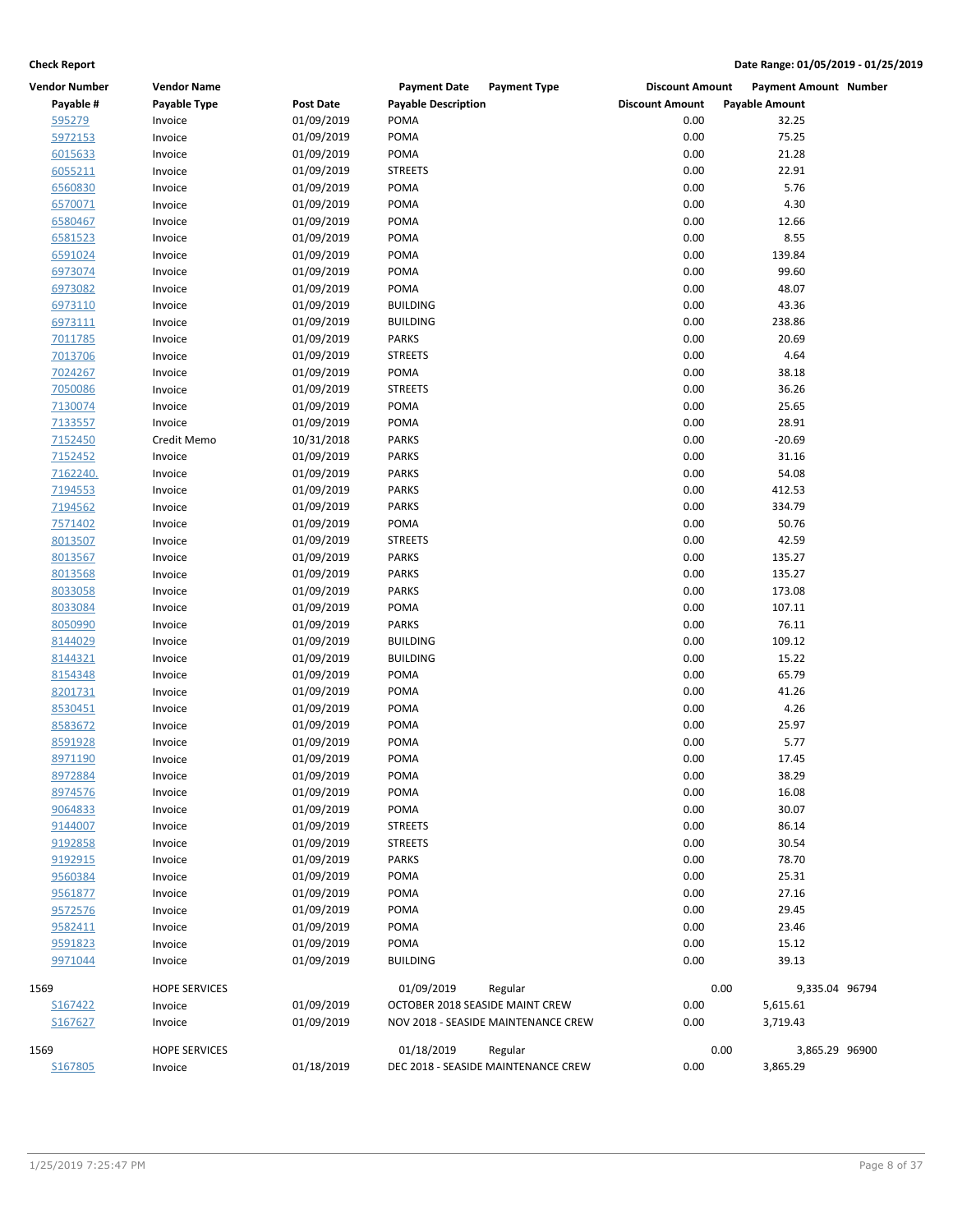| <b>Vendor Number</b><br>Payable #<br>1743                                                                                                                                                                                            | <b>Vendor Name</b><br>Payable Type<br>JOHNSTONE SUPPLY FRESNO                                                                                                                                                                                                           | <b>Post Date</b>                                                                                                                                                                                                             | <b>Payment Date</b><br><b>Payable Description</b><br>01/18/2019                                                                                                                                                                                                                                                                                                                                                                                                           | <b>Payment Type</b><br>Regular                                                                                                                        | <b>Discount Amount</b><br><b>Discount Amount</b>                                                                             | 0.00                 | <b>Payment Amount Number</b><br><b>Payable Amount</b><br>127.10 96905                                                                                                                                      |             |
|--------------------------------------------------------------------------------------------------------------------------------------------------------------------------------------------------------------------------------------|-------------------------------------------------------------------------------------------------------------------------------------------------------------------------------------------------------------------------------------------------------------------------|------------------------------------------------------------------------------------------------------------------------------------------------------------------------------------------------------------------------------|---------------------------------------------------------------------------------------------------------------------------------------------------------------------------------------------------------------------------------------------------------------------------------------------------------------------------------------------------------------------------------------------------------------------------------------------------------------------------|-------------------------------------------------------------------------------------------------------------------------------------------------------|------------------------------------------------------------------------------------------------------------------------------|----------------------|------------------------------------------------------------------------------------------------------------------------------------------------------------------------------------------------------------|-------------|
| S1797516.001                                                                                                                                                                                                                         | Invoice                                                                                                                                                                                                                                                                 | 01/18/2019                                                                                                                                                                                                                   |                                                                                                                                                                                                                                                                                                                                                                                                                                                                           | (2) PLENUM THERMOSTAT, (2) LIT REPL IGNI                                                                                                              | 0.00                                                                                                                         |                      | 127.10                                                                                                                                                                                                     |             |
| 1798<br>802-00000668684                                                                                                                                                                                                              | <b>KELLY-MOORE PAINT COMPANY</b><br>Invoice                                                                                                                                                                                                                             | 01/09/2019                                                                                                                                                                                                                   | 01/09/2019<br>MISC SUPPLIES - WELCOME SIGN                                                                                                                                                                                                                                                                                                                                                                                                                                | Regular                                                                                                                                               | 0.00                                                                                                                         | 0.00                 | 65.90                                                                                                                                                                                                      | 65.90 96800 |
| 1798<br>802-00000671600                                                                                                                                                                                                              | KELLY-MOORE PAINT COMPANY<br>Invoice                                                                                                                                                                                                                                    | 01/18/2019                                                                                                                                                                                                                   | 01/18/2019<br>(2) ACRYSHIELD FLAT 1 CUSTOM COLOR                                                                                                                                                                                                                                                                                                                                                                                                                          | Regular                                                                                                                                               | 0.00                                                                                                                         | 0.00                 | 86.48                                                                                                                                                                                                      | 86.48 96907 |
| 1913<br>1901424                                                                                                                                                                                                                      | LAW ENFORCEMENT PSYCHOLOGICAL SVCS, INC. 01/18/2019<br>Invoice                                                                                                                                                                                                          | 01/18/2019                                                                                                                                                                                                                   | DEC 2018 - PSYCH. ASSESSMENTS                                                                                                                                                                                                                                                                                                                                                                                                                                             | Regular                                                                                                                                               | 0.00                                                                                                                         | 0.00                 | 800.00 96909<br>800.00                                                                                                                                                                                     |             |
| 1943<br>$\overline{2}$                                                                                                                                                                                                               | <b>LEGAL SERVICES FOR SENIORS</b><br>Invoice                                                                                                                                                                                                                            | 01/25/2019                                                                                                                                                                                                                   | 01/25/2019<br>CDBG PAYMENT FOR 2 QTR, FY 2018/19                                                                                                                                                                                                                                                                                                                                                                                                                          | Regular                                                                                                                                               | 0.00                                                                                                                         | 0.00                 | 2,795.32 97001<br>2,795.32                                                                                                                                                                                 |             |
| 1976<br>36945017                                                                                                                                                                                                                     | <b>LINCOLN AQUATICS</b><br>Invoice                                                                                                                                                                                                                                      | 01/09/2019                                                                                                                                                                                                                   | 01/09/2019<br>(1 BAG) 50# CHLORINE NEUTRALIZER                                                                                                                                                                                                                                                                                                                                                                                                                            | Regular                                                                                                                                               | 0.00                                                                                                                         | 0.00                 | 97.59                                                                                                                                                                                                      | 97.59 96801 |
| 1976<br>36947185                                                                                                                                                                                                                     | <b>LINCOLN AQUATICS</b><br>Invoice                                                                                                                                                                                                                                      | 01/18/2019                                                                                                                                                                                                                   | 01/18/2019                                                                                                                                                                                                                                                                                                                                                                                                                                                                | Regular<br>(12) 50# ALK SOD BICARB, (4) CALC CHL FLA                                                                                                  | 0.00                                                                                                                         | 0.00                 | 575.73 96912<br>575.73                                                                                                                                                                                     |             |
| 2122<br>288855<br>288878                                                                                                                                                                                                             | HWW INC.<br>Invoice<br>Invoice                                                                                                                                                                                                                                          | 01/25/2019<br>01/25/2019                                                                                                                                                                                                     | 01/25/2019<br>I/O #65114/ FACILITY LEAD AD<br>I/O #65113; MAINT & UTIL I & II                                                                                                                                                                                                                                                                                                                                                                                             | Regular                                                                                                                                               | 0.00<br>0.00                                                                                                                 | 0.00                 | 4,135.00 96994<br>735.00<br>3,400.00                                                                                                                                                                       |             |
| 2129<br>2018095R                                                                                                                                                                                                                     | MONTEREY COUNTY PEACE<br>Invoice                                                                                                                                                                                                                                        | 01/18/2019                                                                                                                                                                                                                   | 01/18/2019<br>DEC 2018 SHOOTING RANGE FEE                                                                                                                                                                                                                                                                                                                                                                                                                                 | Regular                                                                                                                                               | 0.00                                                                                                                         | 0.00                 | 100.00 96921<br>100.00                                                                                                                                                                                     |             |
| 2132<br>2 QTR, FY2018/19                                                                                                                                                                                                             | MEALS ON WHEELS OF THE<br>Invoice                                                                                                                                                                                                                                       | 01/25/2019                                                                                                                                                                                                                   | 01/25/2019<br>CDBG PAYMENT, 2 QTR, FY 2018/19                                                                                                                                                                                                                                                                                                                                                                                                                             | Regular                                                                                                                                               | 0.00                                                                                                                         | 0.00                 | 5,454.85 97003<br>5,454.85                                                                                                                                                                                 |             |
| 2186<br>508759343<br>508759344<br>508760052<br>508772102<br>508807284<br>508807285<br>508854494<br>508854495<br>508901078<br>508901079<br>508921081<br>508943780<br>508943781<br>508959713<br>509018942<br>2186<br>509058936<br>2205 | <b>MISSION UNIFORM SERVICE</b><br>Invoice<br>Invoice<br>Invoice<br>Invoice<br>Invoice<br>Invoice<br>Invoice<br>Invoice<br>Invoice<br>Invoice<br>Invoice<br>Invoice<br>Invoice<br>Invoice<br>Invoice<br>MISSION UNIFORM SERVICE<br>Invoice<br>MONTEREY COUNTY CONVENTION | 01/18/2019<br>01/18/2019<br>01/18/2019<br>01/18/2019<br>01/18/2019<br>01/18/2019<br>01/18/2019<br>01/18/2019<br>01/18/2019<br>01/18/2019<br>01/18/2019<br>01/18/2019<br>01/18/2019<br>01/18/2019<br>01/18/2019<br>01/25/2019 | 01/18/2019<br>SEASIDE MAIN & UTILITIES - 11/5/18<br>SEASIDE-POMA 12/3/18<br>SEASIDE MAIN & UTILITIES - 11/5/18<br>SEASIDE-POMA; 12/3/18<br>SEASIDE MAIN & UTILITIES - 11/5/18<br>SEASIDE-POMA; 12/10/18<br>SEASIDE MAIN & UTILITIES - 11/5/18<br>SEASIDE-POMA; 12/17/18<br>SEASIDE MAIN & UTILITIES - 11/5/18<br>SEASIDE-POMA; 12/24/18<br>SEASIDE MAIN & UTILITIES - 11/5/18<br>SEASIDE-POMA; 12/31/18<br>01/25/2019<br>RECREATION DEPT - UNIFORMS 1/16/19<br>01/09/2019 | Regular<br>RECREATION DEPT - CUSTODIAL UNIFORMS<br>RECREATION DEPT - CUSTODIAL UNIFORMS<br>RECREATION DEPT - CUSTODIAL UNIFORMS<br>Regular<br>Regular | 0.00<br>0.00<br>0.00<br>0.00<br>0.00<br>0.00<br>0.00<br>0.00<br>0.00<br>0.00<br>0.00<br>0.00<br>0.00<br>0.00<br>0.00<br>0.00 | 0.00<br>0.00<br>0.00 | 2,481.30 96918<br>292.83<br>78.90<br>32.78<br>130.00<br>292.83<br>78.90<br>292.83<br>78.90<br>292.83<br>78.90<br>96.15<br>318.48<br>85.94<br>104.58<br>226.45<br>104.58 97006<br>104.58<br>17,717.04 96810 |             |
| <b>NOV 2018</b>                                                                                                                                                                                                                      | Invoice                                                                                                                                                                                                                                                                 | 01/09/2019                                                                                                                                                                                                                   | NOVEMBER 2018 TID REMITTANCE                                                                                                                                                                                                                                                                                                                                                                                                                                              |                                                                                                                                                       | 0.00                                                                                                                         |                      | 17,717.04                                                                                                                                                                                                  |             |
| 2205<br>15179                                                                                                                                                                                                                        | MONTEREY COUNTY CONVENTION<br>Invoice                                                                                                                                                                                                                                   | 01/18/2019                                                                                                                                                                                                                   | 01/18/2019<br>Q3 FY 18/19 JURIS. IMPRVMNT INVEST                                                                                                                                                                                                                                                                                                                                                                                                                          | Regular                                                                                                                                               | 0.00                                                                                                                         | 0.00                 | 20,233.75 96919<br>20,233.75                                                                                                                                                                               |             |
| 2223<br>18-079A                                                                                                                                                                                                                      | <b>MONTEREY BAY ENGINEERS</b><br>Invoice                                                                                                                                                                                                                                | 01/09/2019                                                                                                                                                                                                                   | 01/09/2019                                                                                                                                                                                                                                                                                                                                                                                                                                                                | Regular<br><b>CONSTRUCTION STAKING - CUTINO PARK</b>                                                                                                  | 0.00                                                                                                                         | 0.00                 | 4,000.00 96808<br>4,000.00                                                                                                                                                                                 |             |
| 2236<br>347784                                                                                                                                                                                                                       | MBS BUSINESS SYSTEMS<br>Invoice                                                                                                                                                                                                                                         | 01/09/2019                                                                                                                                                                                                                   | 01/09/2019                                                                                                                                                                                                                                                                                                                                                                                                                                                                | Regular<br>610 OLYMPIA AVE - KONICA MINOLTA/BH22                                                                                                      | 0.00                                                                                                                         | 0.00                 | 107.36 96803<br>107.36                                                                                                                                                                                     |             |
| 2236<br>349190                                                                                                                                                                                                                       | MBS BUSINESS SYSTEMS<br>Invoice                                                                                                                                                                                                                                         | 01/18/2019                                                                                                                                                                                                                   | 01/18/2019<br>610 OLYMPIA AVE - KONICA MINOLTA                                                                                                                                                                                                                                                                                                                                                                                                                            | Regular                                                                                                                                               | 0.00                                                                                                                         | 0.00                 | 1,739.47 96914<br>101.74                                                                                                                                                                                   |             |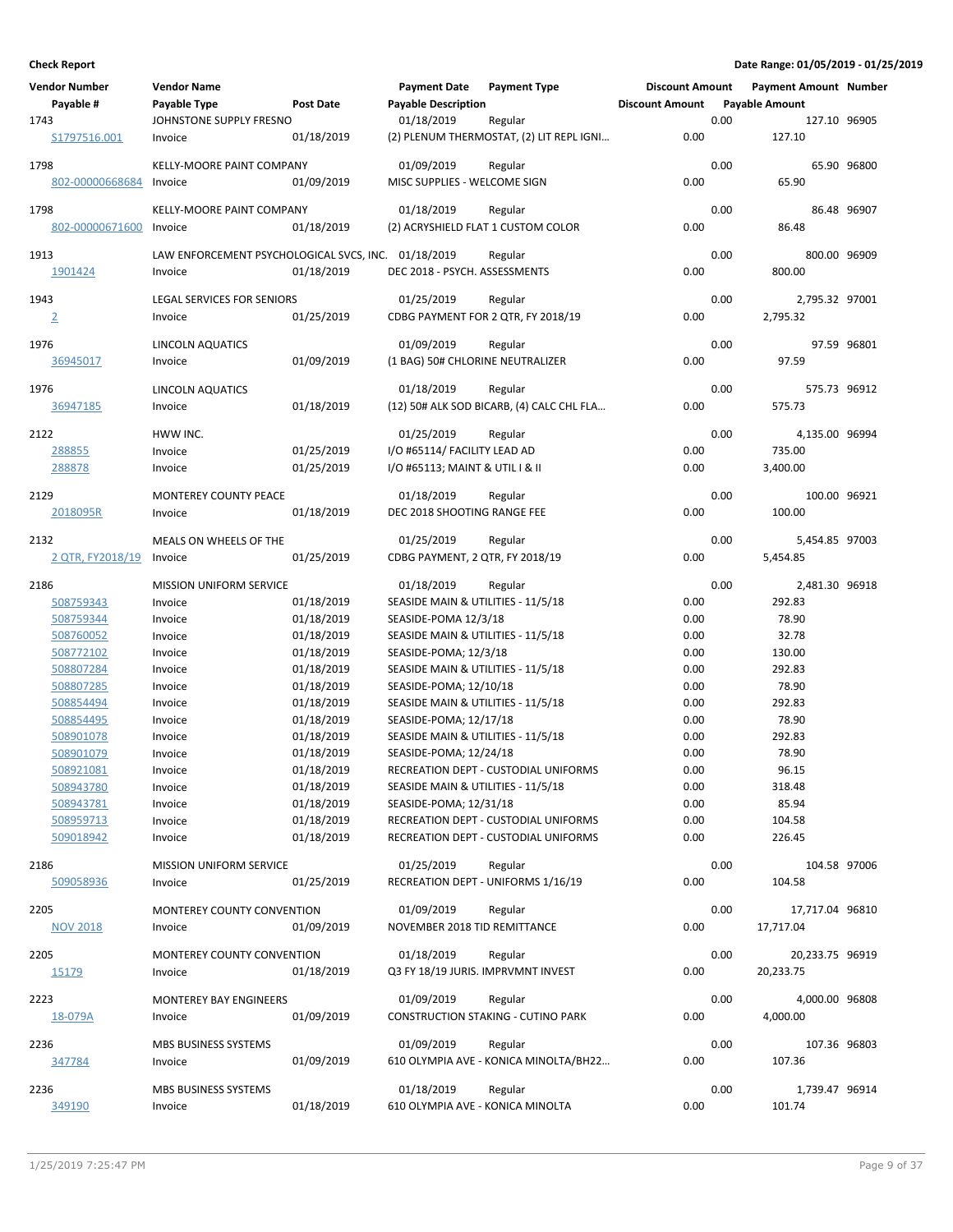| <b>Vendor Number</b>      | <b>Vendor Name</b>               |                  | <b>Payment Date</b>              | <b>Payment Type</b>                      | <b>Discount Amount</b> | <b>Payment Amount Number</b> |             |
|---------------------------|----------------------------------|------------------|----------------------------------|------------------------------------------|------------------------|------------------------------|-------------|
| Payable #                 | Payable Type                     | <b>Post Date</b> | <b>Payable Description</b>       |                                          | <b>Discount Amount</b> | <b>Payable Amount</b>        |             |
| 349191                    | Invoice                          | 01/18/2019       | 610 OLYMPIA AVE - KONICA MINOLTA |                                          | 0.00                   | 107.36                       |             |
| 350960                    | Invoice                          | 01/18/2019       |                                  | SEASIDE POLICE COPIERS/ACCT 8996282      | 0.00                   | 1,530.37                     |             |
| 2236                      | <b>MBS BUSINESS SYSTEMS</b>      |                  | 01/25/2019                       | Regular                                  | 0.00                   |                              | 89.13 97002 |
| 350856                    | Invoice                          | 01/25/2019       |                                  | 656 BROADWAY AVE - KONICA MINOLTA / C    | 0.00                   | 89.13                        |             |
| 2238                      | <b>MONTEREY BAY PEST CONTROL</b> |                  | 01/09/2019                       | Regular                                  | 0.00                   | 218.00 96809                 |             |
| 0166208                   | Invoice                          | 01/09/2019       |                                  | 440 HARCOURT - TRAILER #A MONTHLY SVC    | 0.00                   | 58.00                        |             |
| 0166210                   | Invoice                          | 01/09/2019       |                                  | 440 HARCOURT AVE POLICE DEPT; 12/7/18    | 0.00                   | 100.00                       |             |
| 0166211                   | Invoice                          | 01/09/2019       |                                  | 610 OLYMPIA AVE; ROACH CONTROL 12/7/18   | 0.00                   | 60.00                        |             |
| 2279                      | COUNTY OF MONTEREY IT DEPT.      |                  | 01/09/2019                       | Regular                                  | 0.00                   | 1,139.75 96767               |             |
| 822 PD 11/2018            | Invoice                          | 01/09/2019       |                                  | NOV 2018 - SEASIDE POLICE DEPT IT CHARG  | 0.00                   | 1,139.75                     |             |
| 2279                      | COUNTY OF MONTEREY IT DEPT.      |                  | 01/18/2019                       | Regular                                  | 0.00                   | 410.31 96874                 |             |
| 847 11/2018               | Invoice                          | 01/18/2019       |                                  | NOV 2018 - SEASIDE FIRE DEPT IT CHARGES  | 0.00                   | 410.31                       |             |
| 2290                      | <b>MONTEREY COUNTY RECORDER</b>  |                  | 01/09/2019                       | Regular                                  | 0.00                   |                              | 18.00 96812 |
| $9/1/18 - 11/1/18$        | Invoice                          | 01/09/2019       | (9) OFFICIAL RECORDS             |                                          | 0.00                   | 18.00                        |             |
| 2295                      | <b>MONTEREY COUNTY PETROLEUM</b> |                  | 01/09/2019                       | Regular                                  | 0.00                   | 8,782.47 96811               |             |
| 323867                    | Invoice                          | 01/09/2019       |                                  | 878 GALLONS UNLEADED REG GASOLINE        | 0.00                   | 2,200.78                     |             |
| 323950                    | Invoice                          | 01/09/2019       | 700 GALLONS DIESEL NO. 2         |                                          | 0.00                   | 2,042.73                     |             |
| 323951                    | Invoice                          | 01/09/2019       |                                  | 800 GALLONS UNLEADED REG GASOLINE        | 0.00                   | 2,021.95                     |             |
| 324023                    | Invoice                          | 01/09/2019       |                                  | 1000 GALLONS UNLEADED REG GASOLINE       | 0.00                   | 2,517.01                     |             |
| 2295                      | MONTEREY COUNTY PETROLEUM        |                  | 01/25/2019                       | Regular                                  | 0.00                   | 7,207.72 97012               |             |
| 324391                    | Invoice                          | 01/25/2019       | 825 GALLONS DIESEL NO. 2         |                                          | 0.00                   | 2,367.55                     |             |
| 324392                    | Invoice                          | 01/25/2019       |                                  | 1,155 GALLONS UNLEADED REG GASOLINE      | 0.00                   | 2,834.90                     |             |
| 324525                    | Invoice                          | 01/25/2019       |                                  | 800 GALLONS UNLEADED REG. GASOLINE       | 0.00                   | 2,005.27                     |             |
| 2307                      | <b>MONTEREY GARAGE</b>           |                  | 01/18/2019                       | Regular                                  | 0.00                   |                              | 66.00 96922 |
| 208003                    | Invoice                          | 01/18/2019       |                                  | 2015 NISSAN LEAF - TOW TO CITY HALL      | 0.00                   | 66.00                        |             |
| 2328                      | <b>WALLACE GROUP</b>             |                  | 01/25/2019                       | Regular                                  | 0.00                   | 9,526.25 97034               |             |
| 47475                     | Invoice                          | 01/25/2019       |                                  | DEC 2018 - ASSISTED LIVING FAC. PLAN CHE | 0.00                   | 2,845.00                     |             |
| 47476                     | Invoice                          | 01/25/2019       |                                  | DEC 2018 - MAIN GATE PLAN CHECK AG18-1   | 0.00                   | 1,198.75                     |             |
| 47512                     | Invoice                          | 01/25/2019       |                                  | NOV, DEC 2018 - DEL MONTE BLVD STORM     | 0.00                   | 353.75                       |             |
| 47543                     | Invoice                          | 01/25/2019       |                                  | DEL MONTE SEWER UPGRD THROUGH 12/31      | 0.00                   | 5,128.75                     |             |
| 2338                      | <b>MONTEREY PENINSULA WATER</b>  |                  | 01/09/2019                       | Regular                                  | 0.00                   | 3,156.89 96814               |             |
| 11/27/18-12/27/18 Invoice |                                  | 01/09/2019       |                                  | SEASIDE SURCHARGE FOR 01/02/2019 BILL    | 0.00                   | 3,156.89                     |             |
| 2342                      | MONTEREY REGIONAL WASTE          |                  | 01/25/2019                       | Regular                                  | 0.00                   | 516.94 97013                 |             |
| SCALES DEC18 0 Invoice    |                                  | 01/25/2019       | DEC 2018 SCALES                  |                                          | 0.00                   | 516.94                       |             |

|                       | Payable  | Payment  |                 |            |
|-----------------------|----------|----------|-----------------|------------|
| <b>Payment Type</b>   | Count    | Count    | <b>Discount</b> | Payment    |
| <b>Regular Checks</b> | 186      | 40       | 0.00            | 126,526.19 |
| <b>Manual Checks</b>  | $\Omega$ | 0        | 0.00            | 0.00       |
| <b>Voided Checks</b>  | $\Omega$ | $\Omega$ | 0.00            | 0.00       |
| <b>Bank Drafts</b>    | $\Omega$ | 0        | 0.00            | 0.00       |
| EFT's                 | $\Omega$ | 0        | 0.00            | 0.00       |
|                       | 186      | 40       | 0.00            | 126.526.19 |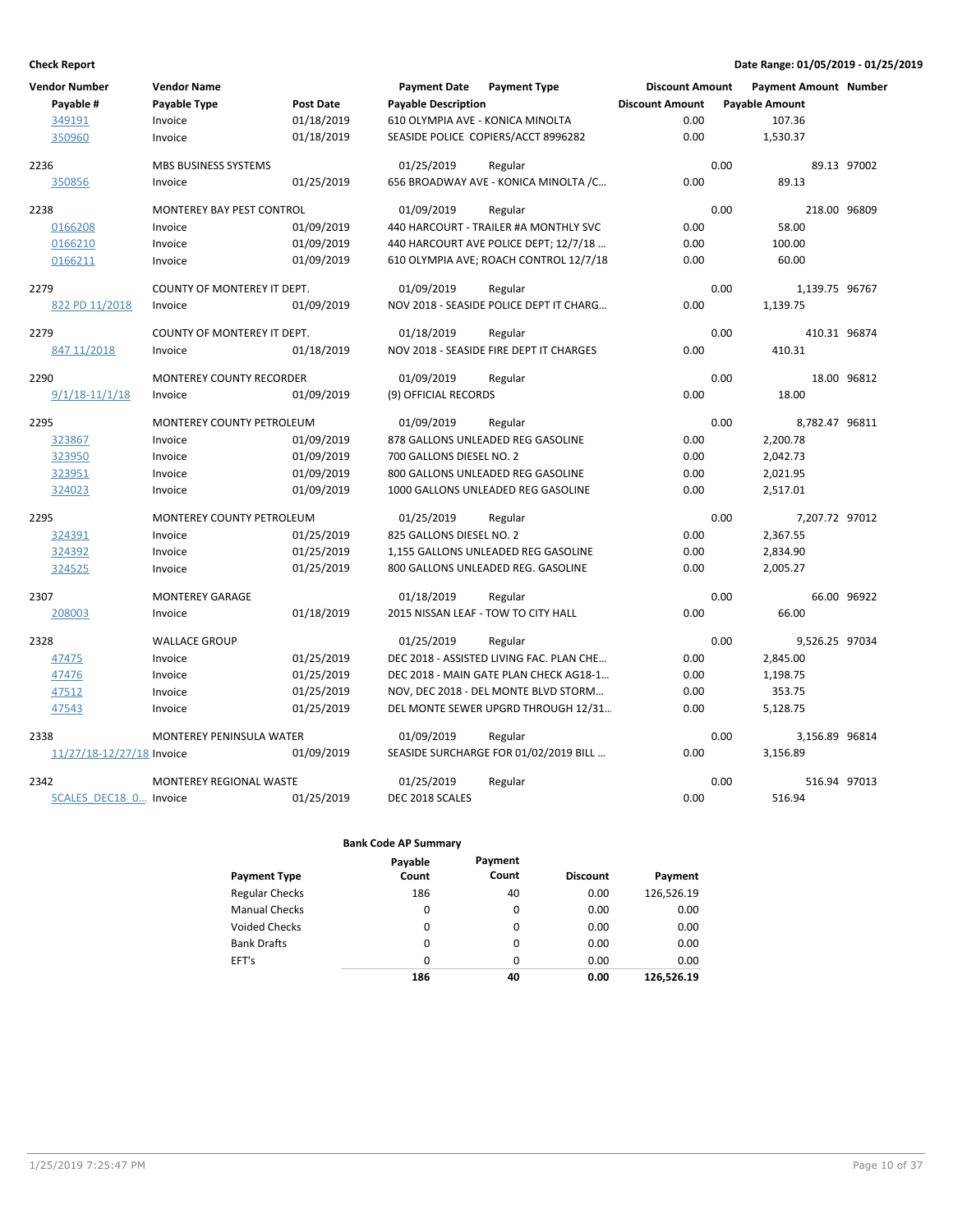| <b>Vendor Number</b>                  | <b>Vendor Name</b>            |            | <b>Payment Date</b><br><b>Payment Type</b> | <b>Discount Amount</b> | <b>Payment Amount Number</b> |
|---------------------------------------|-------------------------------|------------|--------------------------------------------|------------------------|------------------------------|
| Payable #                             | Payable Type                  | Post Date  | <b>Payable Description</b>                 | <b>Discount Amount</b> | <b>Payable Amount</b>        |
| <b>Bank Code: PY-Payroll Payables</b> |                               |            |                                            |                        |                              |
| 2346                                  | <b>MONTEREY SPORTS CENTER</b> |            | 01/23/2019<br>Regular                      | 0.00                   | 1.193.00 18842               |
| <b>INV0002688</b>                     | Invoice                       | 12/04/2018 | <b>GYM MBRSHIP - SINGLE</b>                | 0.00                   | 306.00                       |
| <b>INV0002689</b>                     | Invoice                       | 12/04/2018 | <b>GYM MBRSHP - SENIOR</b>                 | 0.00                   | 40.00                        |
| <b>INV0002690</b>                     | Invoice                       | 12/04/2018 | <b>GYM MBRSHIP - FAMILY</b>                | 0.00                   | 847.00                       |
| 2346                                  | <b>MONTEREY SPORTS CENTER</b> |            | 01/23/2019<br>Regular                      | 0.00                   | 1.193.00 18843               |
| <b>INV0002768</b>                     | Invoice                       | 12/21/2018 | <b>GYM MBRSHIP - SINGLE</b>                | 0.00                   | 306.00                       |
| <b>INV0002769</b>                     | Invoice                       | 12/21/2018 | <b>GYM MBRSHP - SENIOR</b>                 | 0.00                   | 40.00                        |
| <b>INV0002770</b>                     | Invoice                       | 12/21/2018 | <b>GYM MBRSHIP - FAMILY</b>                | 0.00                   | 847.00                       |
|                                       |                               |            |                                            |                        |                              |

|                       | Payable  | Payment  |                 |          |
|-----------------------|----------|----------|-----------------|----------|
| <b>Payment Type</b>   | Count    | Count    | <b>Discount</b> | Payment  |
| <b>Regular Checks</b> | 6        |          | 0.00            | 2,386.00 |
| <b>Manual Checks</b>  | 0        | $\Omega$ | 0.00            | 0.00     |
| <b>Voided Checks</b>  | 0        | $\Omega$ | 0.00            | 0.00     |
| <b>Bank Drafts</b>    | $\Omega$ | $\Omega$ | 0.00            | 0.00     |
| EFT's                 | 0        | $\Omega$ | 0.00            | 0.00     |
|                       | 6        | 2        | 0.00            | 2.386.00 |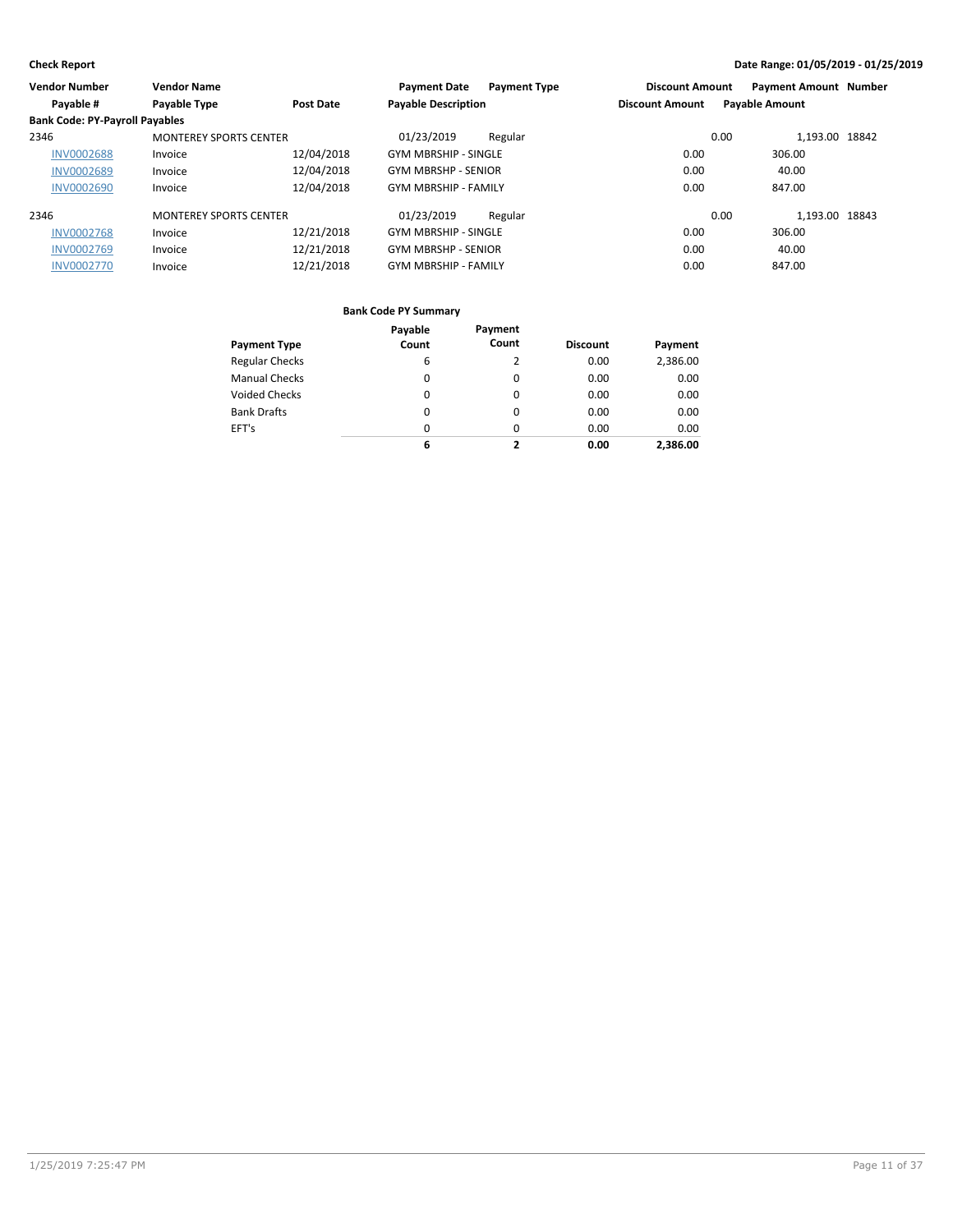| <b>Vendor Number</b>                  | <b>Vendor Name</b>            |            | <b>Payment Date</b>            | <b>Payment Type</b>                       | <b>Discount Amount</b> |      | <b>Payment Amount Number</b> |             |
|---------------------------------------|-------------------------------|------------|--------------------------------|-------------------------------------------|------------------------|------|------------------------------|-------------|
| Payable #                             | Payable Type                  | Post Date  | <b>Payable Description</b>     |                                           | <b>Discount Amount</b> |      | <b>Payable Amount</b>        |             |
| <b>Bank Code: AP-Regular Payables</b> |                               |            |                                |                                           |                        |      |                              |             |
| 2351                                  | <b>MONTEREY TIRE SERVICE</b>  |            | 01/09/2019                     | Regular                                   |                        | 0.00 | 897.35 96816                 |             |
| 1-86663                               | Invoice                       | 01/09/2019 |                                | (1) PARTS BOOT #, (1) LFLT FLAT REPAIR LT | 0.00                   |      | 22.73                        |             |
| 1-86885                               | Invoice                       | 01/09/2019 |                                | (4) GDY EAGLE RS-A 103V, (2) GDY EAGLE RS | 0.00                   |      | 874.62                       |             |
|                                       |                               |            |                                |                                           |                        |      |                              |             |
| 2351                                  | <b>MONTEREY TIRE SERVICE</b>  |            | 01/18/2019                     | Regular                                   |                        | 0.00 |                              | 22.73 96924 |
| 1-86691                               | Invoice                       | 01/18/2019 |                                | (1) PARTS BOOT #, (1) LFLT FLAT REPAIR LT | 0.00                   |      | 22.73                        |             |
|                                       |                               |            |                                |                                           |                        |      |                              |             |
| 2426                                  | MCDONALD REFRIGERATION INC    |            | 01/18/2019                     | Regular                                   |                        | 0.00 | 838.16 96915                 |             |
| 59431                                 | Invoice                       | 01/18/2019 |                                | JULY 2018 - CHILD DEV CTR - MONTHLY MAI   | 0.00                   |      | 166.96                       |             |
| 60364                                 | Invoice                       | 01/18/2019 |                                | CHILD DEV CTR - P/M ON BOTH UNITS 12/4/   | 0.00                   |      | 167.68                       |             |
| 60375                                 | Invoice                       | 01/18/2019 |                                | NOV 2018 - CHILD DEV CTR - MONTHLY MAI    | 0.00                   |      | 166.96                       |             |
| 60389                                 | Invoice                       | 01/18/2019 |                                | CHILD DEV CTR - WIC FAN MOTOR SVC 11/1    | 0.00                   |      | 204.56                       |             |
| 60406                                 | Invoice                       | 01/18/2019 |                                | CHILD DEV CTR - WIC AT 50 DEGREES 11/16/  | 0.00                   |      | 132.00                       |             |
|                                       |                               |            |                                |                                           |                        |      |                              |             |
| 2562                                  | MICHAEL KEHOE                 |            | 01/18/2019                     | Regular                                   |                        | 0.00 | 300.00 96917                 |             |
| 1/10/19                               | Invoice                       | 01/18/2019 |                                | MUSIC FOR SR. VALENTINE'S DAY DANCE 2/    | 0.00                   |      | 300.00                       |             |
|                                       |                               |            |                                |                                           |                        |      |                              |             |
| 2652                                  | PACIFIC GAS & ELECTRIC        |            | 01/18/2019                     | Regular                                   |                        | 0.00 | 6,422.90 96926               |             |
| DEC 2018 - MISC  Invoice              |                               | 01/18/2019 |                                | PGE INDIVIDUALS - CITY OF SEASIDE ACCTS.  | 0.00                   |      | 6,422.90                     |             |
|                                       |                               |            |                                |                                           |                        |      |                              |             |
| 2652                                  | PACIFIC GAS & ELECTRIC        |            | 01/25/2019                     | Regular                                   |                        | 0.00 | 6,162.11 97016               |             |
| JAN 2019 BILL DA Invoice              |                               | 01/25/2019 | CITY OF SEASIDE MISC ACCTS     |                                           | 0.00                   |      | 6,162.11                     |             |
| 2663                                  | PACIFIC SMOG                  |            | 01/25/2019                     | Regular                                   |                        | 0.00 | 318.00 97017                 |             |
|                                       |                               |            |                                |                                           |                        |      |                              |             |
| 122886                                | Invoice                       | 01/25/2019 | '97 CHEVY TAHOE                |                                           | 0.00                   |      | 39.75                        |             |
| 122888                                | Invoice                       | 01/25/2019 | 2002 FORD CROWN VICTORIA       |                                           | 0.00                   |      | 39.75                        |             |
| 122898                                | Invoice                       | 01/25/2019 | 2006 FORD CROWN VICTORIA       |                                           | 0.00                   |      | 39.75                        |             |
| 122899                                | Invoice                       | 01/25/2019 | 2002 DODGE RAM 3500            |                                           | 0.00                   |      | 39.75                        |             |
| 122906                                | Invoice                       | 01/25/2019 | 2002 DODGE RAM 2500            |                                           | 0.00                   |      | 39.75                        |             |
| 122912                                | Invoice                       | 01/25/2019 | <b>2002 FORD TAURUS</b>        |                                           | 0.00                   |      | 39.75                        |             |
| 122914                                | Invoice                       | 01/25/2019 | 2004 FORD F350                 |                                           | 0.00                   |      | 39.75                        |             |
| 122916                                | Invoice                       | 01/25/2019 | 2001 FORD C.V.                 |                                           | 0.00                   |      | 39.75                        |             |
|                                       |                               |            |                                |                                           |                        |      |                              |             |
| 2666                                  | PACIFIC TRUCK PARTS, INC.     |            | 01/25/2019                     | Regular                                   |                        | 0.00 |                              | 41.00 97018 |
| 1795304                               | Invoice                       | 01/25/2019 | (1) FILTER, (1) FILTER BASE    |                                           | 0.00                   |      | 41.00                        |             |
| 2720                                  | OWEN EQUIPMENT COMPANY        |            | 01/09/2019                     | Regular                                   |                        | 0.00 | 1,147.12 96819               |             |
| 00044079                              |                               | 01/09/2019 |                                | VACTOR 2100 + PD TRUCK #619 REPAIR        | 0.00                   |      | 1,147.12                     |             |
|                                       | Invoice                       |            |                                |                                           |                        |      |                              |             |
| 2742                                  | PENINSULA MESSENGER LLC       |            | 01/09/2019                     | Regular                                   |                        | 0.00 | 206.67 96823                 |             |
| 133869                                | Invoice                       | 01/09/2019 | <b>MONTHLY COURIER SVC</b>     |                                           | 0.00                   |      | 206.67                       |             |
|                                       |                               |            |                                |                                           |                        |      |                              |             |
| 2746                                  | PENINSULA POOL SERVICE        |            | 01/09/2019                     | Regular                                   |                        | 0.00 |                              | 77.96 96824 |
| 182961201                             | Invoice                       | 01/09/2019 | (4) 4 GAL CASE SANI-CHLOR      |                                           | 0.00                   |      | 77.96                        |             |
|                                       |                               |            |                                |                                           |                        |      |                              |             |
| 2752                                  | PENINSULA WELDING             |            | 01/09/2019                     | Regular                                   |                        | 0.00 |                              | 43.00 96825 |
| 175502                                | Invoice                       | 01/09/2019 | (1) ACETYLENE SIZE B 35 CF     |                                           | 0.00                   |      | 43.00                        |             |
|                                       |                               |            |                                |                                           |                        |      |                              |             |
| 2752                                  | PENINSULA WELDING             |            | 01/18/2019                     | Regular                                   |                        | 0.00 |                              | 88.26 96930 |
| 181123                                | Invoice                       | 01/18/2019 |                                | RECREATION DEPT - HELIUM BALLOONS         | 0.00                   |      | 88.26                        |             |
| 2771                                  |                               |            | 01/09/2019                     | Regular                                   |                        | 0.00 |                              |             |
|                                       | PESTANA'S AUTO BODY, INC      |            |                                |                                           |                        |      | 6,642.02 96826               |             |
| 11508                                 | Invoice                       | 01/09/2019 | REPAIR WORK TO 2007 FORD F350  |                                           | 0.00                   |      | 6,642.02                     |             |
| 2771                                  | PESTANA'S AUTO BODY, INC      |            | 01/18/2019                     | Regular                                   |                        | 0.00 | 1,688.50 96931               |             |
| 11668                                 | Invoice                       | 01/18/2019 |                                | 1999 FORD ECO REPAIR WORK 12/17/18        | 0.00                   |      | 1,688.50                     |             |
|                                       |                               |            |                                |                                           |                        |      |                              |             |
| 2781                                  | PG DOGS LLC                   |            | 01/09/2019                     | Regular                                   |                        | 0.00 | 500.00 96827                 |             |
| 580350                                | Invoice                       | 01/09/2019 | NOV 2018 - MIGRATORY BIRD MGMT |                                           | 0.00                   |      | 500.00                       |             |
|                                       |                               |            |                                |                                           |                        |      |                              |             |
| 2816                                  | PLUG & PAY TECHNOLOGIES, INC. |            | 01/18/2019                     | Regular                                   |                        | 0.00 |                              | 30.00 96932 |
| <b>DEC 2018</b>                       | Invoice                       | 01/18/2019 | INV #2019010200191515989       |                                           | 0.00                   |      | 15.00                        |             |
| DEC 2018.                             | Invoice                       | 01/18/2019 | INV #2019010200191515988       |                                           | 0.00                   |      | 15.00                        |             |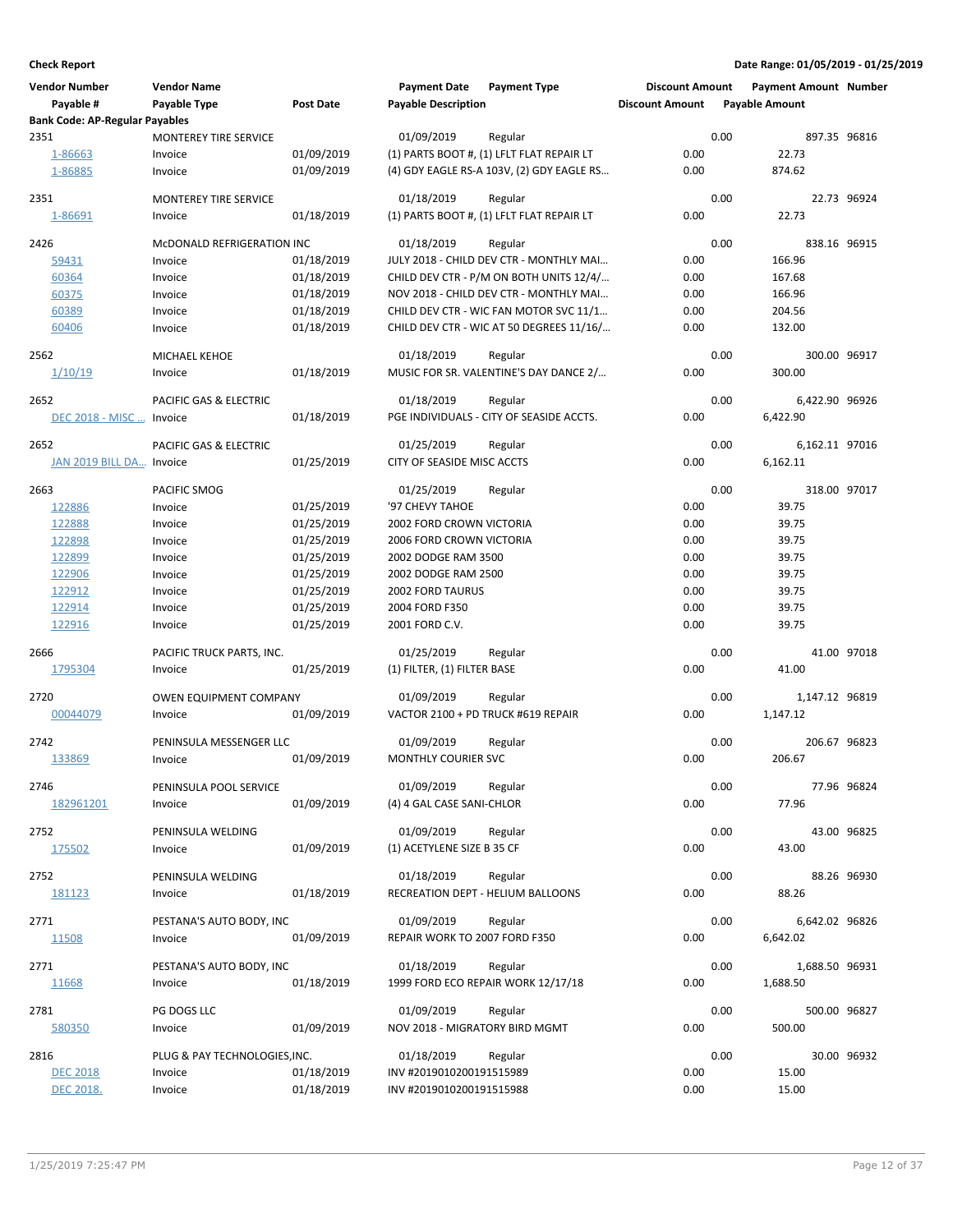| <b>Vendor Number</b> | <b>Vendor Name</b>             |                  | <b>Payment Date</b>               | <b>Payment Type</b>                        | <b>Discount Amount</b> |      | <b>Payment Amount Number</b> |             |
|----------------------|--------------------------------|------------------|-----------------------------------|--------------------------------------------|------------------------|------|------------------------------|-------------|
| Payable #            | Payable Type                   | <b>Post Date</b> | <b>Payable Description</b>        |                                            | <b>Discount Amount</b> |      | <b>Payable Amount</b>        |             |
| 2849                 | PREMIUM AUTO PARTS, INC.       |                  | 01/09/2019                        | Regular                                    |                        | 0.00 | 589.06 96828                 |             |
| 7474-164668          | Invoice                        | 01/09/2019       | BRK PAD PLAT SEMI-MET             |                                            | 0.00                   |      | 46.61                        |             |
| 7474-164735          | Invoice                        | 01/09/2019       | <b>RELAY</b>                      |                                            | 0.00                   |      | 27.57                        |             |
| 7474-164774          | Invoice                        | 01/09/2019       | FLASHER-THERMAL                   |                                            | 0.00                   |      | 3.46                         |             |
| 7474-164903          | Invoice                        | 01/09/2019       | THERMOSTAT                        |                                            | 0.00                   |      | 21.95                        |             |
| 7474-164922          | Invoice                        | 01/09/2019       | NIF MOPAR/COONT                   |                                            | 0.00                   |      | 26.17                        |             |
| 7474-165058          | Invoice                        | 01/09/2019       | <b>STARTER</b>                    |                                            | 0.00                   |      | 218.48                       |             |
| 7474-165108          | Invoice                        | 01/09/2019       | <b>MARINE SWITCH</b>              |                                            | 0.00                   |      | 4.73                         |             |
|                      |                                |                  | IGN WIRE SET                      |                                            | 0.00                   |      |                              |             |
| 7474-165232          | Invoice                        | 01/09/2019       |                                   |                                            |                        |      | 45.03                        |             |
| 7474-165274          | Invoice                        | 01/09/2019       | <b>IGNITION COIL</b>              |                                            | 0.00<br>0.00           |      | 44.81                        |             |
| 7474-165417          | Invoice                        | 01/09/2019       | <b>AIR FILTER</b>                 |                                            |                        |      | 8.22                         |             |
| 7474-165607          | Invoice                        | 01/09/2019       | CABIN AIR FILTER, 26/16 XTRACLEAR |                                            | 0.00                   |      | 26.84                        |             |
| 7474-165651          | Invoice                        | 01/09/2019       | <b>TOWING ADAPTER</b>             |                                            | 0.00                   |      | 23.27                        |             |
| 7474-165667          | Invoice                        | 01/09/2019       | 400 GRIT 9x11 IN SANDPAPER        |                                            | 0.00                   |      | 8.73                         |             |
| 7474-165701          | Invoice                        | 01/09/2019       | LUCAS DEEP CLEAN FSC              |                                            | 0.00                   |      | 10.37                        |             |
| 7474-165725          | Invoice                        | 01/09/2019       | HEADLIGHT-HALOGEN                 |                                            | 0.00                   |      | 58.30                        |             |
| 7474-166167          | Invoice                        | 01/09/2019       | FUEL STABILIZER 32 OZ             |                                            | 0.00                   |      | 14.52                        |             |
| 2849                 | PREMIUM AUTO PARTS, INC.       |                  | 01/25/2019                        | Regular                                    |                        | 0.00 | 685.58 97020                 |             |
| 7474-166228          | Invoice                        | 01/25/2019       | (1) 3 TON ALUMINUM JACK           |                                            | 0.00                   |      | 371.44                       |             |
| 7474-166435          | Invoice                        | 01/25/2019       | (1) BLK/STEERING/WHEEL/COVER      |                                            | 0.00                   |      | 18.05                        |             |
| 7474-166436          | Invoice                        | 01/25/2019       | (2) DRAIN PLUG                    |                                            | 0.00                   |      | 18.68                        |             |
| 7474-166592          | Invoice                        | 01/25/2019       | (12) 22 XTRACLEAR                 |                                            | 0.00                   |      | 46.93                        |             |
| 7474-166604          | Invoice                        | 01/25/2019       |                                   | (1) RADIATOR, (2) LG RAVEN PWDR FREE       | 0.00                   |      | 214.13                       |             |
| 7474-166640          | Invoice                        | 01/25/2019       | (1) RAD HOSE - UPPER              |                                            | 0.00                   |      | 16.35                        |             |
|                      |                                |                  |                                   |                                            |                        |      |                              |             |
| 2888                 | PURE H20 INC.                  |                  | 01/09/2019                        | Regular                                    |                        | 0.00 |                              | 65.54 96830 |
| <u>9875</u>          | Invoice                        | 01/09/2019       |                                   | MONTHLY LEASE FOR POU COOLER - WS-11       | 0.00                   |      | 65.54                        |             |
| 3016                 | ROSS RECREATION EQUIPMENT INC. |                  | 01/09/2019                        | Regular                                    |                        | 0.00 | 8,738.52 96831               |             |
| 112381               | Invoice                        | 01/09/2019       | (5) BLEACHER GUARDRAIL R/F SYSTEM |                                            | 0.00                   |      | 8,738.52                     |             |
|                      |                                |                  |                                   |                                            |                        |      |                              |             |
| 3143                 | <b>SEASIDE FLORIST</b>         |                  | 01/09/2019                        | Regular                                    |                        | 0.00 | 218.50 96832                 |             |
| 008620               | Invoice                        | 01/09/2019       | (5) FEMALE PRESENTATION BOUQUETS  |                                            | 0.00                   |      | 174.80                       |             |
| 008624               | Invoice                        | 01/09/2019       | (5) FEMALE PRESENTATION BOUQUETS  |                                            | 0.00                   |      | 43.70                        |             |
|                      |                                |                  |                                   |                                            |                        |      |                              |             |
| 3154                 | SEASIDE GARDEN CENTER          |                  | 01/25/2019                        | Regular                                    |                        | 0.00 | 135.67 97025                 |             |
| 33717                | Invoice                        | 01/25/2019       | (2) FELCO 2 PRUNER                |                                            | 0.00                   |      | 135.67                       |             |
| 3244                 | SLAKEY BROTHERS, INC.          |                  | 01/09/2019                        | Regular                                    |                        | 0.00 | 153.00 96833                 |             |
| 16144576-00          | Invoice                        | 01/09/2019       | (1) ACCESS DOOR F/DRYWALL 12      |                                            | 0.00                   |      | 21.56                        |             |
| 16145703-00          | Invoice                        | 01/09/2019       |                                   | (1) SNIP AVIATION BULLDOG, (1) AVIATION    | 0.00                   |      | 131.44                       |             |
|                      |                                |                  |                                   |                                            |                        |      |                              |             |
| 3249                 | <b>SMART &amp; FINAL</b>       |                  | 01/18/2019                        | Regular                                    |                        | 0.00 |                              | 91.52 96942 |
| 4313610056135        | Invoice                        | 01/18/2019       | STORE #455/TRANS #172             |                                            | 0.00                   |      | 91.52                        |             |
|                      |                                |                  |                                   |                                            |                        |      |                              |             |
| 3307                 | SAME DAY SHRED                 |                  | 01/18/2019                        | Regular                                    |                        | 0.00 |                              | 32.50 96940 |
| 34374                | Invoice                        | 01/18/2019       |                                   | SEASIDE POLICE DEPT - 64 GAL. BIN 1/9/19   | 0.00                   |      | 32.50                        |             |
| 3319                 | STAPLES ADVANTAGE              |                  | 01/09/2019                        | Regular                                    |                        | 0.00 | 527.86 96837                 |             |
| 3399954641           | Invoice                        | 01/09/2019       |                                   | POLICE DEPT - (1) 5 SHELF HVY DTY BOLTLESS | 0.00                   |      | 155.12                       |             |
| 3400358119           | Invoice                        | 01/09/2019       | POLICE DEPT - MISC SUPPLIES       |                                            | 0.00                   |      | 311.25                       |             |
| 3400358120           | Invoice                        | 01/09/2019       | POLICE DEPT - DISNFCT WIPES (12)  |                                            | 0.00                   |      | 61.49                        |             |
|                      |                                |                  |                                   |                                            |                        |      |                              |             |
| 3319                 | STAPLES ADVANTAGE              |                  | 01/18/2019                        | Regular                                    |                        | 0.00 | 452.75 96943                 |             |
| 3400743286           | Invoice                        | 01/18/2019       |                                   | 986 HILBY AVE - BUS CRD, WALL SIGN HOLD    | 0.00                   |      | 37.33                        |             |
| 3400759720           | Invoice                        | 01/18/2019       |                                   | 986 HILBY AVE - MICRO MESSAGE DATER        | 0.00                   |      | 21.73                        |             |
| 3401277708           | Invoice                        | 01/18/2019       |                                   | FINANCE- PENS, MARKERS, BLUE FOLDERS       | 0.00                   |      | 312.74                       |             |
| 3401277710           | Invoice                        | 01/18/2019       |                                   | 986 HILBY AVE - ROLL-ON DISP 2PK, SHARPIE  | 0.00                   |      | 52.72                        |             |
| 3401277713           | Invoice                        | 01/18/2019       | 986 HILBY AVE - CORRECTION TAPE   |                                            | 0.00                   |      | 5.63                         |             |
| 3401382014           | Invoice                        | 01/18/2019       | RECREATION - MAG RIGID SINGLE 7PK |                                            | 0.00                   |      | 22.60                        |             |
| 3319                 | STAPLES ADVANTAGE              |                  | 01/25/2019                        | Regular                                    |                        | 0.00 | 353.75 97028                 |             |
|                      |                                |                  |                                   |                                            |                        |      |                              |             |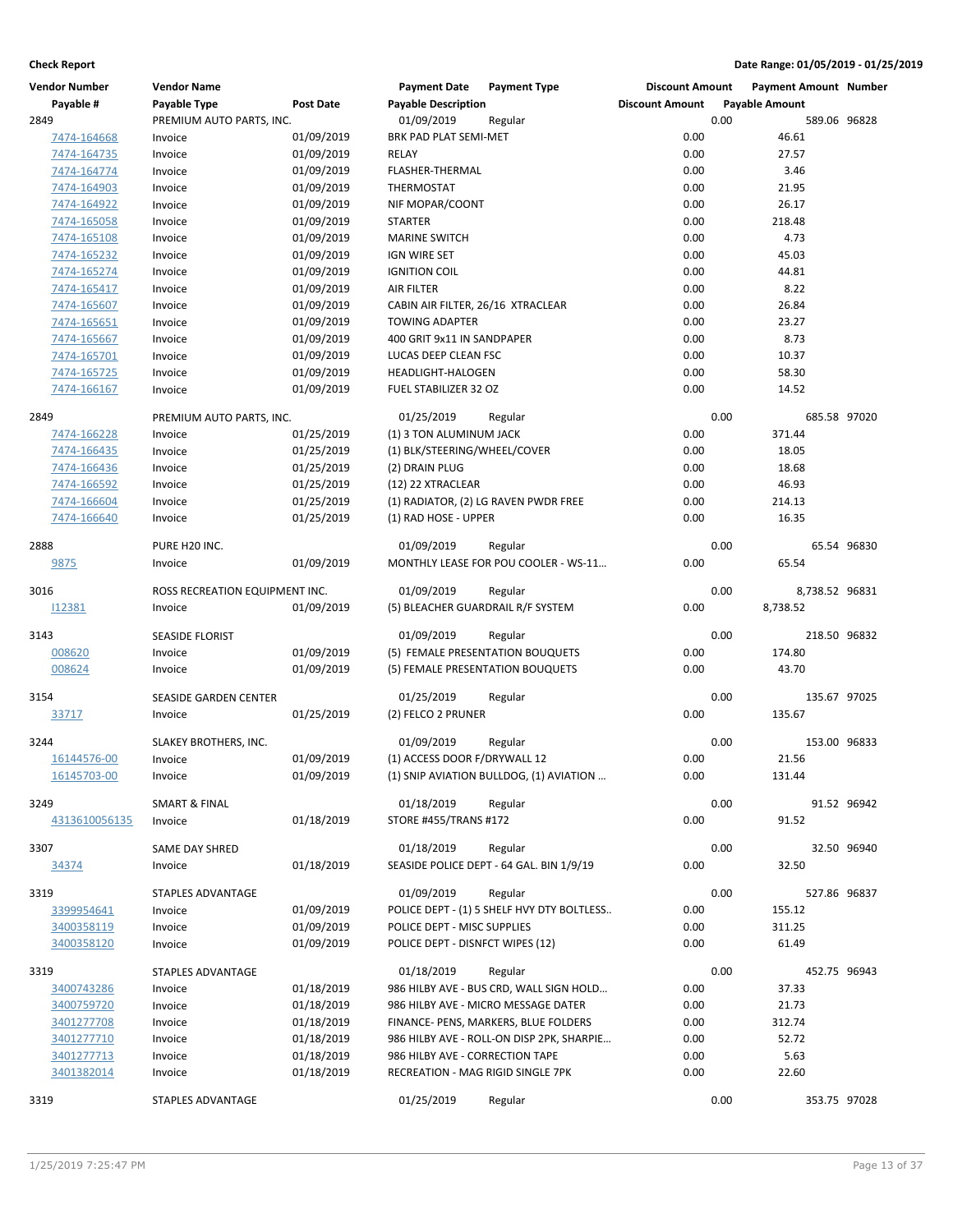| Vendor Number | <b>Vendor Name</b>               |            | <b>Payment Date</b><br><b>Payment Type</b>    | <b>Discount Amount</b> | <b>Payment Amount Number</b> |
|---------------|----------------------------------|------------|-----------------------------------------------|------------------------|------------------------------|
| Payable #     | Payable Type                     | Post Date  | <b>Payable Description</b>                    | <b>Discount Amount</b> | <b>Payable Amount</b>        |
| 3401402828    | Invoice                          | 01/25/2019 | <b>FINANCE - MOUSE PAD</b>                    | 0.00                   | 20.53                        |
| 3401402829    | Invoice                          | 01/25/2019 | RECREATION - GRN HANG-50PK, LABEL TAPE        | 0.00                   | 88.04                        |
| 3401649954    | Invoice                          | 01/25/2019 | <b>RECREATION - POPPIN 18-19 PCKT PLANNER</b> | 0.00                   | 16.38                        |
| 3401649955    | Invoice                          | 01/25/2019 | <b>RECREATION - MISC SUPPLIES</b>             | 0.00                   | 228.80                       |
| 3345          | SWRCB ACCOUNTING OFFICE          |            | 01/09/2019<br>Regular                         | 0.00                   | 4.716.00 96841               |
| SM-1020469    | Invoice                          | 01/09/2019 | 7/1/18 - 6/30/19 WATER SYSTEM FEES            | 0.00                   | 4.716.00                     |
| 3397          | SUPERIOR ELECTRIC CO.            |            | 01/09/2019<br>Regular                         | 0.00                   | 1.934.90 96840               |
| 10788         | Invoice                          | 01/09/2019 | DAVID CUTINO PARK SUPPLIES                    | 0.00                   | 1.934.90                     |
| 3452          | THIRD DEGREE COMMUNICATIONS.INC. |            | 01/18/2019<br>Regular                         | 0.00                   | 375.00 96945                 |
| 6948 153      | Invoice                          | 01/18/2019 | CHILD EXPLOITATION 2/12-2/13/19 - SANTA       | 0.00                   | 375.00                       |

|                       | Payable  | Payment  |                 |           |
|-----------------------|----------|----------|-----------------|-----------|
| <b>Payment Type</b>   | Count    | Count    | <b>Discount</b> | Payment   |
| <b>Regular Checks</b> | 77       | 32       | 0.00            | 44,495.93 |
| <b>Manual Checks</b>  | 0        | 0        | 0.00            | 0.00      |
| <b>Voided Checks</b>  | 0        | 0        | 0.00            | 0.00      |
| <b>Bank Drafts</b>    | 0        | $\Omega$ | 0.00            | 0.00      |
| EFT's                 | $\Omega$ | $\Omega$ | 0.00            | 0.00      |
|                       | 77       | 32       | 0.00            | 44.495.93 |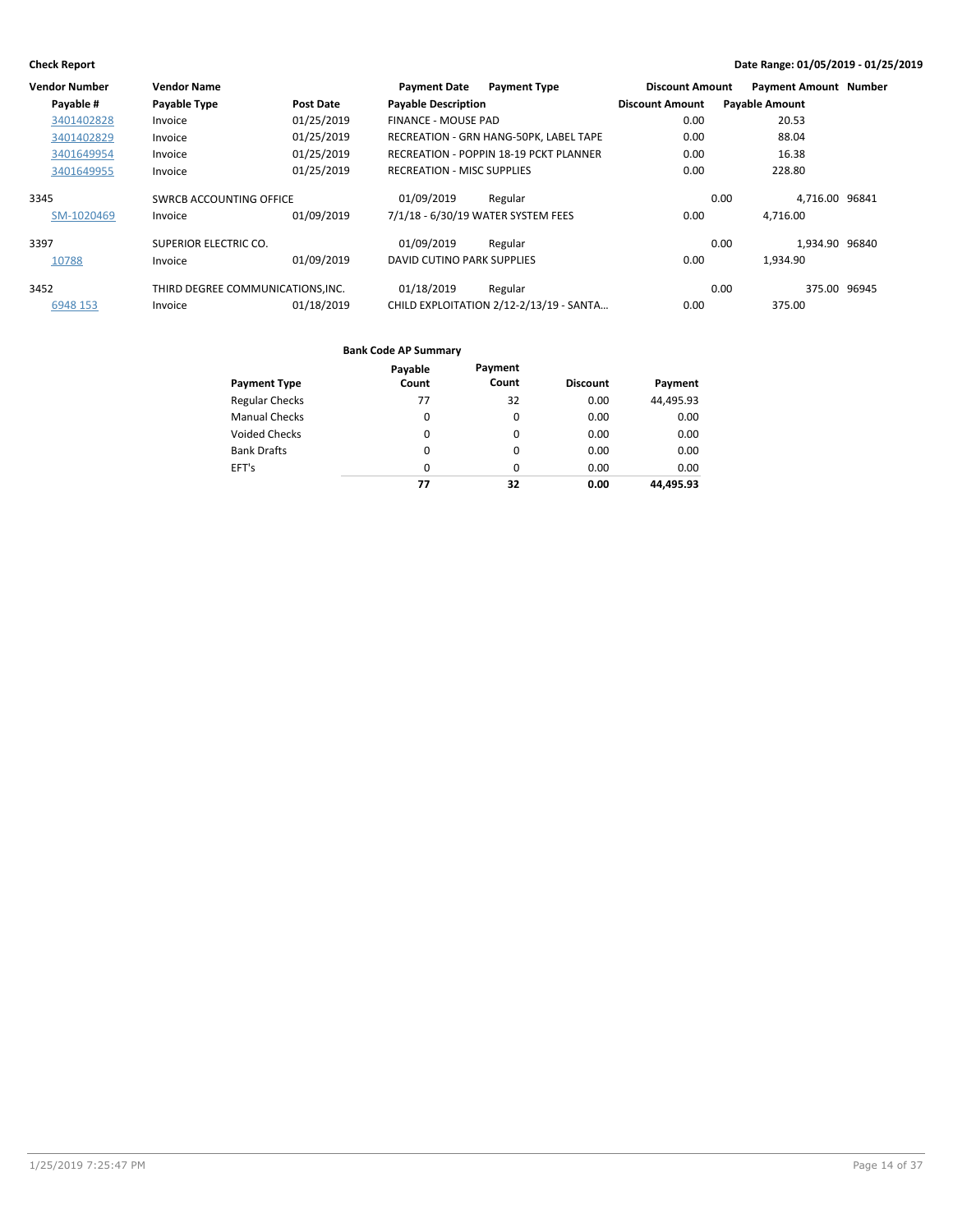| <b>Vendor Number</b>                  | <b>Vendor Name</b>               |                  | <b>Payment Date</b><br><b>Payment Type</b> | <b>Discount Amount</b> | <b>Payment Amount Number</b> |
|---------------------------------------|----------------------------------|------------------|--------------------------------------------|------------------------|------------------------------|
| Payable #                             | Payable Type                     | <b>Post Date</b> | <b>Payable Description</b>                 | <b>Discount Amount</b> | <b>Payable Amount</b>        |
| <b>Bank Code: PY-Payroll Payables</b> |                                  |                  |                                            |                        |                              |
| 3560                                  | UNITED WAY OF MONTEREY PENINSULA |                  | 01/08/2019<br>Regular                      | 0.00                   | 297.00 18837                 |
| <b>INV0002387</b>                     | Invoice                          | 08/02/2018       | <b>EMPLOYEE CONTRIBUTIONS</b>              | 0.00                   | 33.00                        |
| <b>INV0002439</b>                     | Invoice                          | 08/16/2018       | <b>EMPLOYEE CONTRIBUTIONS</b>              | 0.00                   | 33.00                        |
| <b>INV0002474</b>                     | Invoice                          | 08/30/2018       | <b>EMPLOYEE CONTRIBUTIONS</b>              | 0.00                   | 33.00                        |
| <b>INV0002515</b>                     | Invoice                          | 09/13/2018       | <b>EMPLOYEE CONTRIBUTIONS</b>              | 0.00                   | 33.00                        |
| <b>INV0002554</b>                     | Invoice                          | 09/27/2018       | <b>EMPLOYEE CONTRIBUTIONS</b>              | 0.00                   | 33.00                        |
| <b>INV0002592</b>                     | Invoice                          | 12/04/2018       | <b>EMPLOYEE CONTRIBUTIONS</b>              | 0.00                   | 33.00                        |
| <b>INV0002640</b>                     | Invoice                          | 12/04/2018       | <b>EMPLOYEE CONTRIBUTIONS</b>              | 0.00                   | 33.00                        |
| <b>INV0002685</b>                     | Invoice                          | 12/04/2018       | <b>EMPLOYEE CONTRIBUTIONS</b>              | 0.00                   | 33.00                        |
| <b>INV0002726</b>                     | Invoice                          | 12/04/2018       | <b>EMPLOYEE CONTRIBUTIONS</b>              | 0.00                   | 33.00                        |
| 3560                                  | UNITED WAY OF MONTEREY PENINSULA |                  | 01/08/2019<br>Regular                      | 0.00                   | 66.00 18839                  |
| <b>INV0002766</b>                     | Invoice                          | 12/20/2018       | <b>EMPLOYEE CONTRIBUTIONS</b>              | 0.00                   | 33.00                        |
| <b>INV0002808</b>                     | Invoice                          | 12/20/2018       | <b>EMPLOYEE CONTRIBUTIONS</b>              | 0.00                   | 33.00                        |
|                                       |                                  |                  |                                            |                        |                              |

|                       | Payable  | Payment  |                 |         |
|-----------------------|----------|----------|-----------------|---------|
| <b>Payment Type</b>   | Count    | Count    | <b>Discount</b> | Payment |
| <b>Regular Checks</b> | 11       | 2        | 0.00            | 363.00  |
| <b>Manual Checks</b>  | $\Omega$ | 0        | 0.00            | 0.00    |
| <b>Voided Checks</b>  | 0        | $\Omega$ | 0.00            | 0.00    |
| <b>Bank Drafts</b>    | 0        | $\Omega$ | 0.00            | 0.00    |
| EFT's                 | $\Omega$ | $\Omega$ | 0.00            | 0.00    |
|                       | 11       | 2        | 0.00            | 363.00  |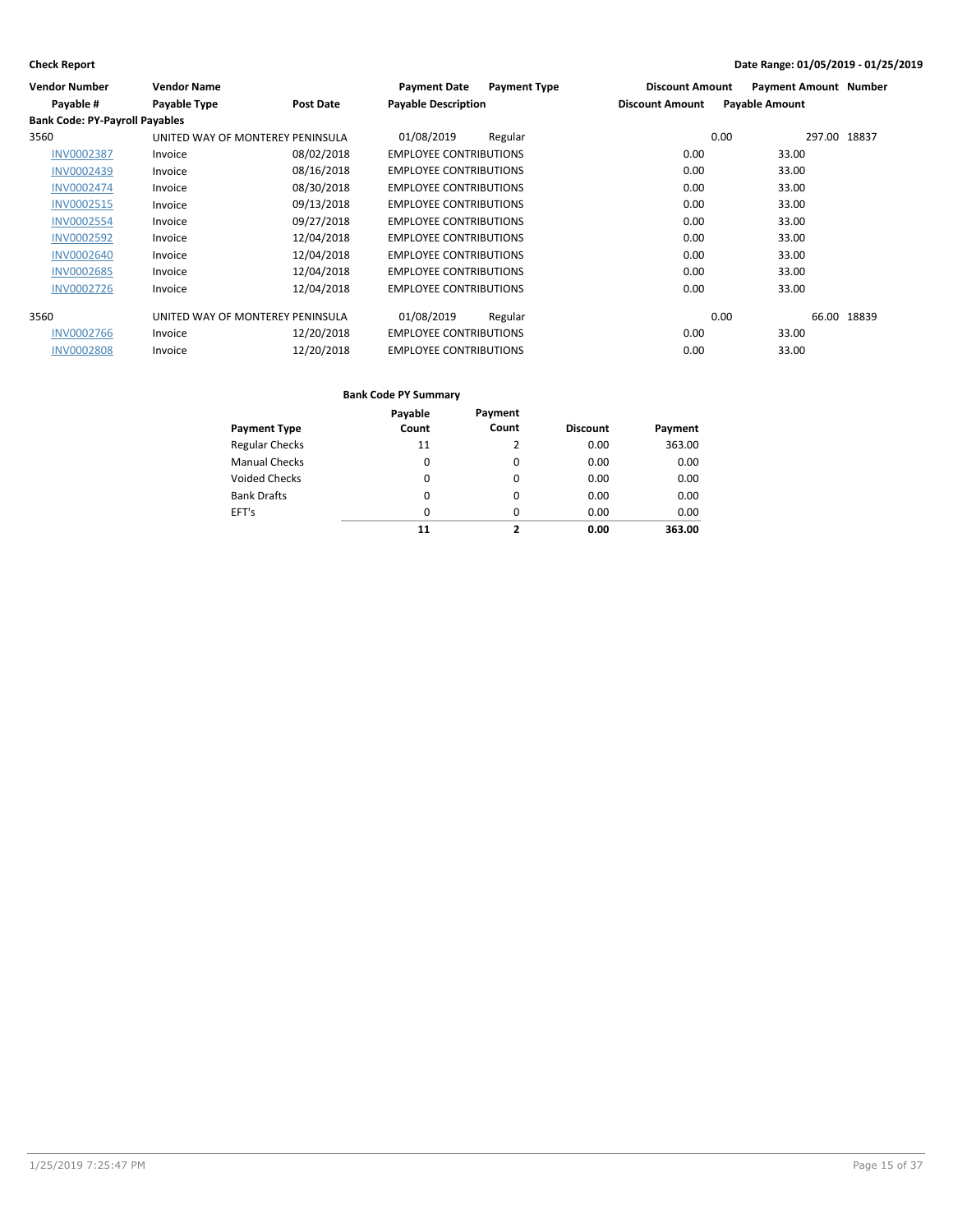| <b>Vendor Number</b>                  | <b>Vendor Name</b>              |                          | <b>Payment Date</b>                    | <b>Payment Type</b>                     | <b>Discount Amount</b> | <b>Payment Amount Number</b> |              |
|---------------------------------------|---------------------------------|--------------------------|----------------------------------------|-----------------------------------------|------------------------|------------------------------|--------------|
| Payable #                             | <b>Payable Type</b>             | <b>Post Date</b>         | <b>Payable Description</b>             |                                         | <b>Discount Amount</b> | <b>Payable Amount</b>        |              |
| <b>Bank Code: AP-Regular Payables</b> |                                 |                          |                                        |                                         |                        |                              |              |
| 3595                                  | VAPOR CLEANERS, INC.            |                          | 01/18/2019                             | Regular                                 | 0.00                   |                              | 38.50 96948  |
| 476519                                | Invoice                         | 01/18/2019               | (2) BLANKETS - GRAY                    |                                         | 0.00                   | 16.00                        |              |
| 476520                                | Invoice                         | 01/18/2019               | (2) BLANKETS - GRAY                    |                                         | 0.00                   | 16.00                        |              |
| 476521                                | Invoice                         | 01/18/2019               | (1) UNIFORM JACKET - BLACK             |                                         | 0.00                   | 6.50                         |              |
|                                       |                                 |                          |                                        |                                         |                        |                              |              |
| 3727                                  | WILLIAMS ROOFING COMPANY        |                          | 01/09/2019                             | Regular                                 | 0.00                   | 495.00 96846                 |              |
| 12/18/18                              | Invoice                         | 01/09/2019               | 610 OLYMPIA AVE - REPAIR WORK          |                                         | 0.00                   | 495.00                       |              |
|                                       |                                 |                          |                                        |                                         |                        |                              |              |
| 3851                                  | <b>BOUND TREE MEDICAL, LLC</b>  |                          | 01/25/2019                             | Regular                                 | 0.00                   | 2,411.93 96967               |              |
| 83078940                              | Invoice                         | 01/25/2019               |                                        | MISC SUPPLIES; PO# 12142018SARDINA      | 0.00                   | 2,411.93                     |              |
| 4059                                  | SILKSCREEN EXPRESS              |                          | 01/18/2019                             | Regular                                 | 0.00                   | 106.33 96941                 |              |
| <u>3763</u>                           | Invoice                         | 01/18/2019               | RECREATION - (1) NIKE ZIP UP - XL      |                                         | 0.00                   | 106.33                       |              |
|                                       |                                 |                          |                                        |                                         |                        |                              |              |
| 4062                                  | A & R PLUMBING, INC.            |                          | 01/09/2019                             | Regular                                 | 0.00                   | 962.50 96748                 |              |
| 121694                                | Invoice                         | 01/09/2019               |                                        | 986 HILBY AVE - LABOR/SEWER EQUIP CHG   | 0.00                   | 125.00                       |              |
| 122008                                | Invoice                         | 01/09/2019               |                                        | 7693 MONTEREY RD - LABOR/EQUIP CHG      | 0.00                   | 660.00                       |              |
| 122386                                | Invoice                         | 01/09/2019               |                                        | LAGUNA GRANDE PK- LABOR/SEWER EQUIP     | 0.00                   | 177.50                       |              |
|                                       |                                 |                          |                                        |                                         |                        |                              |              |
| 4106                                  | BAY REPROGRAPHIC & SUPPLY, INC. |                          | 01/09/2019                             | Regular                                 | 0.00                   | 409.80 96759                 |              |
| 379852                                | Invoice                         | 01/09/2019               |                                        | NOV-DEC 2018 - BAY MPS BASE/LF USAGE C  | 0.00                   | 409.80                       |              |
|                                       |                                 |                          |                                        |                                         |                        |                              |              |
| 4169                                  | <b>ALBERT WEISFUSS</b>          |                          | 01/09/2019                             | Regular                                 | 0.00                   | 425.00 96752                 |              |
| 000227                                | Invoice                         | 01/09/2019               | PACIFIC HEIGHTS ARBORIST REPORT        |                                         | 0.00                   | 425.00                       |              |
| 4222                                  | HARRIS & ASSOCIATES, INC.       |                          | 01/18/2019                             | Regular                                 | 0.00                   | 3,615.00 96898               |              |
| 38771                                 | Invoice                         | 01/18/2019               |                                        | 7/29/18-8/25/18 - VICTORY TOYOTA DEV RE | 0.00                   | 2,450.00                     |              |
| 39101                                 | Invoice                         | 01/18/2019               |                                        | 8/26/18-9/29/18 - VICTORY TOYOTA DEV RE | 0.00                   | 600.00                       |              |
| <u>39335</u>                          | Invoice                         | 01/18/2019               |                                        | 9/30/18-10/27/18 - VICTORY TOYOTA DEV R | 0.00                   | 565.00                       |              |
|                                       |                                 |                          |                                        |                                         |                        |                              |              |
| 4222                                  | HARRIS & ASSOCIATES, INC.       |                          | 01/25/2019                             | Regular                                 | 0.00                   | 32,948.75 96992              |              |
| 39986                                 | Invoice                         | 01/25/2019               |                                        | 11/25/18 - 12/29/18 CIP MGMT SERVICES   | 0.00                   | 32,948.75                    |              |
|                                       |                                 |                          |                                        |                                         |                        |                              |              |
| 4271                                  | <b>URETSKY SECURITY</b>         |                          | 01/25/2019                             | Regular                                 | 0.00                   |                              | 20.00 97030  |
| 7724                                  | Invoice                         | 01/25/2019               | DEC 2018 - FINGERPRINTING              |                                         | 0.00                   | 20.00                        |              |
| 4425                                  | MONTEREY AUTO SUPPLY            |                          | 01/09/2019                             | Regular                                 | 0.00                   | 2,104.11 96806               |              |
| 586033                                | Invoice                         | 01/09/2019               | LIQ ELEC TAPE                          |                                         | 0.00                   | 11.35                        |              |
| 589260                                | Invoice                         | 01/09/2019               |                                        | NEW WATER PUMP - 2003 DODGE RAM         | 0.00                   | 99.11                        |              |
| 589488                                | Invoice                         | 01/09/2019               | HYD FL 5G, HOSE END, FITTING, HOSE     |                                         | 0.00                   | 108.20                       |              |
| 590111                                | Invoice                         | 01/09/2019               | ELETRICAL CONNECTOR                    |                                         | 0.00                   | 65.53                        |              |
| 590452                                |                                 | 01/09/2019               |                                        |                                         | 0.00                   |                              |              |
|                                       | Invoice                         |                          | HOSE                                   |                                         |                        | 23.57<br>284.00              |              |
| 590665                                | Invoice                         | 01/09/2019<br>01/09/2019 | (5) PREM AW 46 HYD FL 5G               |                                         | 0.00                   |                              |              |
| 590915                                | Invoice                         |                          | (6) NITRILE DISPOS GLOVE               |                                         | 0.00                   | 58.93                        |              |
| 591030                                | Invoice                         | 01/09/2019               | FITTING, HOSE                          |                                         | 0.00<br>0.00           | 35.83<br>329.88              |              |
| 591033                                | Invoice                         | 01/09/2019               | (5) FITTING, (1) HOSE                  |                                         |                        |                              |              |
| 591278                                | Invoice                         | 01/09/2019               | 2017 CHEVY TAHO 5.3L 325 CID V8        |                                         | 0.00                   | 261.23                       |              |
| 591304                                | Credit Memo                     | 01/02/2019               | <b>CREDIT FOR ELECTRICAL CONNECTOR</b> |                                         | 0.00                   | $-65.53$                     |              |
| 591449                                | Invoice                         | 01/09/2019               | LAMP                                   |                                         | 0.00                   | 7.09                         |              |
| 591562                                | Invoice                         | 01/09/2019               | $(5)$ O RING                           |                                         | 0.00                   | 45.39                        |              |
| 592064                                | Invoice                         | 01/09/2019               | (1) RADIATOR CAP                       |                                         | 0.00                   | 9.82                         |              |
| 592676                                | Invoice                         | 01/09/2019               | (4) FITTINGS, (27) HOSE                |                                         | 0.00                   | 284.05                       |              |
| 592784                                | Invoice                         | 01/09/2019               | (1) ALTERNATOR                         |                                         | 0.00                   | 266.47                       |              |
| 592818                                | Credit Memo                     | 01/09/2019               | CREDIT MEMO FOR INV #592784            |                                         | 0.00                   | $-90.13$                     |              |
| 592847                                | Invoice                         | 01/09/2019               | <b>NEW WATER PUMP</b>                  |                                         | 0.00                   | 49.81                        |              |
| 592978                                | Invoice                         | 01/09/2019               | (2) THERMOSTAT, (3) THERM GASKETS      |                                         | 0.00                   | 38.64                        |              |
| 593287                                | Invoice                         | 01/09/2019               | WATER OUTLET GASKET                    |                                         | 0.00                   | 1.55                         |              |
| 593381                                | Invoice                         | 01/09/2019               | (2) OXYGEN (O2) SENSOR                 |                                         | 0.00                   | 120.37                       |              |
| 5941412                               | Invoice                         | 01/09/2019               | PLATINUM FILTER KIT, (6) DEXVIATF      |                                         | 0.00                   | 117.92                       |              |
| 595355                                | Invoice                         | 01/09/2019               | (1) DISC PAD                           |                                         | 0.00                   | 41.03                        |              |
| 4425                                  |                                 |                          | 01/25/2019                             |                                         | 0.00                   |                              | 366.11 97008 |
|                                       | MONTEREY AUTO SUPPLY            |                          |                                        | Regular                                 |                        |                              |              |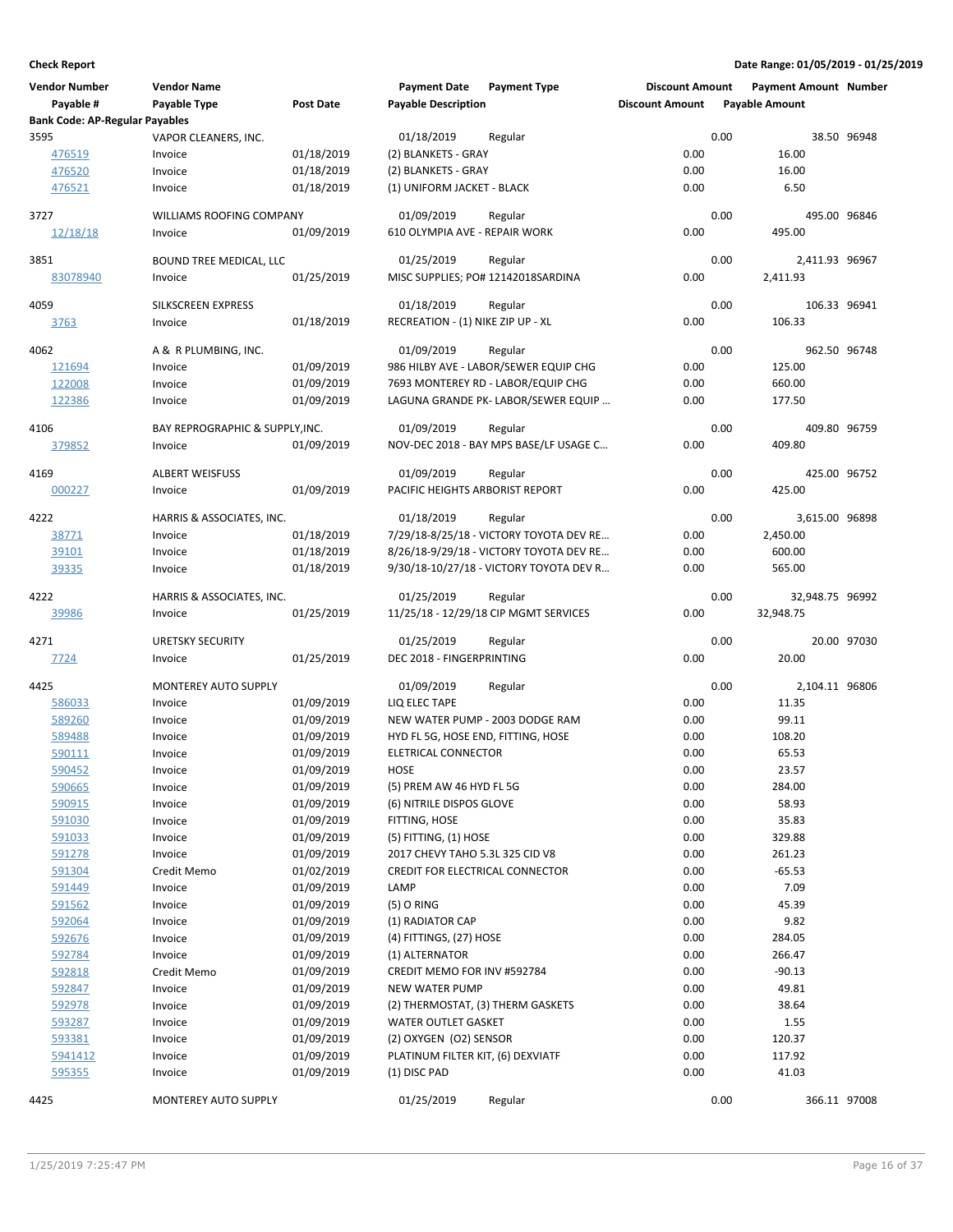| <b>Vendor Number</b> | <b>Vendor Name</b>              |                  | <b>Payment Date</b><br><b>Payment Type</b> | <b>Discount Amount</b> | <b>Payment Amount Number</b> |
|----------------------|---------------------------------|------------------|--------------------------------------------|------------------------|------------------------------|
| Payable #            | Payable Type                    | <b>Post Date</b> | <b>Payable Description</b>                 | <b>Discount Amount</b> | <b>Payable Amount</b>        |
| 595896               | Invoice                         | 01/25/2019       | (1) EFF CONSOLE BLK                        | 0.00                   | 4.03                         |
| 596939               | Invoice                         | 01/25/2019       | (1) WATER PUMP - NEW                       | 0.00                   | 36.31                        |
| 597025               | Invoice                         | 01/25/2019       | (1) SERPENTINE BELT                        | 0.00                   | 24.90                        |
| 597134               | Invoice                         | 01/25/2019       | (1) NAPA RADIATOR                          | 0.00                   | 214.91                       |
| 597135               | Invoice                         | 01/25/2019       | (2) NAPAGOLD FUEL FILTER, (1) OIL FILTER   | 0.00                   | 78.06                        |
| 597154               | Invoice                         | 01/25/2019       | (12) NAPAGOLD OIL FILTER                   | 0.00                   | 77.48                        |
| 597352               | Invoice                         | 01/25/2019       | (3) BACK-UP LIGHT BULB                     | 0.00                   | 8.16                         |
| 597421               | Invoice                         | 01/25/2019       | (1) NAPAGOLD AIR FILTER                    | 0.00                   | 32.48                        |
| 597633               | Invoice                         | 01/25/2019       | (1) LEAK DETECTION PUMP                    | 0.00                   | 150.36                       |
| 598323               | Invoice                         | 01/25/2019       | (10) WIPER BLADE                           | 0.00                   | 78.55                        |
| 598325               | Credit Memo                     | 01/25/2019       | CREDIT MEMO FOR INV #580845 10/4/2018      | 0.00                   | $-339.13$                    |
| 4452                 | RYAN L. RIDER                   |                  | 01/18/2019<br>Regular                      | 0.00                   | 6,600.00 96939               |
| 341                  | Invoice                         | 01/18/2019       | 1889 YOSEMITE - REMOVE/REPLACE CURB        | 0.00                   | 4,800.00                     |
| 342                  | Invoice                         | 01/18/2019       | 1888 YOSEMITE - REMOVE/REPLACE SECTIO      | 0.00                   | 1.800.00                     |
| 4459                 | ELEVATOR SERVICE COMPANY, INC.  |                  | 01/09/2019<br>Regular                      | 0.00                   | 315.00 96773                 |
| 18850AUGJAN          | Invoice                         | 01/09/2019       | 220 COE AVE - SEMI ANNUAL LUBE AUG 201     | 0.00                   | 315.00                       |
| 4487                 | PACIFIC TELEMANAGEMENT SERVICES |                  | 01/18/2019<br>Regular                      | 0.00                   | 131.00 96927                 |
| 2008520              | Invoice                         | 01/18/2019       | JAN 2019 - PHONES AT CITY HALL/ BRANCH L   | 0.00                   | 103.00                       |
| 2008548              | Invoice                         | 01/18/2019       | JAN 2019 - PAY PHONE AT OLDEMEYER CEN      | 0.00                   | 28.00                        |

|                       | Payable | Payment |                 |           |
|-----------------------|---------|---------|-----------------|-----------|
| <b>Payment Type</b>   | Count   | Count   | <b>Discount</b> | Payment   |
| <b>Regular Checks</b> | 55      | 15      | 0.00            | 50,949.03 |
| <b>Manual Checks</b>  | 0       | 0       | 0.00            | 0.00      |
| <b>Voided Checks</b>  | 0       | 0       | 0.00            | 0.00      |
| <b>Bank Drafts</b>    | 0       | 0       | 0.00            | 0.00      |
| EFT's                 | 0       | 0       | 0.00            | 0.00      |
|                       | 55      | 15      | 0.00            | 50.949.03 |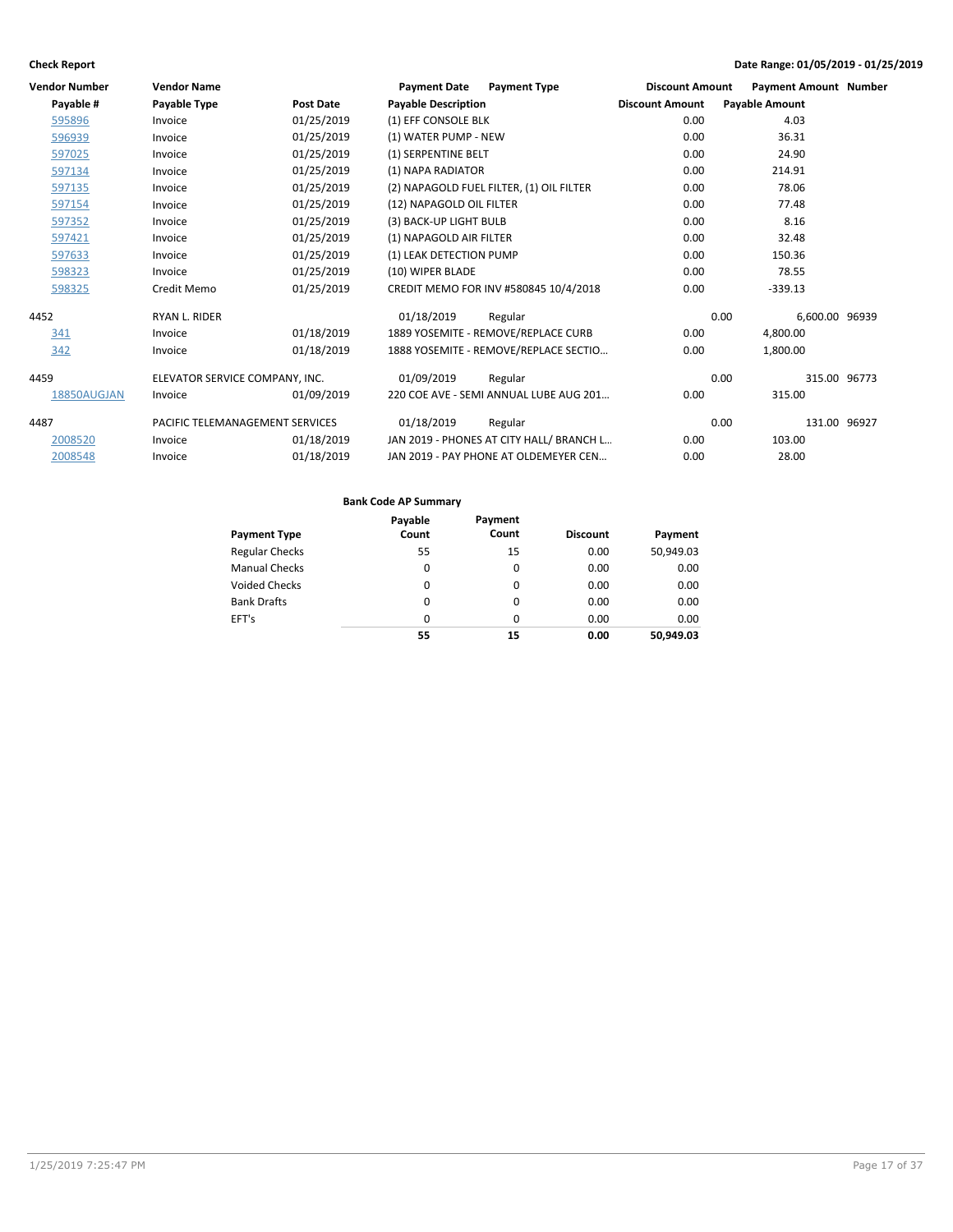| <b>Vendor Number</b>                  | <b>Vendor Name</b>             |            | <b>Payment Date</b>        | <b>Payment Type</b> | <b>Discount Amount</b> | <b>Payment Amount Number</b> |              |
|---------------------------------------|--------------------------------|------------|----------------------------|---------------------|------------------------|------------------------------|--------------|
| Payable #                             | Payable Type                   | Post Date  | <b>Payable Description</b> |                     | <b>Discount Amount</b> | <b>Payable Amount</b>        |              |
| <b>Bank Code: PY-Payroll Payables</b> |                                |            |                            |                     |                        |                              |              |
| 4508                                  | CALPERS LONG-TERM CARE PROGRAM |            | 01/08/2019                 | Regular             |                        | 0.00                         | 921.90 18824 |
| <b>INV0002513</b>                     | Invoice                        | 09/13/2018 | <b>EMPLOYEE PREMIUM</b>    |                     | 0.00                   | 153.65                       |              |
| <b>INV0002552</b>                     | Invoice                        | 09/27/2018 | <b>EMPLOYEE PREMIUM</b>    |                     | 0.00                   | 153.65                       |              |
| <b>INV0002590</b>                     | Invoice                        | 12/04/2018 | <b>EMPLOYEE PREMIUM</b>    |                     | 0.00                   | 153.65                       |              |
| <b>INV0002638</b>                     | Invoice                        | 12/04/2018 | <b>EMPLOYEE PREMIUM</b>    |                     | 0.00                   | 153.65                       |              |
| <b>INV0002683</b>                     | Invoice                        | 12/04/2018 | <b>EMPLOYEE PREMIUM</b>    |                     | 0.00                   | 153.65                       |              |
| <b>INV0002724</b>                     | Invoice                        | 12/04/2018 | <b>EMPLOYEE PREMIUM</b>    |                     | 0.00                   | 153.65                       |              |
| 4508                                  | CALPERS LONG-TERM CARE PROGRAM |            | 01/08/2019                 | Regular             |                        | 0.00                         | 307.30 18838 |
| <b>INV0002764</b>                     | Invoice                        | 12/20/2018 | <b>EMPLOYEE PREMIUM</b>    |                     | 0.00                   | 153.65                       |              |
| <b>INV0002806</b>                     | Invoice                        | 12/20/2018 | <b>EMPLOYEE PREMIUM</b>    |                     | 0.00                   | 153.65                       |              |

|                       | Payable  | Payment |                 |          |
|-----------------------|----------|---------|-----------------|----------|
| <b>Payment Type</b>   | Count    | Count   | <b>Discount</b> | Payment  |
| <b>Regular Checks</b> | 8        | 2       | 0.00            | 1.229.20 |
| <b>Manual Checks</b>  | 0        | 0       | 0.00            | 0.00     |
| Voided Checks         | $\Omega$ | 0       | 0.00            | 0.00     |
| <b>Bank Drafts</b>    | $\Omega$ | 0       | 0.00            | 0.00     |
| EFT's                 | $\Omega$ | 0       | 0.00            | 0.00     |
|                       | 8        | 2       | 0.00            | 1.229.20 |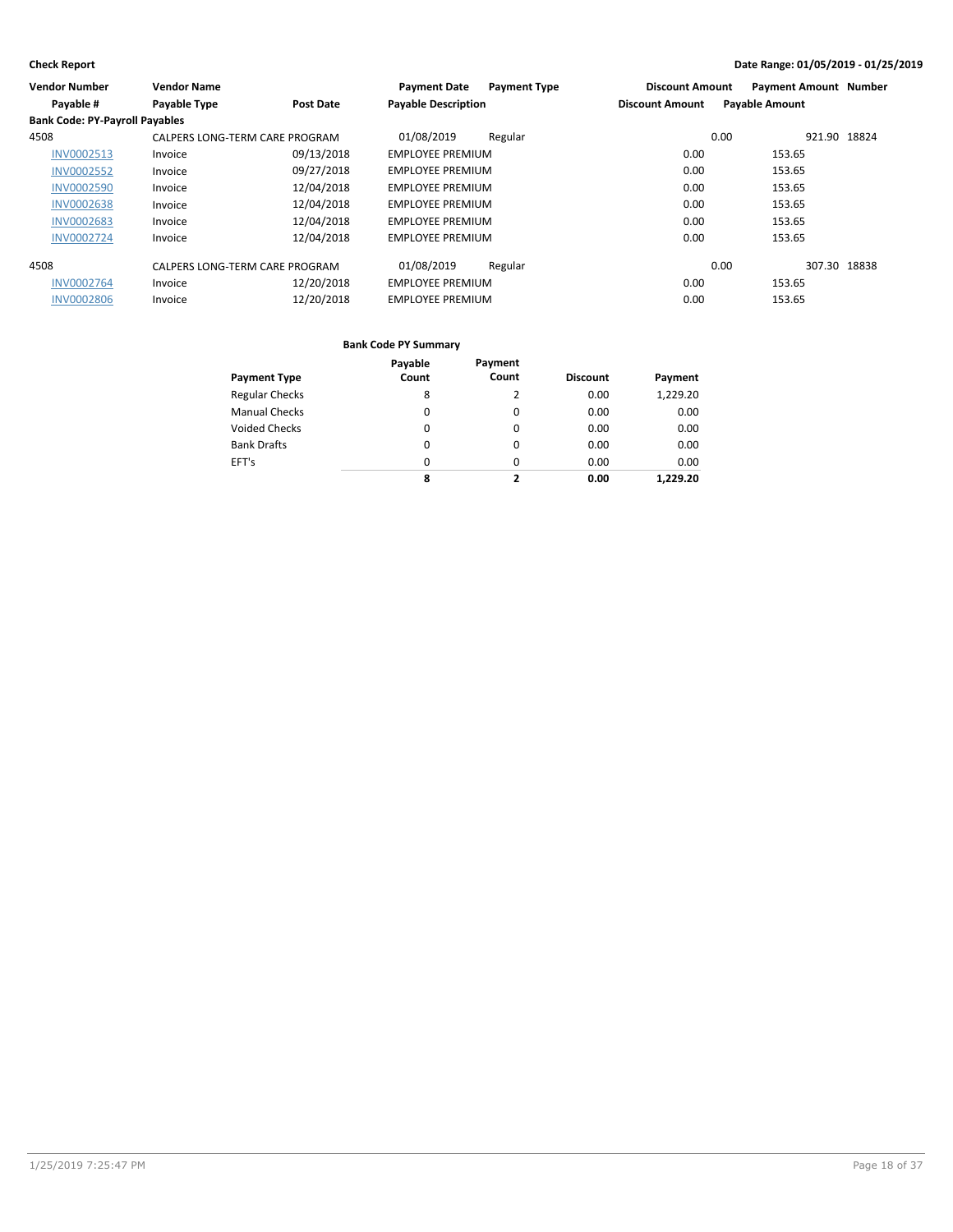| <b>Vendor Number</b><br>Payable #     | <b>Vendor Name</b><br><b>Payable Type</b>        | Post Date  | <b>Payment Date</b><br><b>Payable Description</b> | <b>Payment Type</b>                      | <b>Discount Amount</b><br><b>Discount Amount</b> | <b>Payment Amount Number</b><br><b>Payable Amount</b> |              |
|---------------------------------------|--------------------------------------------------|------------|---------------------------------------------------|------------------------------------------|--------------------------------------------------|-------------------------------------------------------|--------------|
| <b>Bank Code: AP-Regular Payables</b> |                                                  |            |                                                   |                                          |                                                  |                                                       |              |
| 4511                                  | <b>VETERINARY EMERGENCY &amp; SPECIALTY CTR.</b> |            | 01/25/2019                                        | Regular                                  |                                                  | 0.00                                                  | 227.50 97032 |
| 77126                                 | Invoice                                          | 01/25/2019 |                                                   | 1/16/19 - EMERGENCY VISIT/PAT ID #49035  | 0.00                                             | 227.50                                                |              |
| 4560                                  | <b>CONTE'S GENERATOR SERVICE</b>                 |            | 01/25/2019                                        | Regular                                  |                                                  | 0.00<br>4,600.00 96975                                |              |
| 82003                                 | Invoice                                          | 01/25/2019 | FT ORD FIRE STATION ANNUAL SVC                    |                                          | 0.00                                             | 850.00                                                |              |
| 82004                                 | Invoice                                          | 01/25/2019 |                                                   | BLDG 4463; ANNUAL SVC ON EMERGENCY G     | 0.00                                             | 850.00                                                |              |
| 82007                                 | Invoice                                          | 01/25/2019 |                                                   | RANGE 32; ANNUAL SVC ON EMERGENCY G      | 0.00                                             | 700.00                                                |              |
| 82098                                 | Invoice                                          | 01/25/2019 |                                                   | DEC 2018 MONTHLY SVC ON EMERGENCY G      | 0.00                                             | 1,000.00                                              |              |
| 82101                                 | Invoice                                          | 01/25/2019 |                                                   | JAN 2019 - MONTHLY SVC ON EMERGENCY      | 0.00                                             | 1,200.00                                              |              |
| 4670                                  | OFC. OF THE COUNTY COUNSEL                       |            | 01/25/2019                                        | Regular                                  |                                                  | 0.00<br>1,277.34 97015                                |              |
| 18-000890                             | Invoice                                          | 01/25/2019 | NOV 2018 - LEGAL SERVICES (SCSD)                  |                                          | 0.00                                             | 1,277.34                                              |              |
| 4892                                  | <b>EDGES ELECTRICAL GROUP</b>                    |            | 01/09/2019                                        | Regular                                  |                                                  | 0.00                                                  | 713.91 96771 |
| S4536346.001                          | Invoice                                          | 01/09/2019 | MISC SUPPLIES; 12/11/18                           |                                          | 0.00                                             | 347.26                                                |              |
| S4540887.001                          | Invoice                                          | 01/09/2019 | (30) PHIL F32T8/TL941/ALTO 30PK                   |                                          | 0.00                                             | 57.65                                                 |              |
| S4544832.001                          | Invoice                                          | 01/09/2019 |                                                   | SGL RCPT, RCPT PLT, DRILL/TAP, RCPT BOX  | 0.00                                             | 42.72                                                 |              |
| S4547046.001                          | Invoice                                          | 01/09/2019 | (10) 125V 20A GFCI RCPT                           |                                          | 0.00                                             | 218.13                                                |              |
| S4547316.001                          | Invoice                                          | 01/09/2019 |                                                   | (1) 30 MIN SPR WOUND TMR, (1) 60 MIN SPR | 0.00                                             | 48.15                                                 |              |
| 4892                                  | <b>EDGES ELECTRICAL GROUP</b>                    |            | 01/25/2019                                        | Regular                                  |                                                  | 0.00                                                  | 62.96 96981  |
| S4559673.001                          | Invoice                                          | 01/25/2019 | (1) WHT MINI SNSR ON/OFF RLY                      |                                          | 0.00                                             | 62.96                                                 |              |
| 4970                                  | <b>WHITSON ENGINEERS</b>                         |            | 01/18/2019                                        | Regular                                  |                                                  | 0.00<br>8,846.00 96951                                |              |
| 0021580                               | Invoice                                          | 01/18/2019 | NOV 2018 - DEL MONTE MANOR LID                    |                                          | 0.00                                             | 8,846.00                                              |              |
| 4970                                  | <b>WHITSON ENGINEERS</b>                         |            | 01/25/2019                                        | Regular                                  |                                                  | 0.00<br>2,232.00 97037                                |              |
| 0021707                               | Invoice                                          | 01/25/2019 | DEC 2018 - CAPRA PARK - CIVIL                     |                                          | 0.00                                             | 2,232.00                                              |              |
| 5038                                  | THE VILLAGE PROJECT, INC.                        |            | 01/18/2019                                        | Regular                                  |                                                  | 0.00<br>7,154.51 96944                                |              |
| <b>NOV 2018</b>                       | Invoice                                          | 01/18/2019 |                                                   | NOV 2018 - CAL VIP GRANT REIMBURSEMENT   | 0.00                                             | 2,837.92                                              |              |
| <b>OCT 2018</b>                       | Invoice                                          | 01/18/2019 |                                                   | OCT 2018 - CAL VIP GRANT REIMBURSEMENT   | 0.00                                             | 2,171.50                                              |              |
| <b>SEPT 2018</b>                      | Invoice                                          | 01/18/2019 |                                                   | SEPT 2018 - CAL VIP GRANT REIMBURSEME    | 0.00                                             | 2.145.09                                              |              |

|                       | Payable  | Payment  |                 |           |
|-----------------------|----------|----------|-----------------|-----------|
| <b>Payment Type</b>   | Count    | Count    | <b>Discount</b> | Payment   |
| <b>Regular Checks</b> | 18       | 8        | 0.00            | 25,114.22 |
| <b>Manual Checks</b>  | 0        | 0        | 0.00            | 0.00      |
| Voided Checks         | 0        | $\Omega$ | 0.00            | 0.00      |
| <b>Bank Drafts</b>    | $\Omega$ | $\Omega$ | 0.00            | 0.00      |
| EFT's                 | 0        | 0        | 0.00            | 0.00      |
|                       | 18       | 8        | 0.00            | 25.114.22 |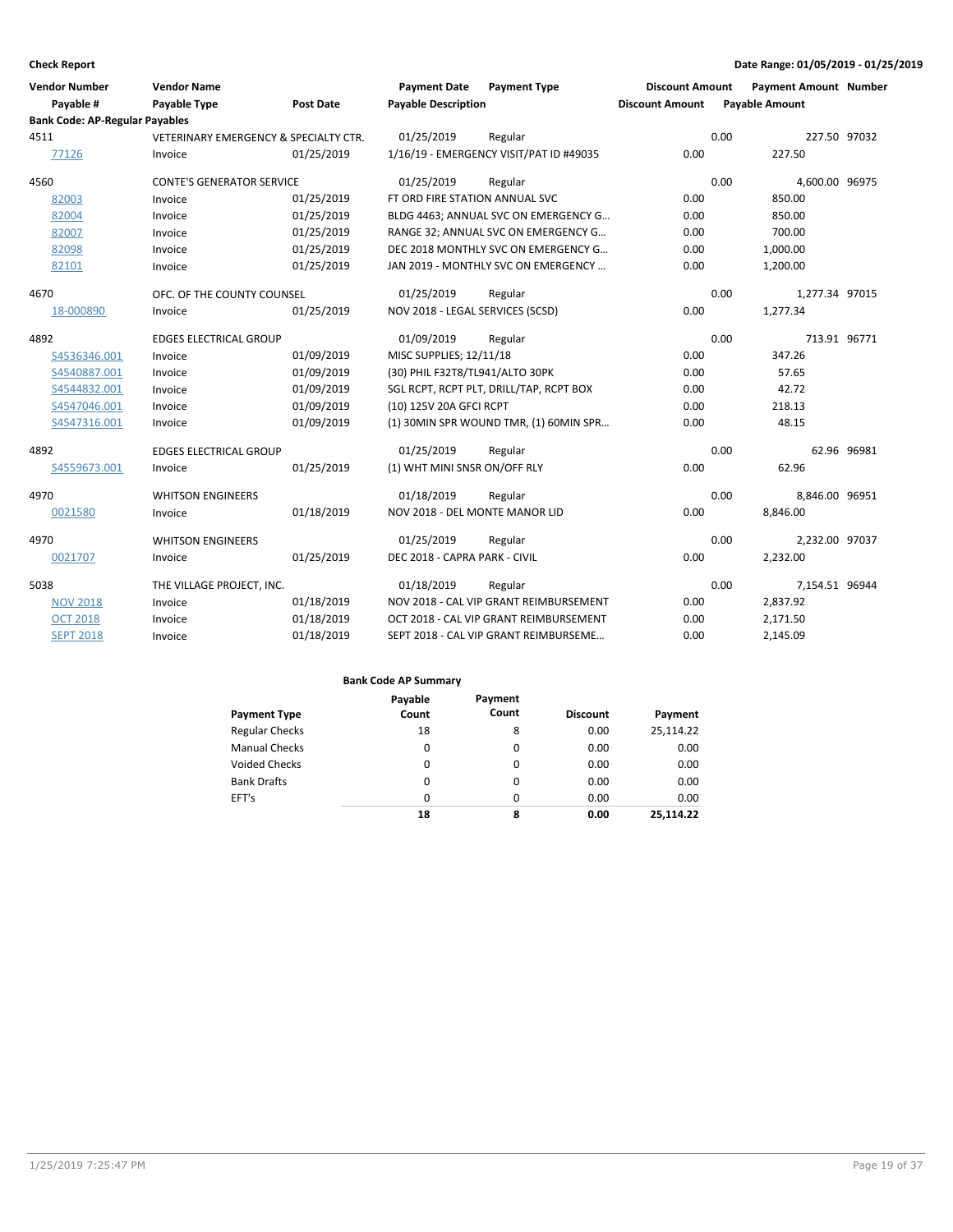| Vendor Number                         | <b>Vendor Name</b>         |                  | <b>Payment Date</b>        | <b>Payment Type</b> | <b>Discount Amount</b> | <b>Payment Amount Number</b> |                    |
|---------------------------------------|----------------------------|------------------|----------------------------|---------------------|------------------------|------------------------------|--------------------|
| Payable #                             | Payable Type               | <b>Post Date</b> | <b>Payable Description</b> |                     | <b>Discount Amount</b> | <b>Pavable Amount</b>        |                    |
| <b>Bank Code: PY-Payroll Payables</b> |                            |                  |                            |                     |                        |                              |                    |
| 5144                                  | <b>STATE OF CALIFORNIA</b> |                  | 01/15/2019                 | <b>Bank Draft</b>   | 0.00                   |                              | 5.31 0-763-116-352 |
| <b>INV0002849</b>                     | Invoice                    | 12/27/2018       | <b>SIT PAYABLE</b>         |                     | 0.00                   | 5.31                         |                    |
|                                       |                            |                  |                            |                     |                        |                              |                    |

| Payment Type          | Payable<br>Count | Payment<br>Count | <b>Discount</b> | Payment |
|-----------------------|------------------|------------------|-----------------|---------|
| <b>Regular Checks</b> | 0                | 0                | 0.00            | 0.00    |
| Manual Checks         | 0                | 0                | 0.00            | 0.00    |
| Voided Checks         | 0                | 0                | 0.00            | 0.00    |
| Bank Drafts           | 1                | 1                | 0.00            | 5.31    |
| EFT's                 | 0                | $\Omega$         | 0.00            | 0.00    |
|                       | 1                | 1                | 0.00            | 5.31    |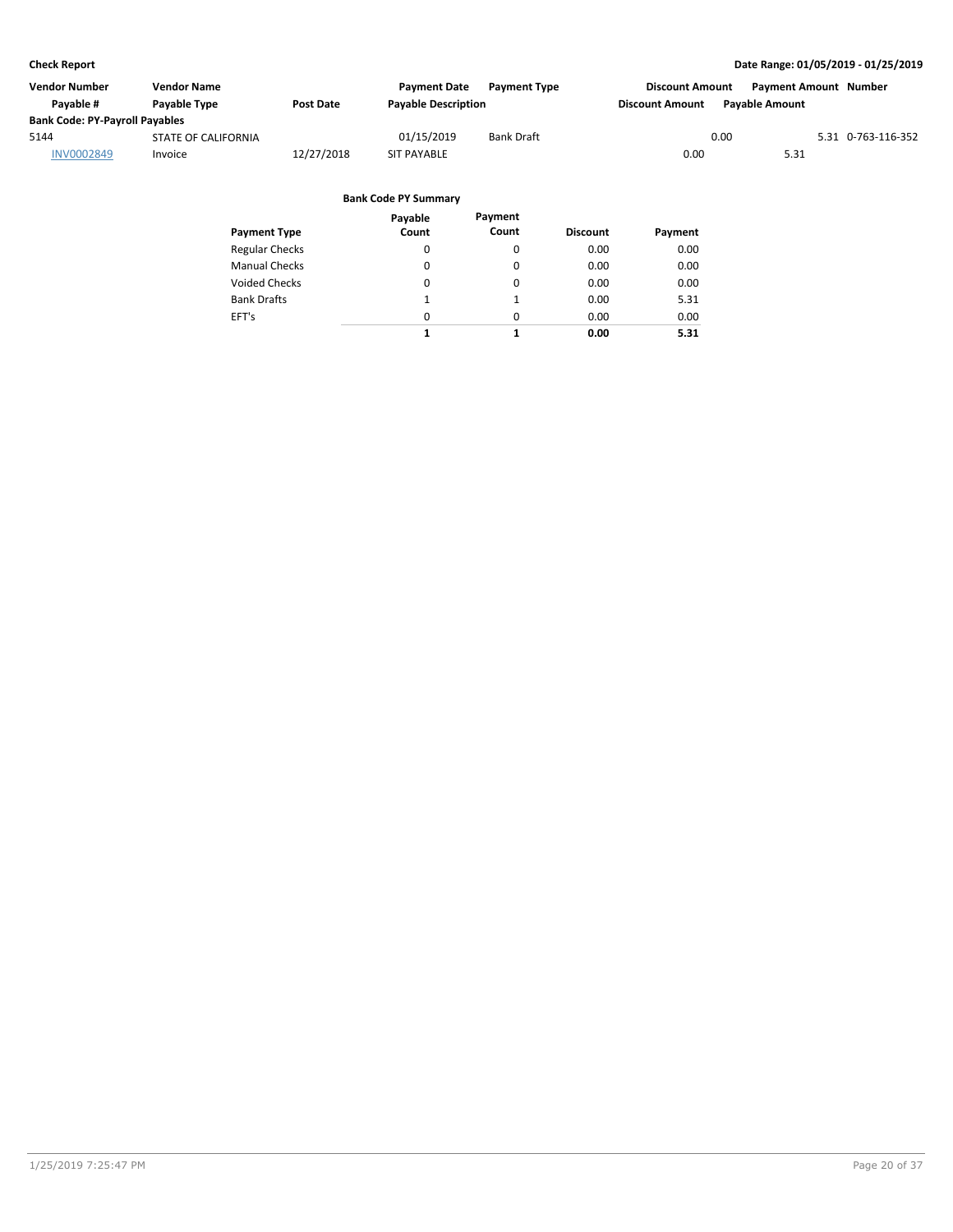| <b>Vendor Number</b>                  | Vendor Name                   |                  | <b>Payment Date</b><br><b>Payment Type</b> | <b>Discount Amount</b> | <b>Payment Amount Number</b> |
|---------------------------------------|-------------------------------|------------------|--------------------------------------------|------------------------|------------------------------|
| Pavable #                             | Payable Type                  | <b>Post Date</b> | <b>Payable Description</b>                 | <b>Discount Amount</b> | <b>Pavable Amount</b>        |
| <b>Bank Code: AP-Regular Payables</b> |                               |                  |                                            |                        |                              |
| 5198                                  | <b>GOLDEN STATE PORTABLES</b> |                  | 01/18/2019<br>Regular                      | 0.00                   | 547.90 96893                 |
| 39590                                 | Invoice                       | 01/18/2019       | DEC 2018 - 610 OLYMPIA AVE                 | 0.00                   | 110.36                       |
| 39591                                 | Invoice                       | 01/18/2019       | DEC 2018 - 440 HARCOURT AVE OFC TRAILE     | 0.00                   | 437.54                       |

| Payment Type          | Payable<br>Count | Payment<br>Count | <b>Discount</b> | Payment |
|-----------------------|------------------|------------------|-----------------|---------|
| <b>Regular Checks</b> | 2                | 1                | 0.00            | 547.90  |
| <b>Manual Checks</b>  | 0                | 0                | 0.00            | 0.00    |
| Voided Checks         | 0                | 0                | 0.00            | 0.00    |
| <b>Bank Drafts</b>    | 0                | 0                | 0.00            | 0.00    |
| EFT's                 | 0                | 0                | 0.00            | 0.00    |
|                       | 2                | 1                | 0.00            | 547.90  |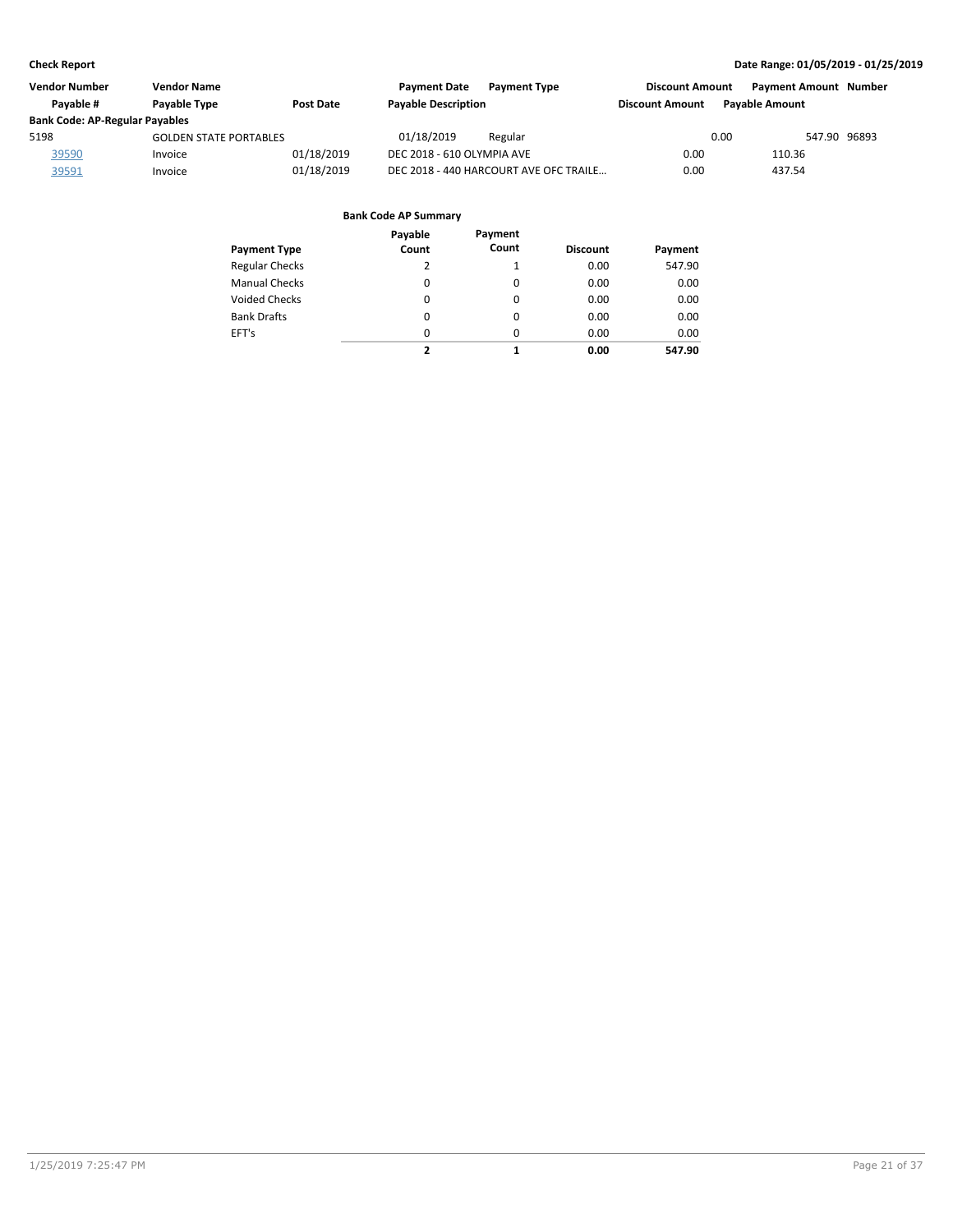| <b>Vendor Number</b>                  | <b>Vendor Name</b>  |            | <b>Payment Date</b>        | <b>Payment Type</b> | <b>Discount Amount</b> |                       | <b>Payment Amount Number</b> |                |
|---------------------------------------|---------------------|------------|----------------------------|---------------------|------------------------|-----------------------|------------------------------|----------------|
| Pavable #                             | <b>Pavable Type</b> | Post Date  | <b>Payable Description</b> |                     | <b>Discount Amount</b> | <b>Pavable Amount</b> |                              |                |
| <b>Bank Code: PY-Payroll Payables</b> |                     |            |                            |                     |                        |                       |                              |                |
| 5264                                  | RABOBANK, N.A.      |            | 01/15/2019                 | <b>Bank Draft</b>   |                        | 0.00                  |                              | 43.07 70212991 |
| <b>INV0002850</b>                     | Invoice             | 12/27/2018 | FIT PAYABLE                |                     | 0.00                   |                       | 43.07                        |                |
| 5264                                  | RABOBANK, N.A.      |            | 01/15/2019                 | <b>Bank Draft</b>   |                        | 0.00                  |                              | 17.38 70212991 |
| <b>INV0002851</b>                     | Invoice             | 12/27/2018 | <b>MEDICARE PAYABLE</b>    |                     | 0.00                   |                       | 17.38                        |                |

|                       | Payable       | Payment        |                 |         |
|-----------------------|---------------|----------------|-----------------|---------|
| <b>Payment Type</b>   | Count         | Count          | <b>Discount</b> | Payment |
| <b>Regular Checks</b> | 0             | 0              | 0.00            | 0.00    |
| <b>Manual Checks</b>  | 0             | $\Omega$       | 0.00            | 0.00    |
| <b>Voided Checks</b>  | 0             | $\Omega$       | 0.00            | 0.00    |
| <b>Bank Drafts</b>    | $\mathcal{P}$ | $\overline{2}$ | 0.00            | 60.45   |
| EFT's                 | 0             | $\Omega$       | 0.00            | 0.00    |
|                       | ,             | 7              | 0.00            | 60.45   |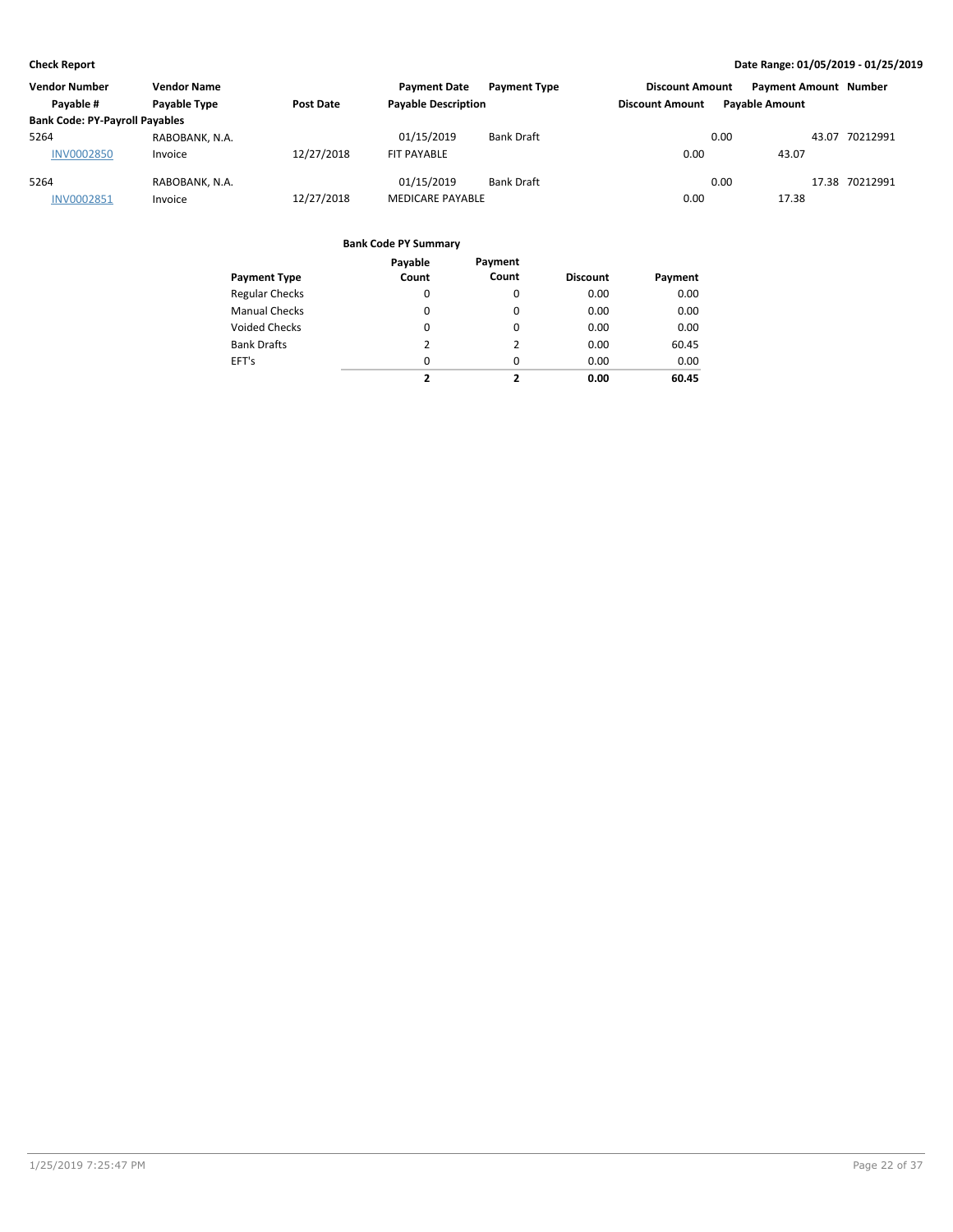| Vendor Number                         | <b>Vendor Name</b>  |                  | <b>Payment Date</b>        | <b>Payment Type</b>                     | <b>Discount Amount</b> | <b>Payment Amount Number</b> |  |
|---------------------------------------|---------------------|------------------|----------------------------|-----------------------------------------|------------------------|------------------------------|--|
| Pavable #                             | Payable Type        | <b>Post Date</b> | <b>Payable Description</b> |                                         | <b>Discount Amount</b> | <b>Payable Amount</b>        |  |
| <b>Bank Code: AP-Regular Payables</b> |                     |                  |                            |                                         |                        |                              |  |
| 5417                                  | <b>RENTAL DEPOT</b> |                  | 01/18/2019                 | Regular                                 |                        | 0.00<br>290.01 96936         |  |
| 259319-1                              | Invoice             | 01/18/2019       |                            | LIFT, SCISSOR 19' - 1148 WHEELER STREET | 0.00                   | 290.01                       |  |

| Payment Type          | Payable<br>Count | Payment<br>Count | <b>Discount</b> | Payment |
|-----------------------|------------------|------------------|-----------------|---------|
| <b>Regular Checks</b> | 1                |                  | 0.00            | 290.01  |
| <b>Manual Checks</b>  | $\Omega$         | $\Omega$         | 0.00            | 0.00    |
| Voided Checks         | 0                | 0                | 0.00            | 0.00    |
| <b>Bank Drafts</b>    | 0                | 0                | 0.00            | 0.00    |
| EFT's                 | 0                | $\Omega$         | 0.00            | 0.00    |
|                       | 1                | 1                | 0.00            | 290.01  |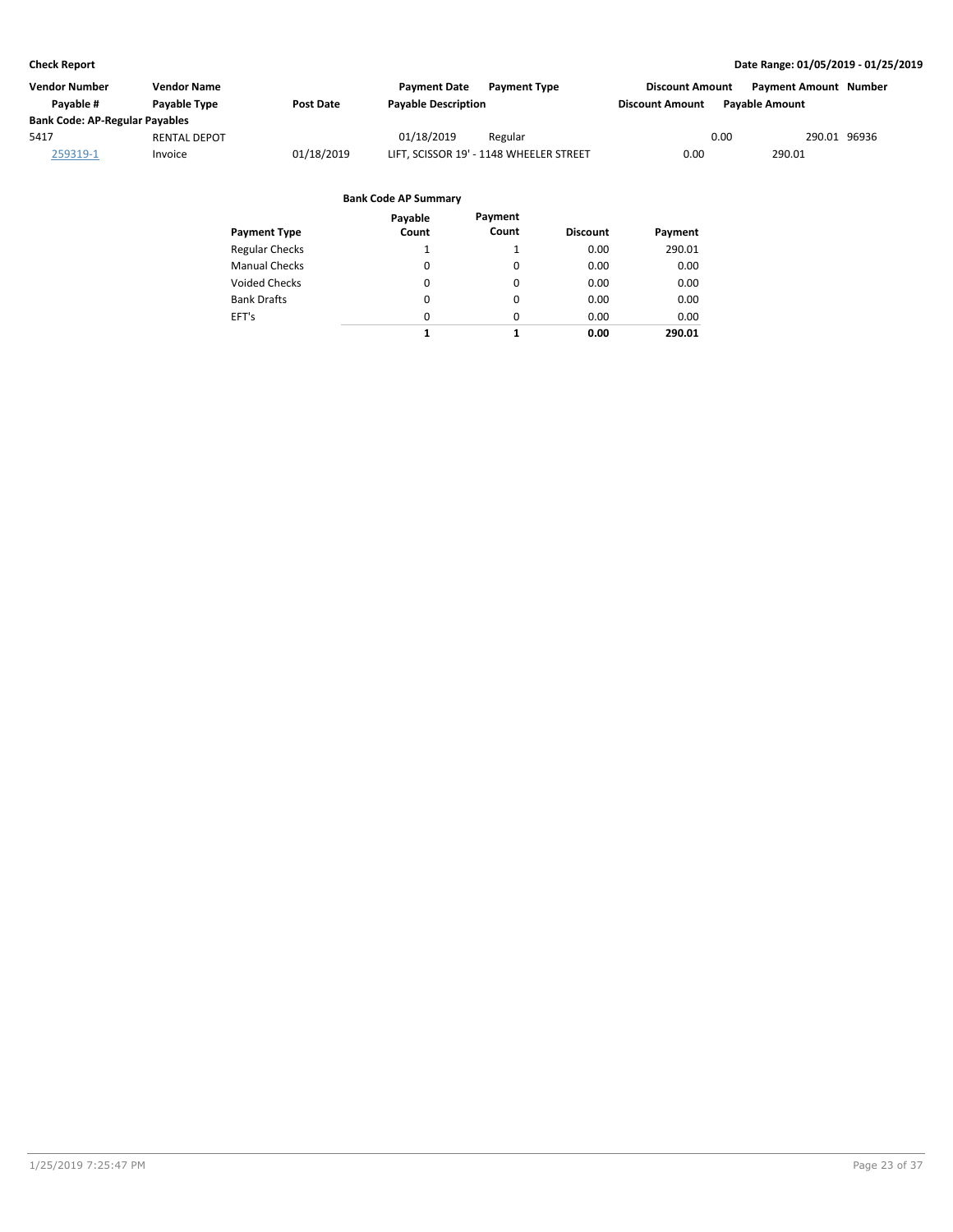| Vendor Number                         | <b>Vendor Name</b>               |                  | <b>Payment Type</b><br><b>Payment Date</b> | <b>Discount Amount</b> | <b>Payment Amount Number</b> |  |
|---------------------------------------|----------------------------------|------------------|--------------------------------------------|------------------------|------------------------------|--|
| Payable #                             | <b>Payable Type</b>              | <b>Post Date</b> | <b>Payable Description</b>                 | <b>Discount Amount</b> | <b>Payable Amount</b>        |  |
| <b>Bank Code: PY-Payroll Payables</b> |                                  |                  |                                            |                        |                              |  |
| 5462                                  | <b>LABORERS NATIONAL PENSION</b> |                  | 01/23/2019<br>Regular                      |                        | 0.00<br>23,282.40 18840      |  |
| INV0002614                            | Invoice                          | 10/11/2018       | LIUNA PENSION                              | 0.00                   | 3,400.80                     |  |
| <b>INV0002615</b>                     | Invoice                          | 10/11/2018       | LIUNA PENSION POST 7/11                    | 0.00                   | 261.60                       |  |
| <b>INV0002656</b>                     | Invoice                          | 10/25/2018       | LIUNA PENSION                              | 0.00                   | 3,662.40                     |  |
| <b>INV0002657</b>                     | Invoice                          | 10/25/2018       | LIUNA PENSION POST 7/11                    | 0.00                   | 261.60                       |  |
| <b>INV0002708</b>                     | Invoice                          | 11/08/2018       | LIUNA PENSION                              | 0.00                   | 3,662.40                     |  |
| <b>INV0002709</b>                     | Invoice                          | 11/08/2018       | LIUNA PENSION POST 7/11                    | 0.00                   | 261.60                       |  |
| INV0002741                            | Invoice                          | 11/23/2018       | LIUNA PENSION                              | 0.00                   | 3,662.40                     |  |
| <b>INV0002742</b>                     | Invoice                          | 11/23/2018       | LIUNA PENSION POST 7/11                    | 0.00                   | 261.60                       |  |
| <b>INV0002787</b>                     | Invoice                          | 12/06/2018       | LIUNA PENSION                              | 0.00                   | 3,662.40                     |  |
| <b>INV0002788</b>                     | Invoice                          | 12/06/2018       | LIUNA PENSION POST 7/11                    | 0.00                   | 261.60                       |  |
| <b>INV0002825</b>                     | Invoice                          | 12/20/2018       | LIUNA PENSION                              | 0.00                   | 3,662.40                     |  |
| <b>INV0002826</b>                     | Invoice                          | 12/20/2018       | LIUNA PENSION POST 7/11                    | 0.00                   | 261.60                       |  |

|                       | Payable  | Payment  |                 |           |
|-----------------------|----------|----------|-----------------|-----------|
| <b>Payment Type</b>   | Count    | Count    | <b>Discount</b> | Payment   |
| <b>Regular Checks</b> | 12       | 1        | 0.00            | 23,282.40 |
| <b>Manual Checks</b>  | 0        | 0        | 0.00            | 0.00      |
| <b>Voided Checks</b>  | 0        | $\Omega$ | 0.00            | 0.00      |
| <b>Bank Drafts</b>    | 0        | 0        | 0.00            | 0.00      |
| EFT's                 | $\Omega$ | $\Omega$ | 0.00            | 0.00      |
|                       | 12       | 1        | 0.00            | 23.282.40 |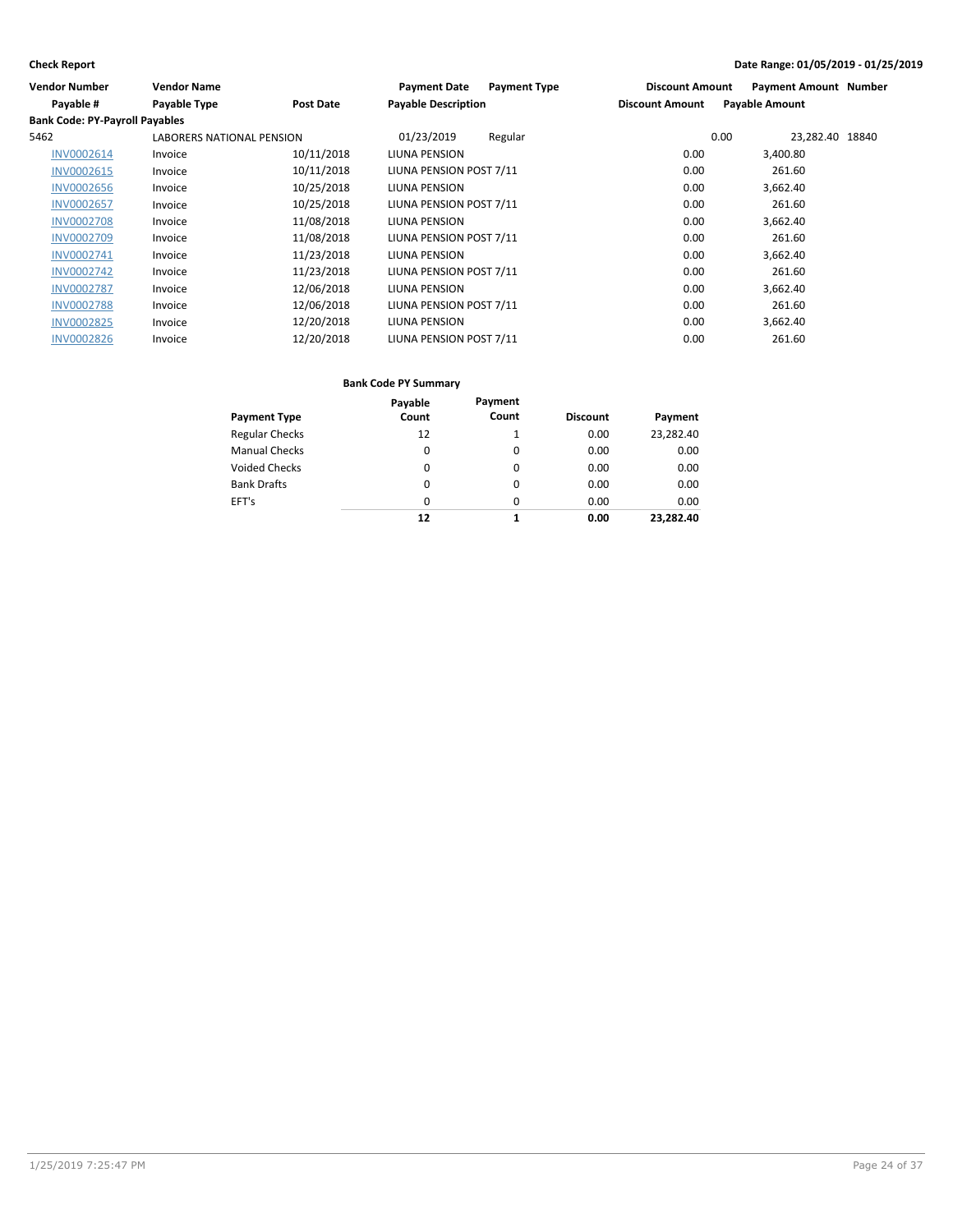| <b>Vendor Number</b><br>Payable #<br><b>Bank Code: AP-Regular Payables</b> | <b>Vendor Name</b><br>Payable Type     | Post Date  | <b>Payment Date</b><br><b>Payable Description</b> | <b>Payment Type</b>                              | <b>Discount Amount</b><br><b>Discount Amount</b> |      | <b>Payment Amount Number</b><br><b>Payable Amount</b> |             |
|----------------------------------------------------------------------------|----------------------------------------|------------|---------------------------------------------------|--------------------------------------------------|--------------------------------------------------|------|-------------------------------------------------------|-------------|
| 5493                                                                       | <b>DATA FLOW</b>                       |            | 01/18/2019                                        | Regular                                          |                                                  | 0.00 | 379.82 96878                                          |             |
| 30703                                                                      | Invoice                                | 01/18/2019 |                                                   | W-2, ENV, 1099, ENV, 1098, TRANSMITTALS          | 0.00                                             |      | 379.82                                                |             |
| 5523                                                                       | ADVANCE WATER ENGINEERING, INC.        |            | 01/09/2019                                        | Regular                                          |                                                  | 0.00 | 266.25 96750                                          |             |
| 13244                                                                      | Invoice                                | 01/09/2019 |                                                   | DEC 2018 - FT ORD WATER CHEM TREAT PR            | 0.00                                             |      | 266.25                                                |             |
| 5543                                                                       | <b>MONTEREY BAY URGENT</b>             |            | 01/25/2019                                        | Regular                                          |                                                  | 0.00 | 130.00 97010                                          |             |
| 250904                                                                     | Invoice                                | 01/25/2019 | <b>PUBLIC WORKS</b>                               |                                                  | 0.00                                             |      | 80.00                                                 |             |
| 251616                                                                     | Invoice                                | 01/25/2019 | <b>RECREATION</b>                                 |                                                  | 0.00                                             |      | 25.00                                                 |             |
| 251768                                                                     | Invoice                                | 01/25/2019 | <b>RECREATION</b>                                 |                                                  | 0.00                                             |      | 25.00                                                 |             |
| 5873                                                                       | UNITED SITE SERVICES, INC.             |            | 01/09/2019                                        | Regular                                          |                                                  | 0.00 | 223.40 96843                                          |             |
| 114-7732082                                                                | Invoice                                | 01/09/2019 |                                                   | 11/2/18-11/29/18 TRAILER KIT/WEEKLY SVC          | 0.00                                             |      | 223.40                                                |             |
| 5873                                                                       | UNITED SITE SERVICES, INC.             |            | 01/18/2019                                        | Regular                                          |                                                  | 0.00 | 223.40 96946                                          |             |
| 114-7854062                                                                | Invoice                                | 01/18/2019 |                                                   | 11/30/18-12/27/18 WEEKLY SVC/TRAILER KIT         | 0.00                                             |      | 223.40                                                |             |
| 5969                                                                       | <b>FASTENAL COMPANY</b>                |            | 01/09/2019                                        | Regular                                          |                                                  | 0.00 | 788.12 96779                                          |             |
| <b>CASEA89987</b>                                                          | Invoice                                | 01/09/2019 | DECEMBER 2018 VENDING                             |                                                  | 0.00                                             |      | 374.80                                                |             |
| <b>CASEA90186</b>                                                          | Invoice                                | 01/09/2019 | (1) TAPE MEASURE, (2) HANDWIPES                   |                                                  | 0.00                                             |      | 55.04                                                 |             |
| <b>CASEA90189</b>                                                          | Invoice                                | 01/09/2019 | (2) 6' PROTECTAPROPK S/A                          |                                                  | 0.00                                             |      | 164.65                                                |             |
| <b>CASEA90197</b>                                                          | Invoice                                | 01/09/2019 | (1) 3/8" - 16 HSSBOTTOMTAP                        |                                                  | 0.00                                             |      | 6.90                                                  |             |
| <b>CASEA90340</b>                                                          | Invoice                                | 01/09/2019 | (1) HD STAPLER, (1) FITWIRE STAPLER               |                                                  | 0.00                                             |      | 22.07                                                 |             |
| <b>CASEA90341</b>                                                          | Invoice                                | 01/09/2019 | (2) 6' PROTECTAPROPK S/A                          |                                                  | 0.00                                             |      | 164.66                                                |             |
| 5969                                                                       | <b>FASTENAL COMPANY</b>                |            | 01/18/2019                                        | Regular                                          |                                                  | 0.00 | 100.26 96887                                          |             |
| CASEA90638                                                                 | Invoice                                | 01/18/2019 | (23) 3/8 G70 CHAIN YZ BKT                         |                                                  | 0.00                                             |      | 100.26                                                |             |
| 5969                                                                       | <b>FASTENAL COMPANY</b>                |            | 01/25/2019                                        | Regular                                          |                                                  | 0.00 |                                                       | 55.24 96985 |
| <b>CASEA90675</b>                                                          | Invoice                                | 01/25/2019 | FIRE DEPT - BATTERIES; 1/10/19                    |                                                  | 0.00                                             |      | 14.95                                                 |             |
| <b>CASEA90689</b>                                                          | Invoice                                | 01/25/2019 | FIRE DEPT - BATTERIES; 1/11/19                    |                                                  | 0.00                                             |      | 27.49                                                 |             |
| <b>CASEA90791</b>                                                          | Invoice                                | 01/25/2019 |                                                   | (4) 21" RUBBER STRAPS, (2) 31" RUBBER STR        | 0.00                                             |      | 12.80                                                 |             |
| 6017                                                                       | <b>AIRTEC SERVICE</b>                  |            | 01/09/2019                                        | Regular                                          |                                                  | 0.00 | 1,987.27 96751                                        |             |
| 5878                                                                       | Invoice                                | 01/09/2019 | CITY HALL - SERVER RM UNIT LEAK                   |                                                  | 0.00                                             |      | 350.00                                                |             |
| 6025                                                                       | Invoice                                | 01/09/2019 |                                                   | CITY HALL - SERVER RM UNIT NOT COOLING           | 0.00                                             |      | 1,637.27                                              |             |
| 6172                                                                       | LEXIS NEXIS RISK SOLUTIONS             |            | 01/18/2019                                        | Regular                                          |                                                  | 0.00 |                                                       | 50.00 96911 |
| 1035416-20181231 Invoice                                                   |                                        | 01/18/2019 |                                                   | DEC 2018 MINIMUM COMMITMENT BALAN                | 0.00                                             |      | 50.00                                                 |             |
| 6193                                                                       | <b>PURCHASE POWER</b>                  |            | 01/25/2019                                        | Regular                                          |                                                  | 0.00 | 1,088.25 97022                                        |             |
| 01/09/19                                                                   | Invoice                                | 01/25/2019 |                                                   | ACCT #8000-9000-1135-1503; 1/9/19 REFILL         | 0.00                                             |      | 1,088.25                                              |             |
| 6197                                                                       | U.S. BANK EQUIPMENT FINANCE            |            | 01/25/2019                                        | Regular                                          |                                                  | 0.00 | 197.31 97029                                          |             |
| 375411766                                                                  | Invoice                                | 01/25/2019 |                                                   | 656 BROADWAY AVE COPIER/ACCT #336709             | 0.00                                             |      | 197.31                                                |             |
| 6204                                                                       | <b>CONCERN</b>                         |            | 01/25/2019                                        | Regular                                          |                                                  | 0.00 | 646.25 96973                                          |             |
| CN1907055                                                                  | Invoice                                | 01/25/2019 |                                                   | JAN 2019 - PER EMPLOYEE PER MO./MO BL            | 0.00                                             |      | 646.25                                                |             |
| 6224                                                                       | FRED D. HARDEE, JR.                    |            | 01/18/2019                                        | Regular                                          |                                                  | 0.00 | 1,450.00 96890                                        |             |
| <b>SSPD 19-01</b>                                                          | Invoice                                | 01/18/2019 | (1) BACKGROUND INVEST / REPORT                    |                                                  | 0.00                                             |      | 1,450.00                                              |             |
|                                                                            |                                        |            |                                                   |                                                  |                                                  |      |                                                       |             |
| 6306<br>0120094                                                            | <b>GAVILAN PEST CONTROL</b><br>Invoice | 01/09/2019 | 01/09/2019                                        | Regular<br>220 COE AVE - GENERAL PEST; 12/5/2018 | 0.00                                             | 0.00 | 58.00                                                 | 58.00 96783 |
|                                                                            |                                        |            |                                                   |                                                  |                                                  |      |                                                       |             |
| 6306                                                                       | <b>GAVILAN PEST CONTROL</b>            |            | 01/18/2019                                        | Regular                                          |                                                  | 0.00 | 166.00 96891                                          |             |
| 0120429                                                                    | Invoice                                | 01/18/2019 |                                                   | 1136 WHEELER ST; GENERAL PEST ON 1/3/19          | 0.00                                             |      | 83.00                                                 |             |
| 0120700                                                                    | Invoice                                | 01/18/2019 |                                                   | 986 HILBY AVE; GENERAL PEST ON 1/3/19            | 0.00                                             |      | 83.00                                                 |             |
| 6313                                                                       | WILLIAM B. CONNERS                     |            | 01/18/2019                                        | Regular                                          |                                                  | 0.00 | 420.00 96952                                          |             |
| 01/14/2019                                                                 | Invoice                                | 01/18/2019 | 1/7/19 - 1/10/19 - APPEAL MATTER                  |                                                  | 0.00                                             |      | 420.00                                                |             |
| 6374                                                                       | MEDTOX LABORATORIES, INC.              |            | 01/25/2019                                        | Regular                                          |                                                  | 0.00 |                                                       | 52.59 97004 |
| 12201891625                                                                | Invoice                                | 01/25/2019 | (3) DRUGS OF ABUSE SCREENS                        |                                                  | 0.00                                             |      | 52.59                                                 |             |
|                                                                            |                                        |            |                                                   |                                                  |                                                  |      |                                                       |             |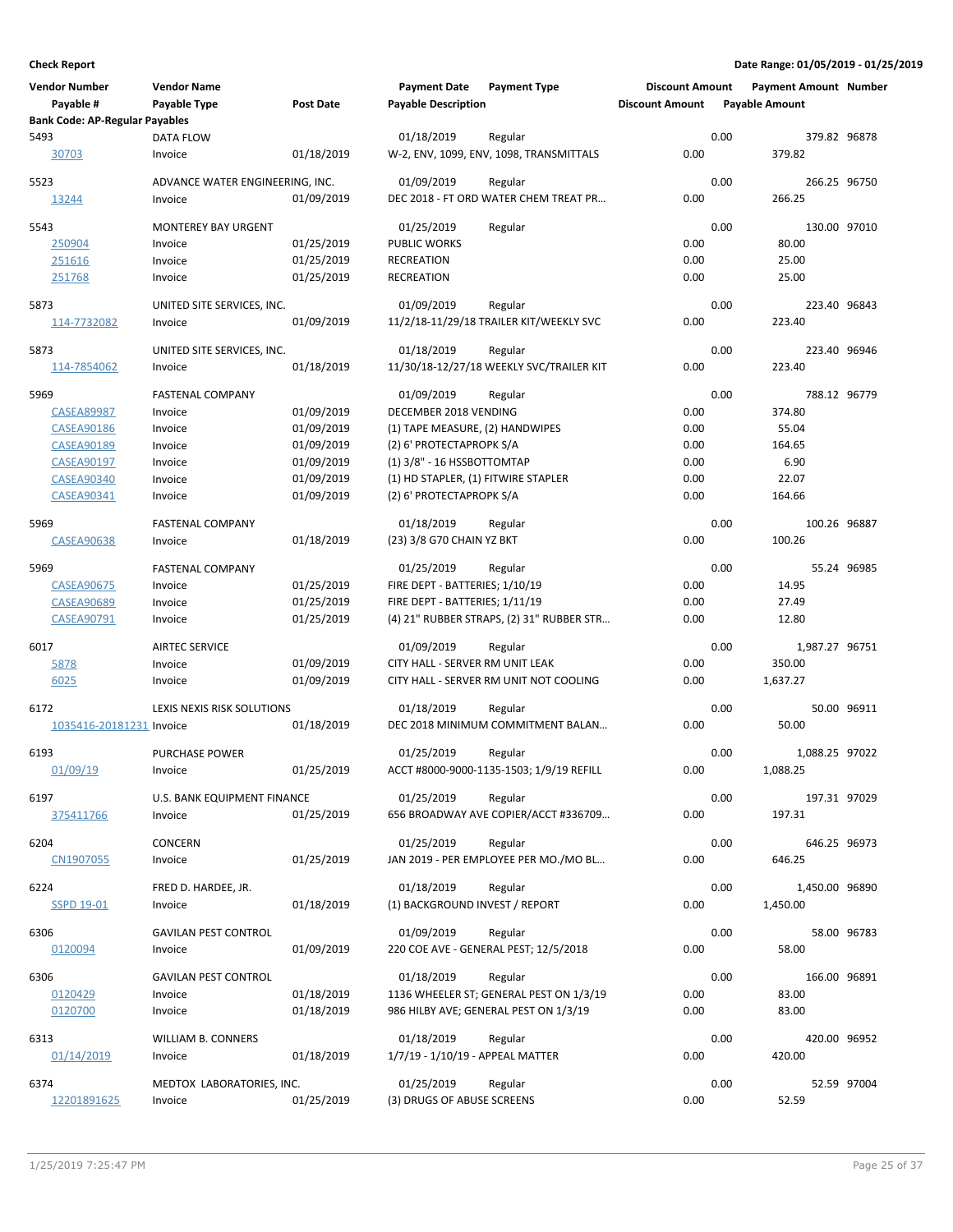| <b>Vendor Number</b>        | <b>Vendor Name</b>                 |                  | <b>Payment Date</b>                | <b>Payment Type</b>                      | <b>Discount Amount</b> |      | <b>Payment Amount Number</b> |             |
|-----------------------------|------------------------------------|------------------|------------------------------------|------------------------------------------|------------------------|------|------------------------------|-------------|
| Payable #                   | Payable Type                       | <b>Post Date</b> | <b>Payable Description</b>         |                                          | <b>Discount Amount</b> |      | <b>Payable Amount</b>        |             |
| 6379                        | MARINA COAST WATER DISTRICT        |                  | 01/09/2019                         | Regular                                  |                        | 0.00 | 6,021.99 96802               |             |
| 11/1/18 - 11/30/18 Invoice  |                                    | 01/09/2019       | NOV 2018 - (8) MISC SEASIDE ACCTS  |                                          | 0.00                   |      | 6,021.99                     |             |
|                             |                                    |                  |                                    |                                          |                        |      |                              |             |
| 6379                        | MARINA COAST WATER DISTRICT        |                  | 01/18/2019                         | Regular                                  |                        | 0.00 | 1.684.78 96913               |             |
| $12/1/18 - 12/31/18$        | Invoice                            | 01/18/2019       |                                    | MISC SEASIDE ACCTS 12/1/18 - 12/31/18    | 0.00                   |      | 1,684.78                     |             |
| 6396                        | <b>BECK'S SHOE STORE</b>           |                  | 01/18/2019                         | Regular                                  |                        | 0.00 | 417.15 96861                 |             |
|                             |                                    |                  |                                    |                                          |                        |      |                              |             |
| 1000014460                  | Invoice                            | 01/18/2019       |                                    | DAVE FORTUNE - SALES SLIP NO 918950      | 0.00                   |      | 167.15                       |             |
| 1000014465                  | Invoice                            | 01/18/2019       |                                    | HUMBERTO SAUCEDO - SALES SLIP NO 91856   | 0.00                   |      | 250.00                       |             |
| 6477                        | <b>ROBERT S. JAQUES</b>            |                  | 01/18/2019                         | Regular                                  |                        | 0.00 | 4,050.00 96938               |             |
| 12/3/18-12/31/18            | Invoice                            | 01/18/2019       |                                    | WATERMASTER TECH PROG MGMT SVCS TH       | 0.00                   |      | 4,050.00                     |             |
|                             |                                    |                  |                                    |                                          |                        |      |                              |             |
| 6553                        | <b>COMCAST</b>                     |                  | 01/18/2019                         | Regular                                  |                        | 0.00 | 338.94 96871                 |             |
| $1/2/19 - 2/1/19$           | Invoice                            | 01/18/2019       |                                    | ACCT #8155 10 027 0272432; 12/27/18 BILL | 0.00                   |      | 270.88                       |             |
| $1/6/19 - 2/5/19$           | Invoice                            | 01/18/2019       |                                    | ACCT #8155 10 027 0002821; 1/3/19 BILL D | 0.00                   |      | 28.45                        |             |
| $1/6/19 - 2/5/19$           | Invoice                            | 01/18/2019       |                                    | ACCT #8155 10 027 0033792; 1/3/19 BILL D | 0.00                   |      | 39.61                        |             |
|                             |                                    |                  |                                    |                                          |                        |      |                              |             |
| 6649                        | <b>YORK</b>                        |                  | 01/18/2019                         | Regular                                  |                        | 0.00 | 4,250.00 96953               |             |
| 500018335                   | Invoice                            | 01/18/2019       |                                    | 1/1/19-3/31/19 - WORKERS COMP CLAIMS     | 0.00                   |      | 4,250.00                     |             |
| 6664                        | <b>CULLIGAN WATER CONDITIONING</b> |                  | 01/09/2019                         | Regular                                  |                        | 0.00 | 576.50 96769                 |             |
| 1148438                     | Invoice                            | 01/09/2019       | DEC 2018 POU RENTAL - LOC 01-04    |                                          | 0.00                   |      | 284.00                       |             |
| 1149301                     | Invoice                            | 01/09/2019       | LOC 03 FUEL SUR-CHARGE 12/6/18     |                                          | 0.00                   |      | 4.25                         |             |
| 1149443                     | Invoice                            | 01/09/2019       | LOC 01 - FUEL SUR-CHARGE; 12/12/18 |                                          | 0.00                   |      | 4.25                         |             |
| 1149847                     | Invoice                            | 01/09/2019       | JAN 2019 - POU RENTAL LOC 01-04    |                                          | 0.00                   |      | 284.00                       |             |
|                             |                                    |                  |                                    |                                          |                        |      |                              |             |
| 6671                        | <b>VERIZON WIRELESS</b>            |                  | 01/09/2019                         | Regular                                  |                        | 0.00 |                              | 76.02 96845 |
| 9819035898                  | Invoice                            | 01/09/2019       |                                    | ACCT #772515511-00004; 11/23/18 BILL DA  | 0.00                   |      | 38.01                        |             |
| 9820964857                  | Invoice                            | 01/09/2019       | ACCT #772515511-00004              |                                          | 0.00                   |      | 38.01                        |             |
|                             |                                    |                  |                                    |                                          |                        |      |                              |             |
| 6671                        | <b>VERIZON WIRELESS</b>            |                  | 01/18/2019                         | Regular                                  |                        | 0.00 | 1,723.91 96950               |             |
| 9820964856                  | Invoice                            | 01/18/2019       |                                    | ACCT #772515511-00003 11/24/18-12/23/18  | 0.00                   |      | 813.93                       |             |
| 9820964858                  | Invoice                            | 01/18/2019       |                                    | ACCT #772515511-00005; 11/24/18 - 12/23  | 0.00                   |      | 57.62                        |             |
| 9820964859                  | Invoice                            | 01/18/2019       |                                    | ACCT #772515511-00006; 11/24/18 - 12/23  | 0.00                   |      | 512.70                       |             |
| 9820964860                  | Invoice                            | 01/18/2019       |                                    | ACCT #772515511-00007; 11/24/18 - 12/23  | 0.00                   |      | 56.26                        |             |
| 9820964861                  | Invoice                            | 01/18/2019       |                                    | ACCT #772515511-00008; 11/24/18 - 12/23  | 0.00                   |      | 111.30                       |             |
| 9821340279                  | Invoice                            | 01/18/2019       |                                    | ACCT #472229021-00003; 12/2/18 - 1/1/19  | 0.00                   |      | 172.10                       |             |
|                             |                                    |                  |                                    |                                          |                        |      |                              |             |
| 6671                        | <b>VERIZON WIRELESS</b>            |                  | 01/25/2019                         | Regular                                  |                        | 0.00 | 650.38 97031                 |             |
| 9821340277                  | Invoice                            | 01/25/2019       |                                    | ACCT #472229021-00001; 12/2/18 - 1/1/19  | 0.00                   |      | 612.37                       |             |
| 9821340278                  | Invoice                            | 01/25/2019       |                                    | ACCT #472229021-00002; 12/2/18 - 1/1/19  | 0.00                   |      | 38.01                        |             |
| 6685                        | <b>JONES &amp; MAYER</b>           |                  | 01/18/2019                         | Regular                                  |                        | 0.00 |                              | 67.50 96906 |
| 90247                       | Invoice                            | 01/18/2019       | SEASIDE PD - MJM                   |                                          | 0.00                   |      | 67.50                        |             |
|                             |                                    |                  |                                    |                                          |                        |      |                              |             |
| 6703                        | RAUL LOZANO                        |                  | 01/18/2019                         | Regular                                  |                        | 0.00 |                              | 38.13 96934 |
| 16727                       | Invoice                            | 01/18/2019       |                                    | (250) BUSINESS CARDS FOR HYE-WEON KIM    | 0.00                   |      | 38.13                        |             |
|                             |                                    |                  |                                    |                                          |                        |      |                              |             |
| 6703                        | RAUL LOZANO                        |                  | 01/25/2019                         | Regular                                  |                        | 0.00 | 814.73 97023                 |             |
| 16756                       | Invoice                            | 01/25/2019       | #10 ENVELOPES - CITY LOGO          |                                          | 0.00                   |      | 814.73                       |             |
| 6747                        | <b>AT&amp;T MOBILITY</b>           |                  | 01/09/2019                         | Regular                                  |                        | 0.00 | 559.40 96756                 |             |
| 11/9/18-12/8/18             | Invoice                            | 01/09/2019       |                                    | ACCT #287272498122/INV #287272498122X    | 0.00                   |      | 559.40                       |             |
|                             |                                    |                  |                                    |                                          |                        |      |                              |             |
| 6747                        | <b>AT&amp;T MOBILITY</b>           |                  | 01/18/2019                         | Regular                                  |                        | 0.00 | 1,225.40 96858               |             |
| $11/9/18 - 12/8/18$ Invoice |                                    | 01/18/2019       |                                    | ACCT #287256319516/INV #287256319516X    | 0.00                   |      | 1,225.40                     |             |
|                             |                                    |                  |                                    |                                          |                        |      |                              |             |
| 6747                        | <b>AT&amp;T MOBILITY</b>           |                  | 01/25/2019                         | Regular                                  |                        | 0.00 | 602.01 96963                 |             |
| $12/9/18 - 1/8/19$          | Invoice                            | 01/25/2019       |                                    | ACCT #287021335618; INV# 287021335618    | 0.00                   |      | 602.01                       |             |
| 6761                        | <b>MONTEREY SIGNS</b>              |                  | 01/09/2019                         | Regular                                  |                        | 0.00 | 174.80 96815                 |             |
| 15245                       | Invoice                            | 01/09/2019       |                                    | (1) ENGRAVED PLAQUE - "PRESCHOOL C"      | 0.00                   |      | 81.94                        |             |
| 15437                       | Invoice                            | 01/09/2019       | (1) CUSTOM DECAL LOGO              |                                          | 0.00                   |      | 92.86                        |             |
|                             |                                    |                  |                                    |                                          |                        |      |                              |             |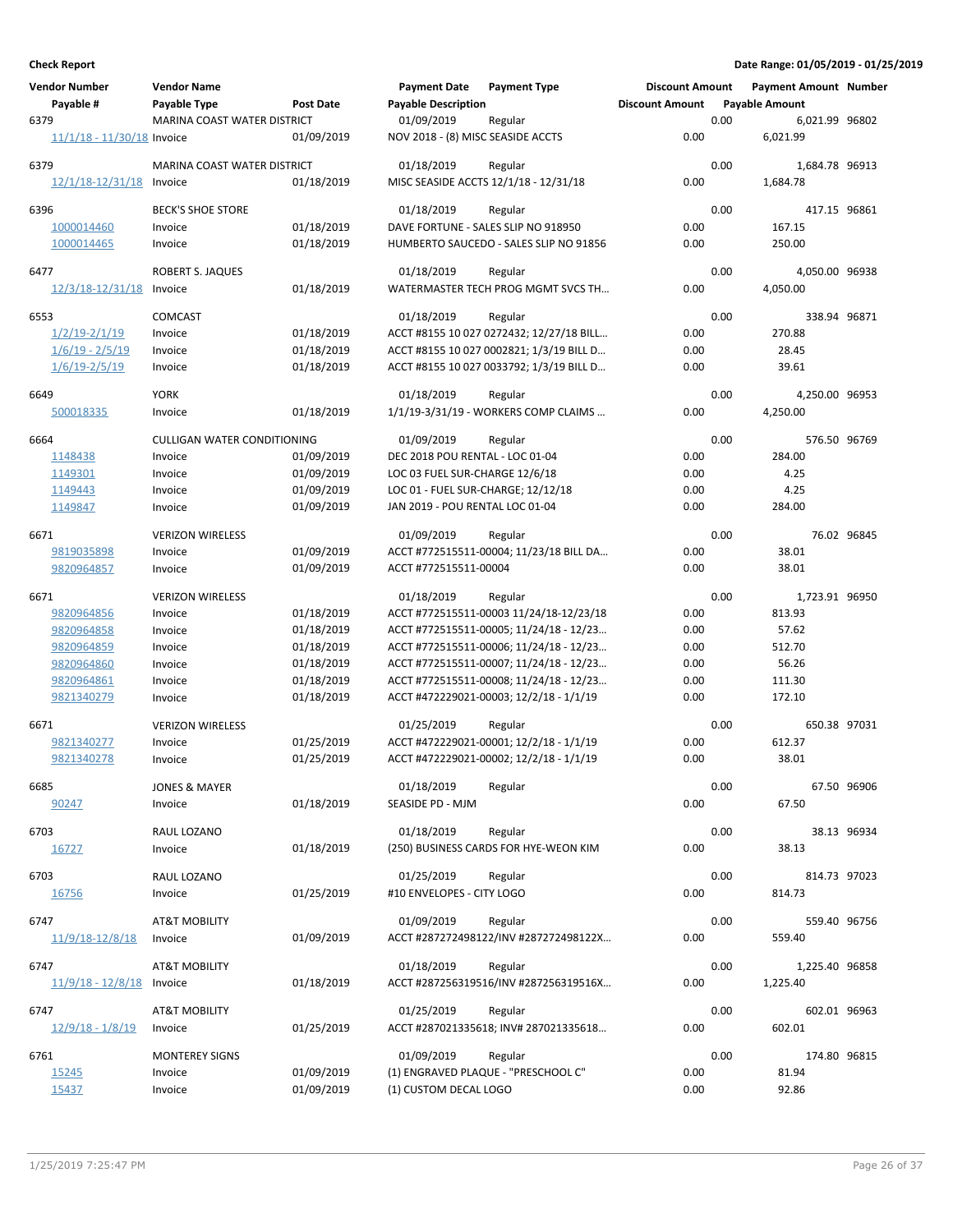| <b>Vendor Number</b>       | <b>Vendor Name</b>                   |                  | <b>Payment Date</b>               | <b>Payment Type</b>                             | <b>Discount Amount</b> |      | <b>Payment Amount Number</b> |             |
|----------------------------|--------------------------------------|------------------|-----------------------------------|-------------------------------------------------|------------------------|------|------------------------------|-------------|
| Payable #                  | Payable Type                         | <b>Post Date</b> | <b>Payable Description</b>        |                                                 | <b>Discount Amount</b> |      | <b>Payable Amount</b>        |             |
| 6761                       | <b>MONTEREY SIGNS</b>                |                  | 01/25/2019                        | Regular                                         |                        | 0.00 | 670.24 97014                 |             |
| 15525                      | Invoice                              | 01/25/2019       | NEW "L" FOR CITY HALL             |                                                 | 0.00                   |      | 670.24                       |             |
|                            |                                      |                  |                                   |                                                 |                        |      |                              |             |
| 6818                       | DE LAGE LANDEN                       |                  | 01/18/2019                        | Regular                                         |                        | 0.00 | 544.27 96879                 |             |
| 62100508                   | Invoice                              | 01/18/2019       |                                   | 1/1/19 - 1/31/19 PERIOD/CONT# 25392839          | 0.00                   |      | 544.27                       |             |
| 6949                       | <b>WATCHGUARD VIDEO</b>              |                  | 01/25/2019                        | Regular                                         |                        | 0.00 | 527.22 97035                 |             |
| <b>ACCINV0018369</b>       | Invoice                              | 01/25/2019       |                                   | (2) ANTENNA, HI-FI MICROPHONE, 3' RT ANG        | 0.00                   |      | 111.44                       |             |
| SRINV0018927               | Invoice                              | 01/25/2019       |                                   | REPAIR OF UNIT DV10-152508 GP 125614            | 0.00                   |      | 415.78                       |             |
|                            |                                      |                  |                                   |                                                 |                        |      |                              |             |
| 6952                       | MR. ROOTER PLUMBING                  |                  | 01/18/2019                        | Regular                                         |                        | 0.00 | 1,000.00 96925               |             |
| 6679                       | Invoice                              | 01/18/2019       |                                   | BOND FOR ENCROACHMENT PERMIT #6679              | 0.00                   |      | 1,000.00                     |             |
|                            |                                      |                  |                                   |                                                 |                        |      |                              |             |
| 6963                       | MNS ENGINEERS, INC.                  |                  | 01/09/2019                        | Regular                                         |                        | 0.00 | 7,352.73 96805               |             |
| 71051                      | Invoice                              | 01/09/2019       | JULY, 2018 - WBUV INFRA IMPRVMNTS |                                                 | 0.00                   |      | 7,352.73                     |             |
| 6964                       | MILLIMAN, INC.                       |                  | 01/25/2019                        | Regular                                         |                        | 0.00 | 2,000.00 97005               |             |
| 925-Jan/19-Sea             | Invoice                              | 01/25/2019       |                                   | COMP OF 6/30/18 GASB 75 DISCLOSURE RPT          | 0.00                   |      | 2,000.00                     |             |
|                            |                                      |                  |                                   |                                                 |                        |      |                              |             |
| 7020                       | <b>ERIC RANSOM</b>                   |                  | 01/18/2019                        | Regular                                         |                        | 0.00 | 746.20 96885                 |             |
| 11/19/18-1/19/19           | Invoice                              | 01/18/2019       |                                   | INSTRUCTOR PAY FROM 11/19/18 - 1/19/19          | 0.00                   |      | 746.20                       |             |
|                            |                                      |                  | 01/09/2019                        |                                                 |                        |      |                              |             |
| 7040<br>1622562            | <b>TAPCO</b>                         | 01/09/2019       |                                   | Regular                                         |                        | 0.00 | 173.00 96842                 |             |
|                            | Invoice                              |                  |                                   | (8) POLE EXTENDERS 4" LENGTH, FREIGHT           | 0.00                   |      | 173.00                       |             |
| 7065                       | JAN ROEHL CONSULTING                 |                  | 01/18/2019                        | Regular                                         |                        | 0.00 | 2,125.00 96903               |             |
| $\overline{4}$             | Invoice                              | 01/18/2019       | DEC 2018 CAL VIP EVALUATION SVCS  |                                                 | 0.00                   |      | 2,125.00                     |             |
|                            |                                      |                  |                                   |                                                 |                        |      |                              |             |
| 7071                       | AT&T                                 |                  | 01/18/2019                        | Regular                                         |                        | 0.00 | 204.24 96856                 |             |
| 11/28/18-1/27/19           | Invoice                              | 01/18/2019       |                                   | ACCT #237 841-1412 213 0; 12/28/18 BILL         | 0.00                   |      | 102.12                       |             |
| 12/28/18 - 1/2/719 Invoice |                                      | 01/18/2019       |                                   | ACCT #237 841-1403 201 6; 12/28/18 BILL         | 0.00                   |      | 51.06                        |             |
| 12/28/18-1/17/19 Invoice   |                                      | 01/18/2019       |                                   | ACCT #237 841-1401 204 2; 12/28/18 BILL         | 0.00                   |      | 51.06                        |             |
| 7105                       | <b>EMERGENCY VEHICLE SPECIALISTS</b> |                  | 01/25/2019                        | Regular                                         |                        | 0.00 | 658.12 96982                 |             |
| 9423                       | Invoice                              | 01/25/2019       | SALES ORDER #18H0807-02B; 1/16/19 |                                                 | 0.00                   |      | 658.12                       |             |
|                            |                                      |                  |                                   |                                                 |                        |      |                              |             |
| 7112                       | ART BLACK                            |                  | 01/18/2019                        | Regular                                         |                        | 0.00 | 415.00 96854                 |             |
| 119005                     | Invoice                              | 01/18/2019       |                                   | JOB #119005; LOCKE 13D - 710 AMADOR A           | 0.00                   |      | 415.00                       |             |
|                            |                                      |                  |                                   |                                                 |                        |      |                              |             |
| 7112                       | <b>ART BLACK</b>                     |                  | 01/25/2019                        | Regular                                         |                        | 0.00 | 830.00 96961                 |             |
| 119014                     | Invoice                              | 01/25/2019       |                                   | JOB #119014; ESPINOZA PROJECT/755 BRO           | 0.00                   |      | 415.00                       |             |
| 119028                     | Invoice                              | 01/25/2019       |                                   | JOB #119028; RAMIREZ/1990 GRANDVIEW S           | 0.00                   |      | 415.00                       |             |
| 7135                       | <b>ALTIUS MEDICAL</b>                |                  | 01/09/2019                        | Regular                                         |                        | 0.00 |                              | 99.00 96753 |
| 11534                      | Invoice                              | 01/09/2019       |                                   | MONTHLY MED WASTE/BIOHAZARD SVC                 | 0.00                   |      | 99.00                        |             |
|                            |                                      |                  |                                   |                                                 |                        |      |                              |             |
| 7137                       | DLB ASSOCIATES, INC.                 |                  | 01/18/2019                        | Regular                                         |                        | 0.00 | 15,766.29 96884              |             |
| D2781001                   | Invoice                              | 01/18/2019       |                                   | IBM POWER 8 SERVER PLUS MAINTENANCE             | 0.00                   |      | 15,766.29                    |             |
| 7170                       | <b>DEAN PAXTON</b>                   |                  | 01/18/2019                        |                                                 |                        | 0.00 | 2,400.00 96880               |             |
|                            |                                      | 01/18/2019       |                                   | Regular<br>1/1/19-12/31/19 - MO. WATERMASTER WE | 0.00                   |      | 2,400.00                     |             |
| <u>27</u>                  | Invoice                              |                  |                                   |                                                 |                        |      |                              |             |
| 7263                       | REGIONAL GOVERNMENT SERVICES         |                  | 01/18/2019                        | Regular                                         |                        | 0.00 | 7,125.00 96935               |             |
| 9190                       | Invoice                              | 01/18/2019       |                                   | DEC 2018 - CONTRACT SVCS FOR MONTH              | 0.00                   |      | 7,125.00                     |             |
|                            |                                      |                  |                                   |                                                 |                        |      |                              |             |
| 7324                       | BEAR ELECTRICAL SOLUTIONS, INC.      |                  | 01/09/2019                        | Regular                                         |                        | 0.00 | 9,966.50 96761               |             |
| <u>7223</u>                | Invoice                              | 01/09/2019       |                                   | NOV 2018 - ROUTINE TRAFFIC SIGN MAINT           | 0.00                   |      | 1,785.00                     |             |
| 7224                       | Invoice                              | 01/09/2019       |                                   | NOV 2018 - ROUTINE *OMC LOCATIONS               | 0.00                   |      | 190.00                       |             |
| 7304                       | Invoice                              | 01/09/2019       |                                   | NOV 2018 - RESPONSE TRAFFIC SIGN MAINT          | 0.00                   |      | 6,141.50                     |             |
| 7305                       | Invoice                              | 01/09/2019       |                                   | NOV 2018 - RESPONSE ** OMC LOCATIONS            | 0.00                   |      | 1,850.00                     |             |
| 7324                       | BEAR ELECTRICAL SOLUTIONS, INC.      |                  | 01/25/2019                        | Regular                                         |                        | 0.00 | 12,510.90 96966              |             |
| 6954                       | Invoice                              | 01/25/2019       |                                   | SEPT 2018 - ROUTINE *OMC LOCATIONS              | 0.00                   |      | 190.00                       |             |
| 7018                       | Invoice                              | 01/25/2019       |                                   | SEPT 2018 - RESPONSE ** OMC LOCATIONS           | 0.00                   |      | 625.00                       |             |
| 7084                       | Invoice                              | 01/25/2019       | OCT 2018 - ROUTINE TRAFFIC SIGNAL |                                                 | 0.00                   |      | 1,785.00                     |             |
| 7085                       | Invoice                              | 01/25/2019       |                                   | OCT 2018 - ROUTINE ** OMC LOCATIONS             | 0.00                   |      | 190.00                       |             |
|                            |                                      |                  |                                   |                                                 |                        |      |                              |             |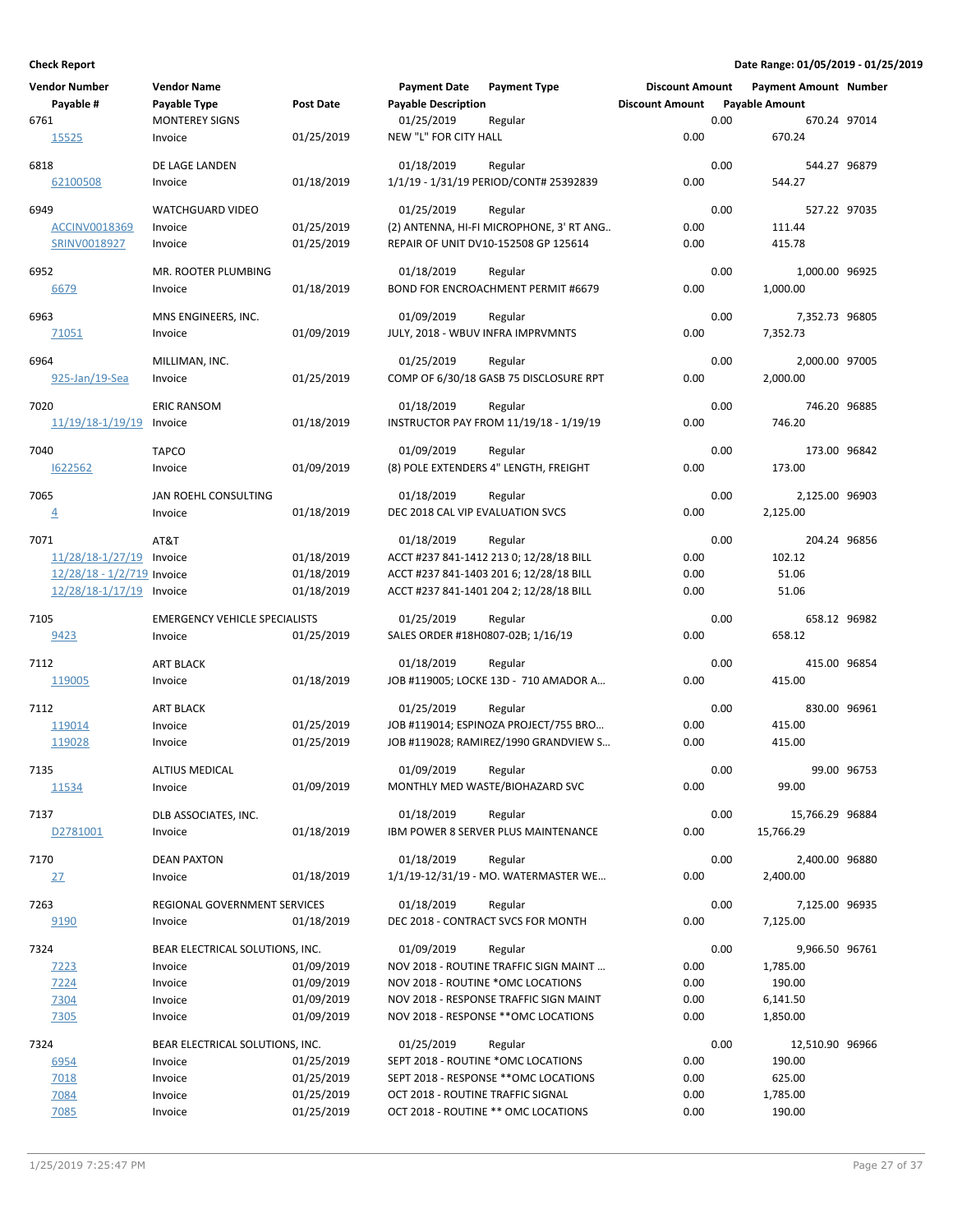| Vendor Number | <b>Vendor Name</b> |                  | <b>Payment Date</b><br><b>Payment Type</b> |                        | <b>Payment Amount Number</b> |                        |
|---------------|--------------------|------------------|--------------------------------------------|------------------------|------------------------------|------------------------|
| Pavable #     | Payable Type       | <b>Post Date</b> | <b>Payable Description</b>                 | <b>Discount Amount</b> | <b>Pavable Amount</b>        |                        |
| 7177          | Invoice            | 01/25/2019       | OCT 2018 - RESPONSE TRAFFIC SIGNAL         | 0.00                   | 3,225.00                     |                        |
| 7178          | Invoice            | 01/25/2019       | OCT 2018 - RESPONSE **OMC LOCATIONS        | 0.00                   | 1,650.00                     |                        |
| <u>7433</u>   | Invoice            | 01/25/2019       | JAN 2019 - HOME DEPOT PRKG RELAMPING       | 0.00                   | 4.845.90                     |                        |
|               |                    |                  |                                            |                        |                              | <b>Discount Amount</b> |

| <b>Payment Type</b>   | Payable<br>Count | Payment<br>Count | <b>Discount</b> | Payment   |
|-----------------------|------------------|------------------|-----------------|-----------|
| <b>Regular Checks</b> | 92               | 54               | 0.00            | 96,667.51 |
| <b>Manual Checks</b>  | 0                | 0                | 0.00            | 0.00      |
| <b>Voided Checks</b>  | 0                | 0                | 0.00            | 0.00      |
| <b>Bank Drafts</b>    | 0                | 0                | 0.00            | 0.00      |
| EFT's                 | $\Omega$         | $\Omega$         | 0.00            | 0.00      |
|                       | 92               | 54               | 0.00            | 96,667.51 |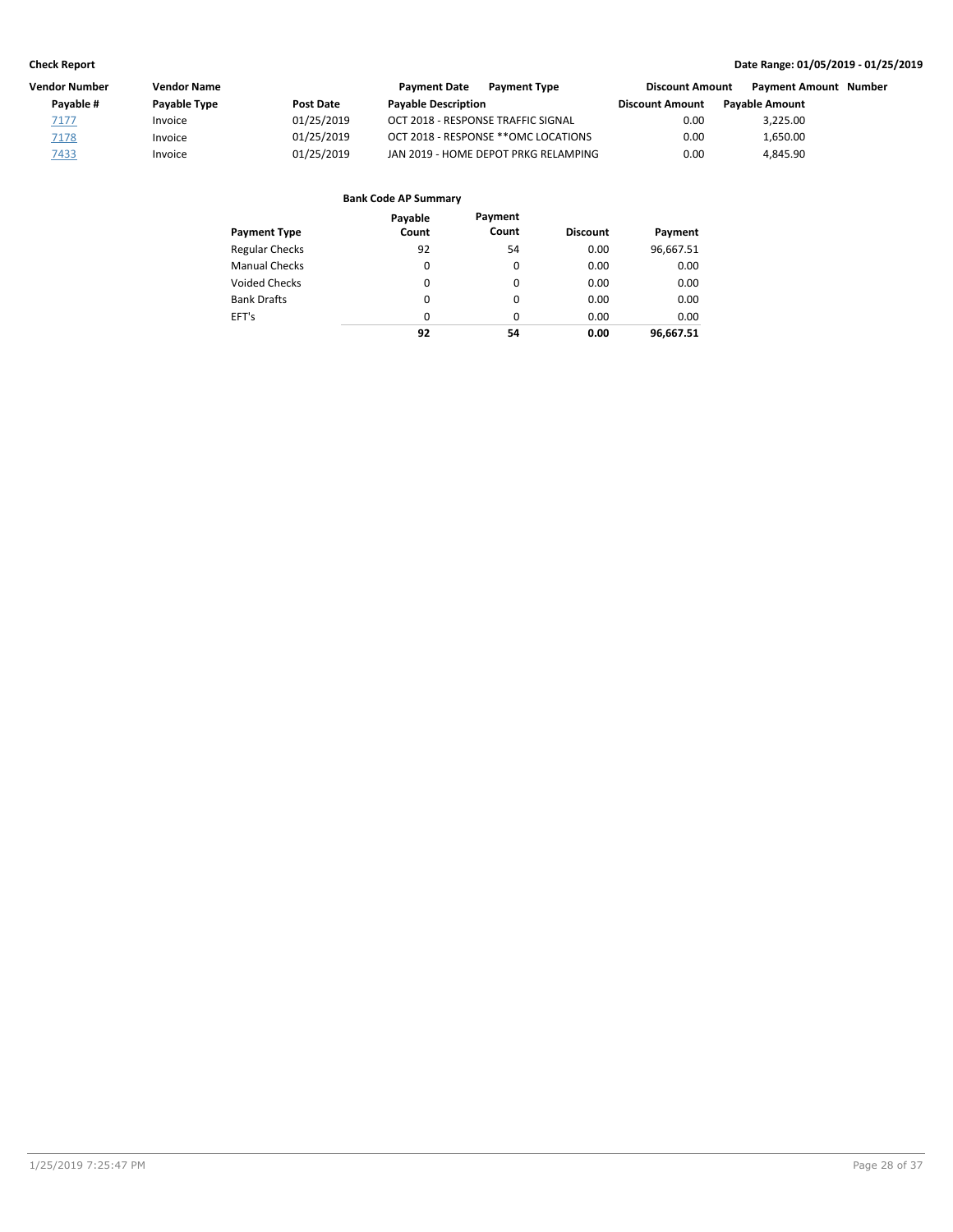| <b>Vendor Number</b>                  | <b>Vendor Name</b>  |            | <b>Payment Date</b><br><b>Payment Type</b> | <b>Discount Amount</b>                          | <b>Payment Amount Number</b> |
|---------------------------------------|---------------------|------------|--------------------------------------------|-------------------------------------------------|------------------------------|
| Pavable #                             | <b>Pavable Type</b> | Post Date  | <b>Payable Description</b>                 | <b>Pavable Amount</b><br><b>Discount Amount</b> |                              |
| <b>Bank Code: PY-Payroll Payables</b> |                     |            |                                            |                                                 |                              |
| 7370                                  | UPEC, LOCAL 792     |            | 01/23/2019<br>Regular                      | 0.00                                            | 1.674.00 18844               |
| <b>INV0002686</b>                     | Invoice             | 12/04/2018 | LIUNA/UNION DUES                           | 0.00                                            | 837.00                       |
| <b>INV0002727</b>                     | Invoice             | 12/04/2018 | LIUNA/UNION DUES                           | 0.00                                            | 837.00                       |

| Payment Type          | Payable<br>Count | Payment<br>Count | <b>Discount</b> | Payment  |
|-----------------------|------------------|------------------|-----------------|----------|
| <b>Regular Checks</b> | 2                | $\mathbf{1}$     | 0.00            | 1,674.00 |
| <b>Manual Checks</b>  | 0                | 0                | 0.00            | 0.00     |
| <b>Voided Checks</b>  | 0                | 0                | 0.00            | 0.00     |
| <b>Bank Drafts</b>    | 0                | $\Omega$         | 0.00            | 0.00     |
| EFT's                 | 0                | $\Omega$         | 0.00            | 0.00     |
|                       | 2                | 1                | 0.00            | 1.674.00 |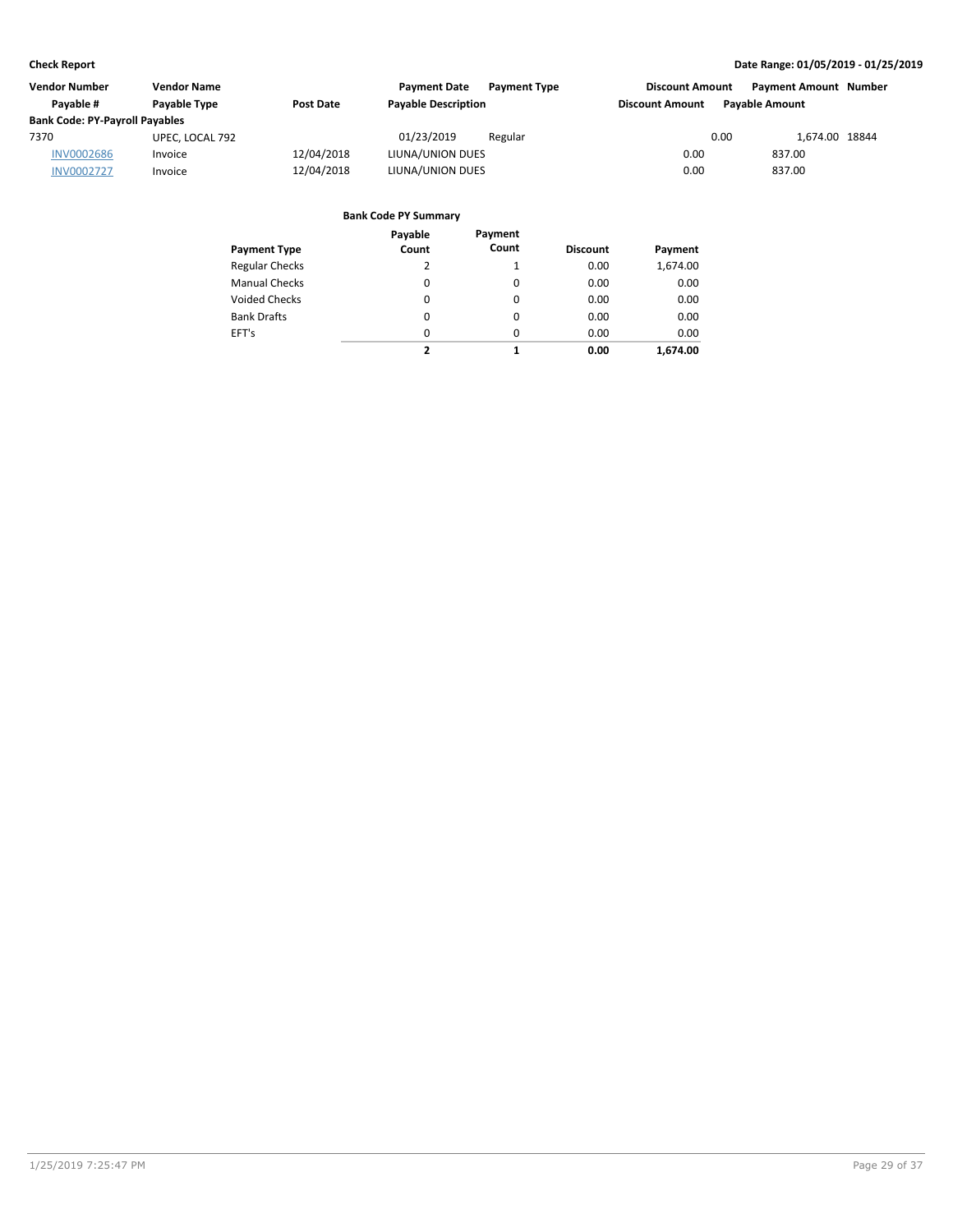| Vendor Number<br>Payable #            | <b>Vendor Name</b><br>Payable Type                             | Post Date  | <b>Payment Date</b><br><b>Payable Description</b>    | <b>Payment Type</b>                                   | <b>Discount Amount</b><br><b>Discount Amount</b> |      | <b>Payment Amount Number</b><br><b>Payable Amount</b> |              |
|---------------------------------------|----------------------------------------------------------------|------------|------------------------------------------------------|-------------------------------------------------------|--------------------------------------------------|------|-------------------------------------------------------|--------------|
| <b>Bank Code: AP-Regular Payables</b> |                                                                |            |                                                      |                                                       |                                                  |      |                                                       |              |
| 7405<br>285166                        | CENTRAL VALLEY TOXICOLOGY<br>Invoice                           | 01/25/2019 | 01/25/2019                                           | Regular<br>(1) ABUSE SCREEN, (1) DRUG CONF LEVEL      | 0.00                                             | 0.00 | 78.00                                                 | 78.00 96969  |
| 7422<br>00144                         | AROMAS FIREFIGHTERS ASSOCIATION<br>Invoice                     | 01/25/2019 | 01/25/2019                                           | Regular<br>9/16/18-12/15/18; HEARTSAVER, BLS HEALT    | 0.00                                             | 0.00 | 225.00 96960<br>225.00                                |              |
| 7460<br><u>34685</u>                  | JOHNSTON NORTH AMERICA<br>Invoice                              | 01/09/2019 | 01/09/2019                                           | Regular<br>(1) CYLINDER ASSY, (1) PILOT CHECK VALVE 1 | 0.00                                             | 0.00 | 814.99                                                | 814.99 96797 |
| 7460<br>34851                         | JOHNSTON NORTH AMERICA<br>Invoice                              | 01/18/2019 | 01/18/2019<br>(2) VALVE- PNEUMATIC 3/2               | Regular                                               | 0.00                                             | 0.00 | 525.86 96904<br>525.86                                |              |
| 7505<br>190102 15                     | MONTEREY BAY ANALYTICAL SVCS.<br>Invoice                       | 01/25/2019 | 01/25/2019                                           | Regular<br>SEASIDE MWS SAMPLES RECEIVED ON 1/2/2      | 0.00                                             | 0.00 | 78.00                                                 | 78.00 97009  |
| 7506<br>61291                         | CODE PUBLISHING, INC.<br>Invoice                               | 01/25/2019 | 01/25/2019                                           | Regular<br>EDITORIAL ESPS SUPP UPDATE #1, SEPT 2018   | 0.00                                             | 0.00 | 1,071.30 96972<br>1,071.30                            |              |
| 7522<br>101704                        | ASSOCIATION OF MONTEREY BAY AREA GOVERNN 01/18/2019<br>Invoice | 01/18/2019 |                                                      | Regular<br>REFUND FOR SEASIDE COMM CTR - 1/9/19       | 0.00                                             | 0.00 | 325.50                                                | 325.50 96855 |
| 7541<br>312481                        | A TO Z PARTY RENTAL<br>Invoice                                 | 01/18/2019 | 01/18/2019                                           | Regular<br>(10) TABLES, CABARET 30" TALL - CITY HALL  | 0.00                                             | 0.00 | 102.15 96848<br>102.15                                |              |
| 7557<br>16075                         | PENINSULA CADILLAC/CHEVROLET<br>Invoice                        | 01/09/2019 | 01/09/2019<br>(2) CONNECTOR 2.535                    | Regular                                               | 0.00                                             | 0.00 | 56.90                                                 | 56.90 96822  |
| 7644<br>73721013                      | <b>COMCAST BUSINESS</b><br>Invoice                             | 01/18/2019 | 01/18/2019                                           | Regular<br>ACCT #939827683; 12/15/18 BILL DATE        | 0.00                                             | 0.00 | 4,644.60 96872<br>4,644.60                            |              |
| 7672<br>01/08/2019                    | PAT LINTELL<br>Invoice                                         | 01/09/2019 | 01/09/2019<br>01/08/2019 SCSD BOARD MEETING          | Regular                                               | 0.00                                             | 0.00 | 100.00 96820<br>100.00                                |              |
| 7691<br>17-0105638 2019               | CERTIFIED FOLDER DISPLAY SERVICE, INC.<br>Invoice              | 01/25/2019 | 01/25/2019                                           | Regular<br>SEAISDE DINING GUIDE RENEWAL - 2019        | 0.00                                             | 0.00 | 4,330.08 96970<br>4,330.08                            |              |
| 7892<br>1029572                       | MICHAEL BAKER INTERNATIONAL<br>Invoice                         | 01/18/2019 | 01/18/2019                                           | Regular<br>LOAN MONITORING SVCS THROUGH 9/30/2        | 0.00                                             | 0.00 | 1,080.00 96916<br>1,080.00                            |              |
| 7914<br>1/23/19                       | <b>LEE MURRAY</b><br>Invoice                                   | 01/25/2019 | 01/25/2019                                           | Regular<br>NREMT CERTIFICATION EXAM - 1/12/19         | 0.00                                             | 0.00 | 80.00                                                 | 80.00 97000  |
| 7935<br>INV06-003300                  | <b>AVENUE MUNISERVICES</b><br>Invoice                          | 01/25/2019 | 01/25/2019                                           | Regular<br>LTC DISCOVERY SVCS FOR PERIOD ENDING 6     | 0.00                                             | 0.00 | 14.74                                                 | 14.74 96965  |
| 7989<br>10000000099475 Invoice        | <b>GLOBALSTAR USA</b>                                          | 01/18/2019 | 01/18/2019                                           | Regular<br>GALAXY 1200 PLAN; 11/16/18-12/15/18        | 0.00                                             | 0.00 | 970.67                                                | 970.67 96892 |
| 8014<br>1309                          | PAXTON ASSOCIATES<br>Invoice                                   | 01/18/2019 | 01/18/2019                                           | Regular<br>11/26/18-12/25/18 WATERMASTER ADMIN        | 0.00                                             | 0.00 | 5,550.00 96929<br>5,550.00                            |              |
| 8022<br>2411119                       | CONFIDENCE CONSULTING<br>Invoice                               | 01/25/2019 | 01/25/2019<br>2 SUREHIRE ASSESSMENTS - 1/11/19       | Regular                                               | 0.00                                             | 0.00 | 800.00                                                | 800.00 96974 |
| 8091<br>80026832                      | <b>BADGER METER</b><br>Invoice                                 | 01/09/2019 | 01/09/2019                                           | Regular<br>NOV 2018 - MTR & AUTO INC MONTHLY SVC      | 0.00                                             | 0.00 | 728.02                                                | 728.02 96757 |
| 8091<br>80027905                      | <b>BADGER METER</b><br>Invoice                                 | 01/18/2019 | 01/18/2019<br>DEC 2018 - MTR & AUTO INC/HOUSE        | Regular                                               | 0.00                                             | 0.00 | 728.02                                                | 728.02 96859 |
| 8103<br>$10/1/18 - 12/31/18$ Invoice  | ALLIANT INSURANCE SERVICES, INC.                               | 01/18/2019 | 01/18/2019<br>LIABILITY INS - 10/1/2018 - 12/31/2018 | Regular                                               | 0.00                                             | 0.00 | 319.00                                                | 319.00 96849 |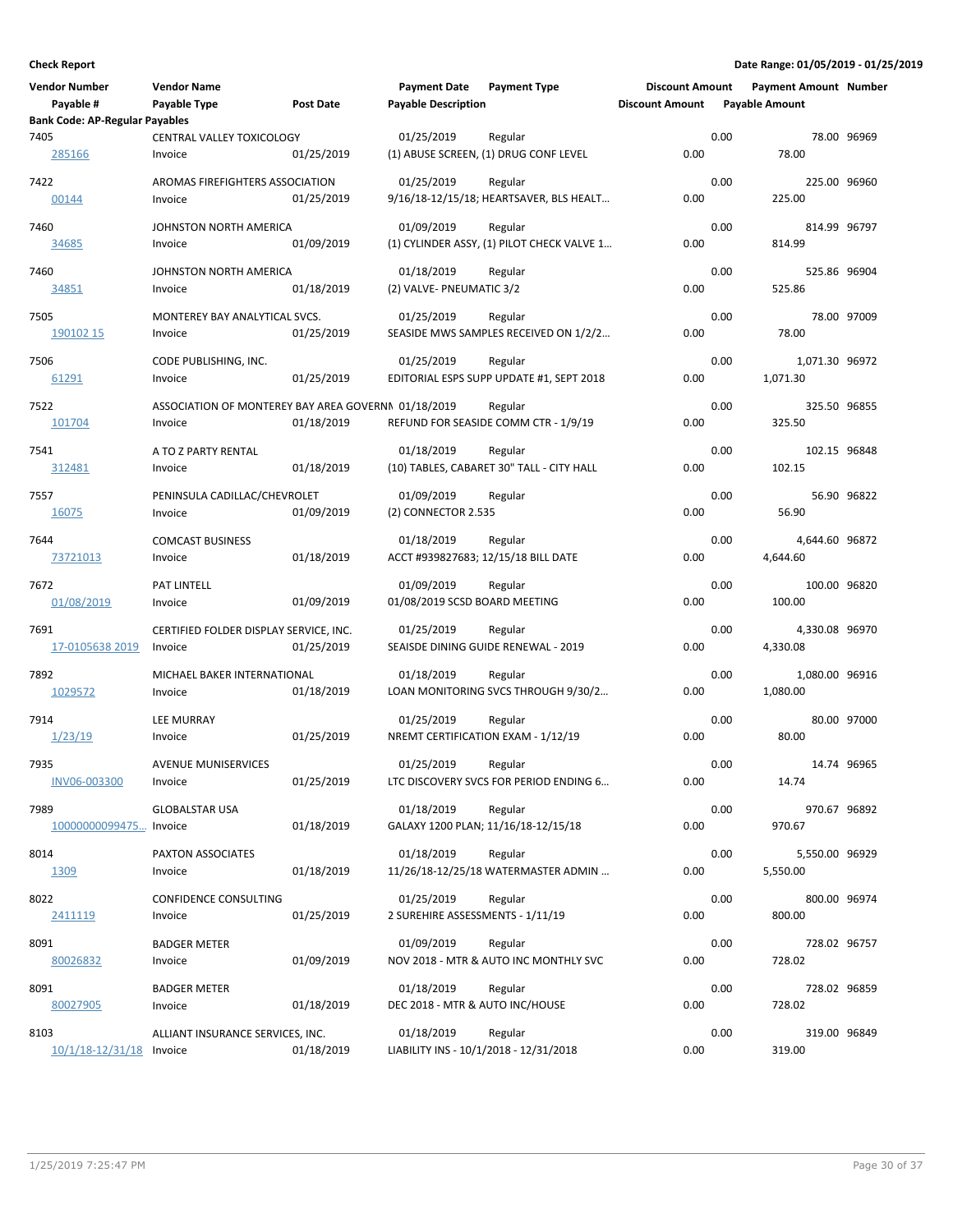| Vendor Number   | <b>Vendor Name</b>            |                  | <b>Payment Date</b>                 | <b>Payment Type</b>                     | <b>Discount Amount</b> |      | <b>Payment Amount Number</b> |             |
|-----------------|-------------------------------|------------------|-------------------------------------|-----------------------------------------|------------------------|------|------------------------------|-------------|
| Payable #       | Payable Type                  | <b>Post Date</b> | <b>Payable Description</b>          |                                         | <b>Discount Amount</b> |      | <b>Payable Amount</b>        |             |
| 8129            | VORTEX INDUSTRIES, INC.       |                  | 01/25/2019                          | Regular                                 |                        | 0.00 | 1,818.00 97033               |             |
| 44-1309523      | Invoice                       | 01/25/2019       |                                     | REPAIRS TO DOOR AT 610 OLYMPIA AVE.     | 0.00                   |      | 320.00                       |             |
| 44-1310736      | Invoice                       | 01/25/2019       |                                     | REPAIRS TO DOOR AT 440 HARCOURT AVE     | 0.00                   |      | 1,498.00                     |             |
| 8142            | US FOODS, INC.                |                  | 01/18/2019                          | Regular                                 |                        | 0.00 | 196.28 96947                 |             |
| 4449799         | Invoice                       | 01/18/2019       |                                     | FOOD DELIVERED TO 986 HILBY AVE - SEASI | 0.00                   |      | 196.28                       |             |
| 8154            | GREEN VALLEY LANDSCAPE, INC.  |                  | 01/18/2019                          | Regular                                 |                        | 0.00 |                              | 77.76 96897 |
| 9008            | Invoice                       | 01/18/2019       | <b>MISC SUPPLIES - PUBLIC WORKS</b> |                                         | 0.00                   |      | 77.76                        |             |
| 8154            | GREEN VALLEY LANDSCAPE, INC.  |                  | 01/25/2019                          | Regular                                 |                        | 0.00 |                              | 64.68 96991 |
| 9112            | Invoice                       | 01/25/2019       |                                     | (2) STIHL CHAIN - RAPID MICRO COMFORT 3 | 0.00                   |      | 64.68                        |             |
| 8213            | <b>EVELYN ROSALES</b>         |                  | 01/18/2019                          | Regular                                 |                        | 0.00 | -200.00 96886                |             |
| 8213            | <b>EVELYN ROSALES</b>         |                  | 01/18/2019                          | Regular                                 |                        | 0.00 | 200.00 96886                 |             |
| 12/30/18        | Invoice                       | 01/18/2019       |                                     | BALLOON ARCH FOR THE SRS. NEW YR'S EVE  | 0.00                   |      | 200.00                       |             |
| 8233            | <b>HERC RENTALS</b>           |                  | 01/18/2019                          | Regular                                 |                        | 0.00 | 597.77 96899                 |             |
| 30460222-001    | Invoice                       | 01/18/2019       |                                     | (3) LT TOWER VERT MAST MAN NARROW       | 0.00                   |      | 597.77                       |             |
| 8254            | GARLAND/DBS, INC.             |                  | 01/25/2019                          | Regular                                 |                        | 0.00 | 72,397.14 96989              |             |
| 42785227699 (2) | Invoice                       | 01/25/2019       | BALANCE DUE INV #42785227699        |                                         | 0.00                   |      | 57,653.49                    |             |
| 42785228704     | Invoice                       | 01/25/2019       |                                     | APP #3/OLDEMEYER CENTER THRU 12/14/18   | 0.00                   |      | 14,743.65                    |             |
| 8273            | SMILE BUSINESS PRODUCTS, INC. |                  | 01/09/2019                          | Regular                                 |                        | 0.00 | 152.35 96834                 |             |
| 693951          | Invoice                       | 01/09/2019       |                                     | 440 HARCOURT - ENGR SHARP / MX-3070N    | 0.00                   |      | 152.35                       |             |
| 8273            | SMILE BUSINESS PRODUCTS, INC. |                  | 01/25/2019                          | Regular                                 |                        | 0.00 | 430.87 97026                 |             |
| 703174          | Invoice                       | 01/25/2019       |                                     | JAN 2019 CONTRACT BASE RATE - SHARP/M   | 0.00                   |      | 130.87                       |             |
| 704465          | Invoice                       | 01/25/2019       |                                     | SHARP-MX-M904; MOVE FROM ONE ROOM       | 0.00                   |      | 300.00                       |             |

|                       | Payable  | Payment |                 |           |
|-----------------------|----------|---------|-----------------|-----------|
| <b>Payment Type</b>   | Count    | Count   | <b>Discount</b> | Payment   |
| <b>Regular Checks</b> | 33       | 30      | 0.00            | 98,557.68 |
| <b>Manual Checks</b>  | 0        | 0       | 0.00            | 0.00      |
| <b>Voided Checks</b>  | 0        | 1       | 0.00            | $-200.00$ |
| <b>Bank Drafts</b>    | $\Omega$ | 0       | 0.00            | 0.00      |
| EFT's                 | 0        | 0       | 0.00            | 0.00      |
|                       | 33       | 31      | 0.00            | 98,357.68 |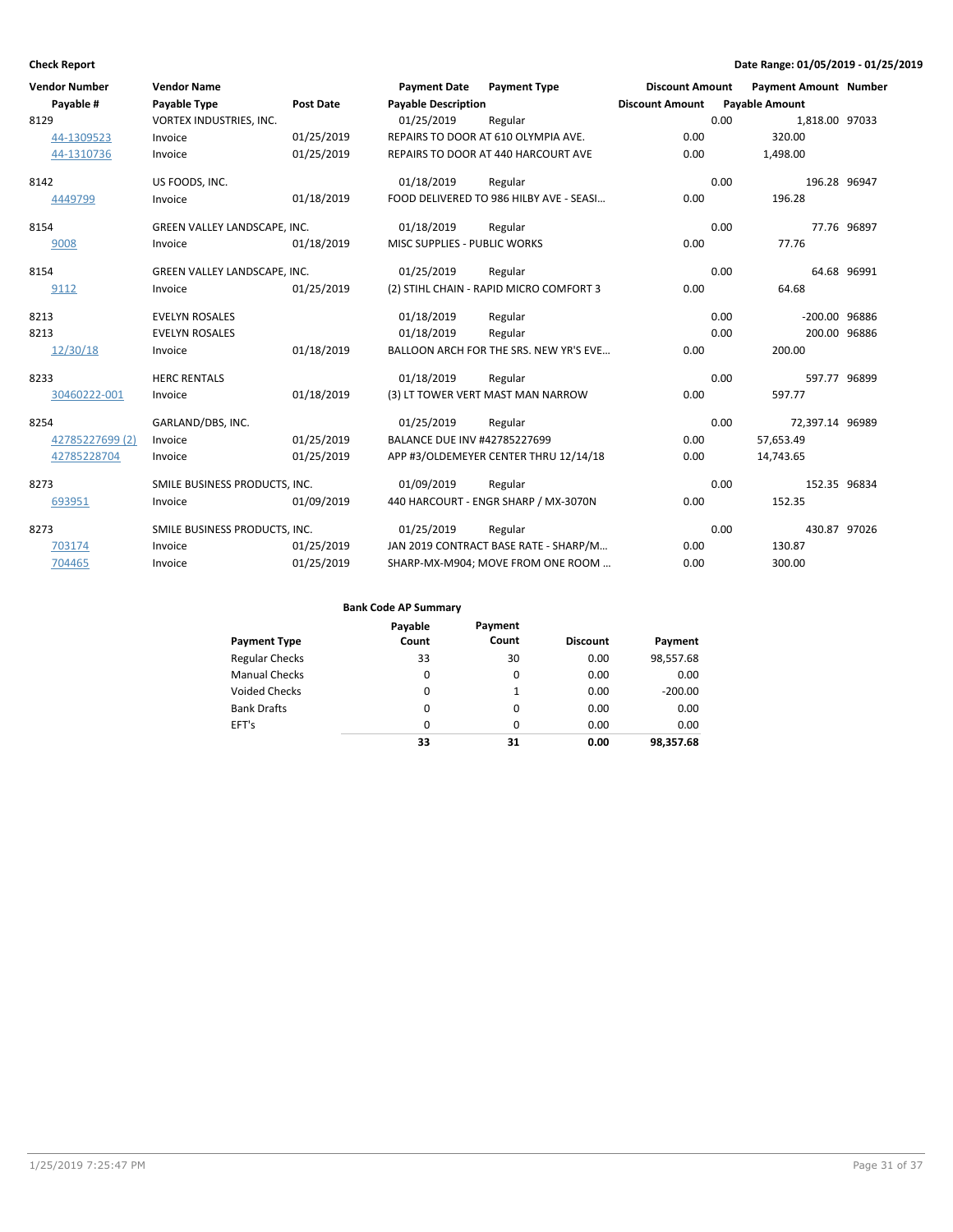| Vendor Number                         | <b>Vendor Name</b> |                                                         | <b>Payment Date</b><br><b>Payment Type</b> | <b>Discount Amount</b> | <b>Payment Amount Number</b> |  |
|---------------------------------------|--------------------|---------------------------------------------------------|--------------------------------------------|------------------------|------------------------------|--|
| Pavable #                             | Payable Type       | <b>Post Date</b>                                        | <b>Payable Description</b>                 | <b>Discount Amount</b> | <b>Pavable Amount</b>        |  |
| <b>Bank Code: PY-Payroll Payables</b> |                    |                                                         |                                            |                        |                              |  |
| 8308                                  |                    | AMERICAN FIDELITY ADMINISTRATIVE SERVICES, I 01/23/2019 | Regular                                    | 0.00                   | 642.60 18841                 |  |
| <b>INV0002797</b>                     | Invoice            | 12/10/2018                                              | SEP18 ADMIN SERV FEE INV# 33246            | 0.00                   | 214.20                       |  |
| <b>INV0002798</b>                     | Invoice            | 12/10/2018                                              | OCT18 ADMIN SERV FEE INV# 33840            | 0.00                   | 214.20                       |  |
| <b>INV0002799</b>                     | Invoice            | 12/10/2018                                              | NOV18 ADMIN SERV FEE INV# 34473            | 0.00                   | 214.20                       |  |

|                       | Payable  | Payment  |                 |         |
|-----------------------|----------|----------|-----------------|---------|
| <b>Payment Type</b>   | Count    | Count    | <b>Discount</b> | Payment |
| <b>Regular Checks</b> | 3        | 1        | 0.00            | 642.60  |
| <b>Manual Checks</b>  | $\Omega$ | 0        | 0.00            | 0.00    |
| Voided Checks         | 0        | 0        | 0.00            | 0.00    |
| <b>Bank Drafts</b>    | 0        | 0        | 0.00            | 0.00    |
| EFT's                 | $\Omega$ | $\Omega$ | 0.00            | 0.00    |
|                       | 3        |          | 0.00            | 642.60  |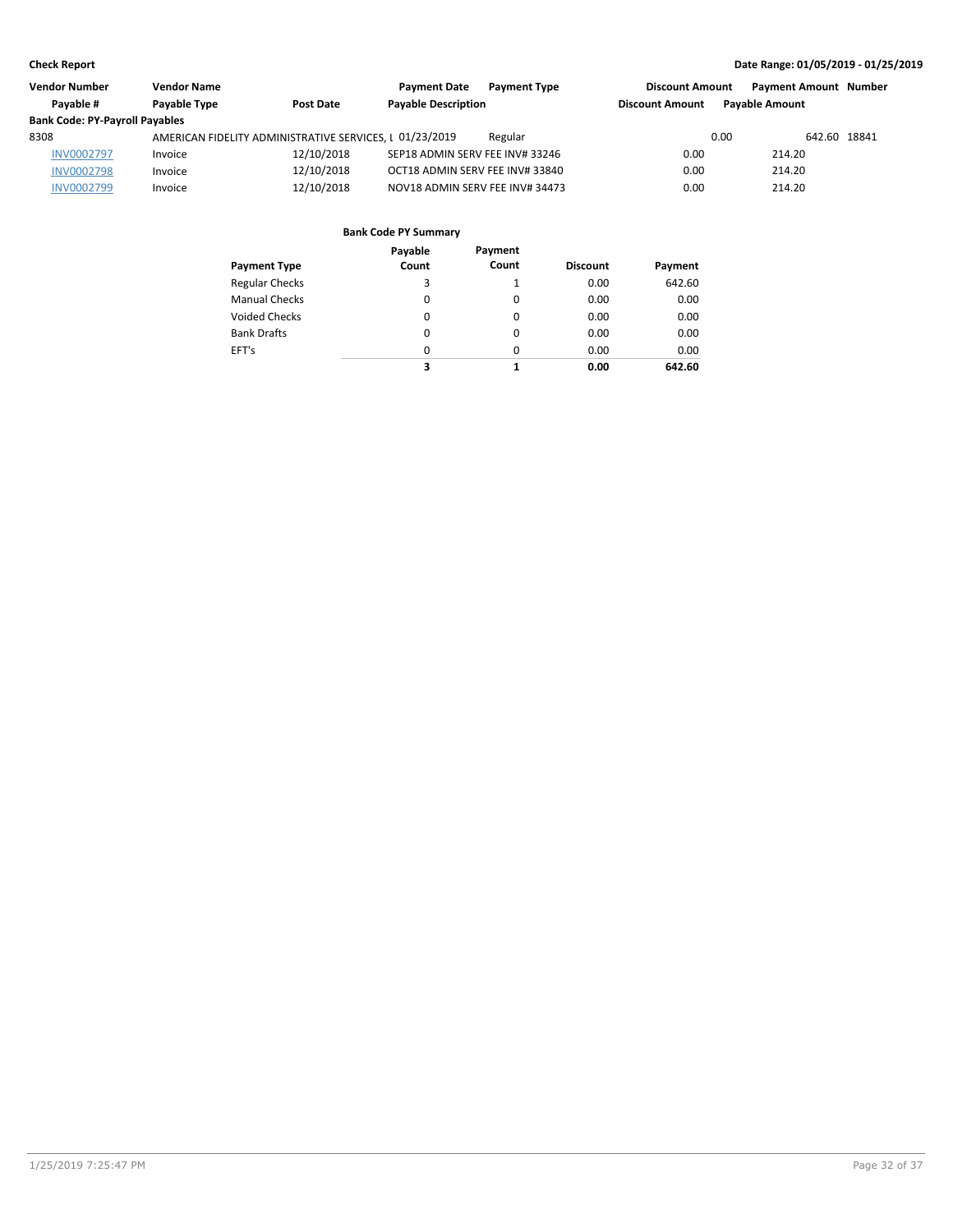| <b>Vendor Number</b>                  | <b>Vendor Name</b>                       |                          | <b>Payment Date</b>                 | <b>Payment Type</b>                    | <b>Discount Amount</b> |      | <b>Payment Amount Number</b> |             |
|---------------------------------------|------------------------------------------|--------------------------|-------------------------------------|----------------------------------------|------------------------|------|------------------------------|-------------|
| Payable #                             | Payable Type                             | <b>Post Date</b>         | <b>Payable Description</b>          |                                        | <b>Discount Amount</b> |      | <b>Payable Amount</b>        |             |
| <b>Bank Code: AP-Regular Payables</b> |                                          |                          |                                     |                                        |                        |      |                              |             |
| 8332                                  | <b>IVY SIMPSON</b>                       |                          | 01/09/2019                          | Regular                                |                        | 0.00 | 210.00 96795                 |             |
| 1314                                  | Invoice                                  | 01/09/2019               | WEEKLY INTERIOR PLANT SERVICE       |                                        | 0.00                   |      | 210.00                       |             |
| 8332                                  | <b>IVY SIMPSON</b>                       |                          | 01/18/2019                          | Regular                                |                        | 0.00 | 210.00 96902                 |             |
| 1318                                  | Invoice                                  | 01/18/2019               |                                     | JAN 2019 WEEKLY INTERIOR PLANT SERVICE | 0.00                   |      | 210.00                       |             |
|                                       |                                          |                          |                                     |                                        |                        |      |                              |             |
| 8338                                  | <b>FEDEX</b>                             |                          | 01/09/2019                          | Regular                                |                        | 0.00 |                              | 11.60 96780 |
| 6-415-21102                           | Invoice                                  | 01/09/2019               |                                     | ACCT #1750-2541-3; 12/20/18 SHIPMENT   | 0.00                   |      | 11.60                        |             |
| 8345                                  | RESTORATIVE JUSTICE PARTNERS, INC.       |                          | 01/18/2019                          | Regular                                |                        | 0.00 | 2,086.59 96937               |             |
| <b>DEC 2018</b>                       | Invoice                                  | 01/18/2019               | DEC 2018 CAL VIP REIMBURSEMENT      |                                        | 0.00                   |      | 2,086.59                     |             |
|                                       |                                          |                          |                                     |                                        |                        |      |                              |             |
| 8361                                  | SPEAKWRITE BILLING DEPT.                 |                          | 01/09/2019                          | Regular                                |                        | 0.00 | 669.49 96835                 |             |
| 5471d5a9                              | Invoice                                  | 01/09/2019               | DEC 2018 SEASIDE PD BILLING         |                                        | 0.00                   |      | 669.49                       |             |
| 8366                                  | MONTEREY COUNTY FIRE CHIEFS ASSN.        |                          | 01/18/2019                          | Regular                                |                        | 0.00 | 150.00 96920                 |             |
| <b>SEASIDE 2019</b>                   | Invoice                                  | 01/18/2019               |                                     | 2019 MEMBERSHIP - SEASIDE FIRE DEPT.   | 0.00                   |      | 150.00                       |             |
|                                       |                                          |                          |                                     |                                        |                        |      |                              |             |
| 8368                                  | <b>KOSMONT COMPANIES</b>                 |                          | 01/25/2019                          | Regular                                |                        | 0.00 | 1,586.00 96999               |             |
| 1702.7 015                            | Invoice                                  | 01/25/2019               | OCT 2018 - REVISE COUNTY PPT SLIDES |                                        | 0.00                   |      | 1,586.00                     |             |
| 8380                                  | SOUTHEASTERN SECURITY                    |                          | 01/25/2019                          | Regular                                |                        | 0.00 |                              | 18.50 97027 |
| 140071                                | Invoice                                  | 01/25/2019               | DEC 2018 - PARKSREC PROFILES (1)    |                                        | 0.00                   |      | 18.50                        |             |
|                                       |                                          |                          |                                     |                                        |                        |      |                              |             |
| 8426                                  | <b>CLIFTONLARSONALLEN LLP</b>            |                          | 01/18/2019                          | Regular                                |                        | 0.00 | 4.715.00 96870               |             |
| 1985625                               | Invoice                                  | 01/18/2019               |                                     | SVCS THROUGH 12/30/18; AUDIT/GANN/GA   | 0.00                   |      | 2,715.00                     |             |
| 1987370                               | Invoice                                  | 01/18/2019               |                                     | SVCS THROUGH 12/31/18; CITY COUNCIL M  | 0.00                   |      | 2,000.00                     |             |
| 8455                                  | <b>JERRY BLACKWELDER</b>                 |                          | 01/09/2019                          | Regular                                |                        | 0.00 | 100.00 96796                 |             |
| 01/08/2019                            | Invoice                                  | 01/09/2019               | 01/08/2019 SCSD BOARD MEETING       |                                        | 0.00                   |      | 100.00                       |             |
|                                       |                                          |                          |                                     |                                        |                        |      |                              |             |
| 8493                                  | CORODATA RECORDS MGMT., INC.             |                          | 01/25/2019                          | Regular                                |                        | 0.00 | 855.19 96976                 |             |
| RS3031074                             | Invoice                                  | 01/25/2019               | NOV 2018 STORAGE                    |                                        | 0.00                   |      | 455.27                       |             |
| RS3039074                             | Invoice                                  | 01/25/2019               | DEC 2018 STORAGE                    |                                        | 0.00                   |      | 399.92                       |             |
| 8512                                  | <b>CALIFORNIA TOWING &amp; TRANSPORT</b> |                          | 01/09/2019                          | Regular                                |                        | 0.00 | 250.00 96762                 |             |
| 184431                                | Invoice                                  | 01/09/2019               |                                     | TOW - 1991 CHEVY 6500 KODIAK; 11/13/18 | 0.00                   |      | 250.00                       |             |
|                                       |                                          |                          |                                     |                                        |                        |      |                              |             |
| 8512                                  | <b>CALIFORNIA TOWING &amp; TRANSPORT</b> |                          | 01/18/2019                          | Regular                                |                        | 0.00 | 625.00 96867                 |             |
| 184873                                | Invoice                                  | 01/18/2019               | POLICE TOW + STORAGE                |                                        | 0.00                   |      | 625.00                       |             |
| 8526                                  | U.S. BANK ST. PAUL                       |                          | 01/22/2019                          | Regular                                |                        | 0.00 | 51,658.93 96955              |             |
| 1327773                               | Invoice                                  | 01/22/2019               |                                     | DEBT SVC PYMNT FOR ACCT #213462000     | 0.00                   |      | 51,658.93                    |             |
|                                       |                                          |                          |                                     |                                        |                        |      |                              |             |
| 8536                                  | VERDE DESIGN INC.                        |                          | 01/09/2019                          | Regular                                |                        | 0.00 | 9,123.90 96844               |             |
| $10/26/18 - 11/25/$ Invoice           |                                          | 01/09/2019               |                                     | 10/26/18-11/25/18 CUTINO PARK IMPRVM   | 0.00                   |      | 9,123.90                     |             |
| 8536                                  | VERDE DESIGN INC.                        |                          | 01/18/2019                          | Regular                                |                        | 0.00 | 31,513.57 96949              |             |
| 15-1706000                            | Invoice                                  | 01/18/2019               |                                     | 8/26/18-9/25/18 CUTINO PK IMPRVMNTS    | 0.00                   |      | 22,269.45                    |             |
| 18-1706000                            | Invoice                                  | 01/18/2019               |                                     | 11/26/18-12/25/18 CUTINO PK IMPRVMNTS  | 0.00                   |      | 9,244.12                     |             |
|                                       |                                          |                          |                                     |                                        |                        |      |                              |             |
| 8608                                  | BURTON AUTOMOTIVE, LLC                   |                          | 01/18/2019                          | Regular                                |                        | 0.00 | 584.79 96866                 |             |
| 188392                                | Invoice                                  | 01/18/2019               | <b>SMOG TEST</b>                    | SMOG + INSPECT FOR FAILED EVAP TEST    | 0.00                   |      | 206.25                       |             |
| 188398<br>188400                      | Invoice<br>Invoice                       | 01/18/2019<br>01/18/2019 | SMOG TEST + GAS CAP                 |                                        | 0.00<br>0.00           |      | 90.00<br>108.54              |             |
| 188414                                | Invoice                                  | 01/18/2019               | <b>SMOG TEST</b>                    |                                        | 0.00                   |      | 90.00                        |             |
| 188419                                | Invoice                                  | 01/18/2019               | <b>SMOG TEST</b>                    |                                        | 0.00                   |      | 90.00                        |             |
|                                       |                                          |                          |                                     |                                        |                        |      |                              |             |
| 8622                                  | EDWARDS TRUCK CENTER, INC.               |                          | 01/09/2019                          | Regular                                |                        | 0.00 | 256.31 96772                 |             |
| 53862                                 | Invoice                                  | 01/09/2019               | (1) REGULATOR                       |                                        | 0.00                   |      | 256.31                       |             |
| 8716                                  | BRET EVAN CONNEAU                        |                          | 01/18/2019                          | Regular                                |                        | 0.00 | 300.00 96864                 |             |
| 2/15/19                               | Invoice                                  | 01/18/2019               |                                     | DJ SVC FOR DANCE AT OLDEMEYER CTR - 2/ | 0.00                   |      | 300.00                       |             |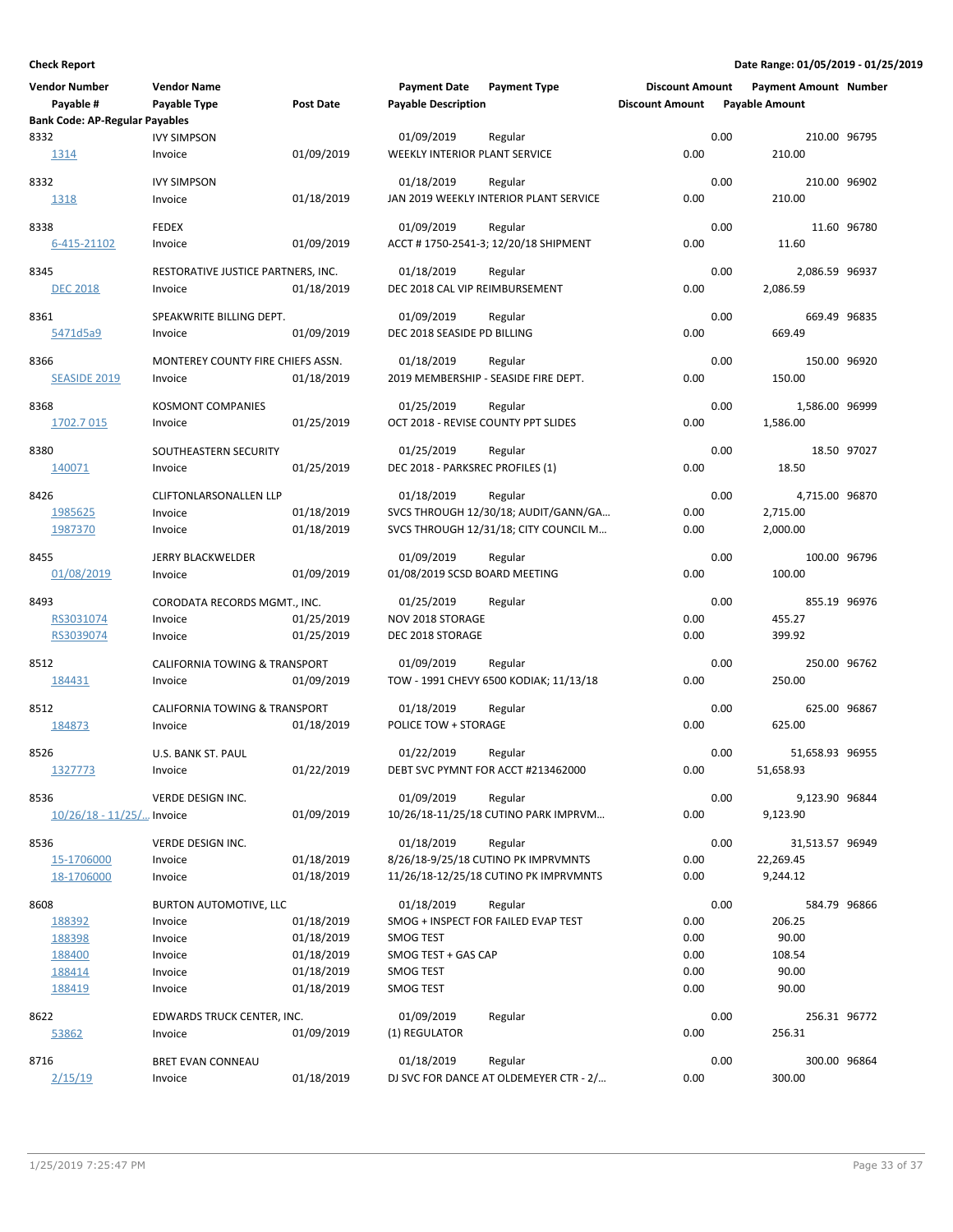| <b>Vendor Number</b> | <b>Vendor Name</b>                               |            | <b>Payment Date</b>                | <b>Payment Type</b>                              | <b>Discount Amount</b> |      | <b>Payment Amount Number</b> |             |
|----------------------|--------------------------------------------------|------------|------------------------------------|--------------------------------------------------|------------------------|------|------------------------------|-------------|
| Payable #            | Payable Type                                     | Post Date  | <b>Payable Description</b>         |                                                  | <b>Discount Amount</b> |      | <b>Payable Amount</b>        |             |
| 8755                 | <b>CORONA RENTALS</b>                            |            | 01/25/2019                         | Regular                                          |                        | 0.00 | 2,730.00 96977               |             |
| <b>INV0002935</b>    | Invoice                                          | 01/01/2019 | FEB 2019 RENT - 656 BROADWAY AVE   |                                                  | 0.00                   |      | 2,730.00                     |             |
| 8791                 | <b>MONTEREY ONE WATER</b>                        |            | 01/09/2019                         | Regular                                          |                        | 0.00 | 3,058.84 96813               |             |
| 11/1/18-12/31/18     | Invoice                                          | 01/09/2019 | MISC ACCTS - 11/01/18 - 12/31/18   |                                                  | 0.00                   |      | 3,058.84                     |             |
|                      |                                                  |            |                                    |                                                  |                        |      |                              |             |
| 8791                 | <b>MONTEREY ONE WATER</b>                        |            | 01/18/2019                         | Regular                                          |                        | 0.00 | 12,071.83 96923              |             |
| 12682                | Invoice                                          | 01/18/2019 | JUL-SEPT 2018 LIFT STATION MAINT.  |                                                  | 0.00                   |      | 12,071.83                    |             |
|                      |                                                  |            |                                    |                                                  |                        |      |                              |             |
| 8808                 | NICHOLS CONSULTING ENGINEERS, CHTD               |            | 01/09/2019                         | Regular                                          |                        | 0.00 | 4,157.16 96818               |             |
| 179025506            | Invoice                                          | 01/09/2019 |                                    | SVCS THROUGH 8/31/18 - SEASIDE PMS UP            | 0.00                   |      | 1,633.20                     |             |
| 179025507            | Invoice                                          | 01/09/2019 |                                    | SVCS THROUGH 11/30/18 - SEASIDE PMS U            | 0.00                   |      | 2,523.96                     |             |
| 8882                 | <b>EVERYONE'S HARVEST</b>                        |            | 01/25/2019                         | Regular                                          |                        | 0.00 | 2,107.00 96984               |             |
| <u>12-18</u>         | Invoice                                          | 01/25/2019 | DEC 2018 - SEASIDE MARKET EXPENSES |                                                  | 0.00                   |      | 2,107.00                     |             |
|                      |                                                  |            |                                    |                                                  |                        |      |                              |             |
| 8892                 | NCI AFFILIATES, INC.                             |            | 01/09/2019                         | Regular                                          |                        | 0.00 | 1,962.00 96817               |             |
| <u>7934</u>          | Invoice                                          | 01/09/2019 |                                    | OCT 2018 - CREW PROVIDED GROUNDS MAI             | 0.00                   |      | 981.00                       |             |
| 8031                 | Invoice                                          | 01/09/2019 |                                    | NOV 2018 - CREW PROVIDED GROUNDS MA              | 0.00                   |      | 981.00                       |             |
|                      |                                                  |            |                                    |                                                  |                        |      |                              |             |
| 8908                 | <b>JON LAW</b>                                   |            | 01/09/2019                         | Regular                                          |                        | 0.00 |                              | 54.50 96798 |
| <b>DEC 2018</b>      | Invoice                                          | 01/09/2019 | DEC 2018 MILEAGE REIMBURSEMENT     |                                                  | 0.00                   |      | 54.50                        |             |
| 8971                 | STORELLI BROTHERS AUTO BODY                      |            | 01/09/2019                         | Regular                                          |                        | 0.00 | 586.17 96838                 |             |
| 3181                 | Invoice                                          | 01/09/2019 | REPAIR WORK FOR SHARON MIKESELL    |                                                  | 0.00                   |      | 586.17                       |             |
|                      |                                                  |            |                                    |                                                  |                        |      |                              |             |
| 8979                 | ERROL L. MONTGOMERY & ASSOCIATES, INC.           |            | 01/25/2019                         | Regular                                          |                        | 0.00 | 2,312.88 96983               |             |
| 9150-18-2B           | Invoice                                          | 01/25/2019 |                                    | RFS 2018-02; 2018 SIAR/TRAVEL TO MONTE           | 0.00                   |      | 1,170.00                     |             |
| 9150-18-4D           | Invoice                                          | 01/25/2019 |                                    | RFS 2018-03; DEC 2018 UPDATE BASIN MG            | 0.00                   |      | 1,142.88                     |             |
|                      |                                                  |            |                                    |                                                  |                        |      |                              |             |
| 8980                 | ATHENA OCCMED                                    |            | 01/25/2019                         | Regular                                          |                        | 0.00 | 1,126.50 96964               |             |
| 1139                 | Invoice                                          | 01/25/2019 | FIRE ANNUAL OVER 40                |                                                  | 0.00                   |      | 598.00                       |             |
| 1140                 | Invoice                                          | 01/25/2019 | FIRE ANNUAL PHYSICAL               |                                                  | 0.00                   |      | 528.50                       |             |
| 9011                 | PROJECT DIMENSIONS, INC.                         |            | 01/18/2019                         | Regular                                          |                        | 0.00 | 20,950.00 96933              |             |
| 49328                | Invoice                                          | 01/18/2019 |                                    | 10/18/18-10/31/18 CONSTRUCTION MGMT              | 0.00                   |      | 5,350.00                     |             |
| 49329                | Invoice                                          | 01/18/2019 | NOV 2018 CONSTRUCTION MGMT SVCS    |                                                  | 0.00                   |      | 15,600.00                    |             |
|                      |                                                  |            |                                    |                                                  |                        |      |                              |             |
| 9011                 | PROJECT DIMENSIONS, INC.                         |            | 01/25/2019                         | Regular                                          |                        | 0.00 | 20,895.00 97021              |             |
| 49342                | Invoice                                          | 01/25/2019 | DEC 2018 - CUTINO PARK PHASE I     |                                                  | 0.00                   |      | 20,895.00                    |             |
| 9033                 | BOTACH INC.                                      |            | 01/18/2019                         | Regular                                          |                        | 0.00 | 3,386.75 96863               |             |
| 6381073              | Invoice                                          | 01/18/2019 | (2) BENELLI M4 ENTRY SHOTGUNS      |                                                  | 0.00                   |      | 3,386.75                     |             |
|                      |                                                  |            |                                    |                                                  |                        |      |                              |             |
| 9037                 | INTERMOUNTAIN SLURRY SEAL, INC.                  |            | 01/25/2019                         | Regular                                          |                        | 0.00 | 28,256.73 96996              |             |
| 1528267              | Invoice                                          | 01/25/2019 |                                    | APPL #3; W SEASIDE SLURRY THROUGH 1/17           | 0.00                   |      | 20,531.59                    |             |
| 1528327              | Invoice                                          | 01/25/2019 |                                    | APPL #4; W SEASIDE SLURRY THROUGH 1/17           | 0.00                   |      | 7,725.14                     |             |
| 9038                 |                                                  |            | 01/25/2019                         |                                                  |                        | 0.00 | 1,625.66 96980               |             |
|                      | EDEN COUNCIL FOR HOPE AND OPPORTUNITY<br>Invoice | 01/25/2019 |                                    | Regular<br>CDBG PAYMENT - 2ND QUARTER FY 2018/19 | 0.00                   |      | 1,625.66                     |             |
| $\overline{2}$       |                                                  |            |                                    |                                                  |                        |      |                              |             |
| 9041                 | PARTNERS FOR PEACE                               |            | 01/25/2019                         | Regular                                          |                        | 0.00 | 2,394.75 97019               |             |
| $\overline{4}$       | Invoice                                          | 01/25/2019 |                                    | DEC 2018 - CAL VIP GRANT REIMBURSEMENT           | 0.00                   |      | 2,394.75                     |             |
|                      |                                                  |            |                                    |                                                  |                        |      |                              |             |
| 9046                 | JONATHAN GABRIEL WIZARD                          |            | 01/09/2019                         | Regular                                          |                        | 0.00 | 100.00 96799                 |             |
| 01/08/2019           | Invoice                                          | 01/09/2019 | 01/08/2019 SCSD BOARD MEETING      |                                                  | 0.00                   |      | 100.00                       |             |
| 9047                 | MIKE'S CUSTOM AWNINGS & COVERS                   |            | 01/09/2019                         | Regular                                          |                        | 0.00 | 1,580.00 96804               |             |
| 290                  | Invoice                                          | 01/09/2019 |                                    | 4251 GEN JIM MOORE BLVD - INSTALL AWN            | 0.00                   |      | 1,580.00                     |             |
|                      |                                                  |            |                                    |                                                  |                        |      |                              |             |
| 9061                 | <b>BARBARA KONG-BROWN</b>                        |            | 01/09/2019                         | Regular                                          |                        | 0.00 | 14,315.54 96758              |             |
| 12/29/2018           | Invoice                                          | 01/09/2019 | CITY POLICE DEPT APPEAL HEARING    |                                                  | 0.00                   |      | 14,315.54                    |             |
|                      |                                                  |            |                                    |                                                  |                        |      |                              |             |
| 9062                 | STALLWORTH JR., WASH                             |            | 01/09/2019                         | Regular                                          |                        | 0.00 |                              | 25.00 96836 |
| INV0002898           | Invoice                                          | 01/08/2019 | WATER REFUND FOR 1714 NAPA ST.     |                                                  | 0.00                   |      | 25.00                        |             |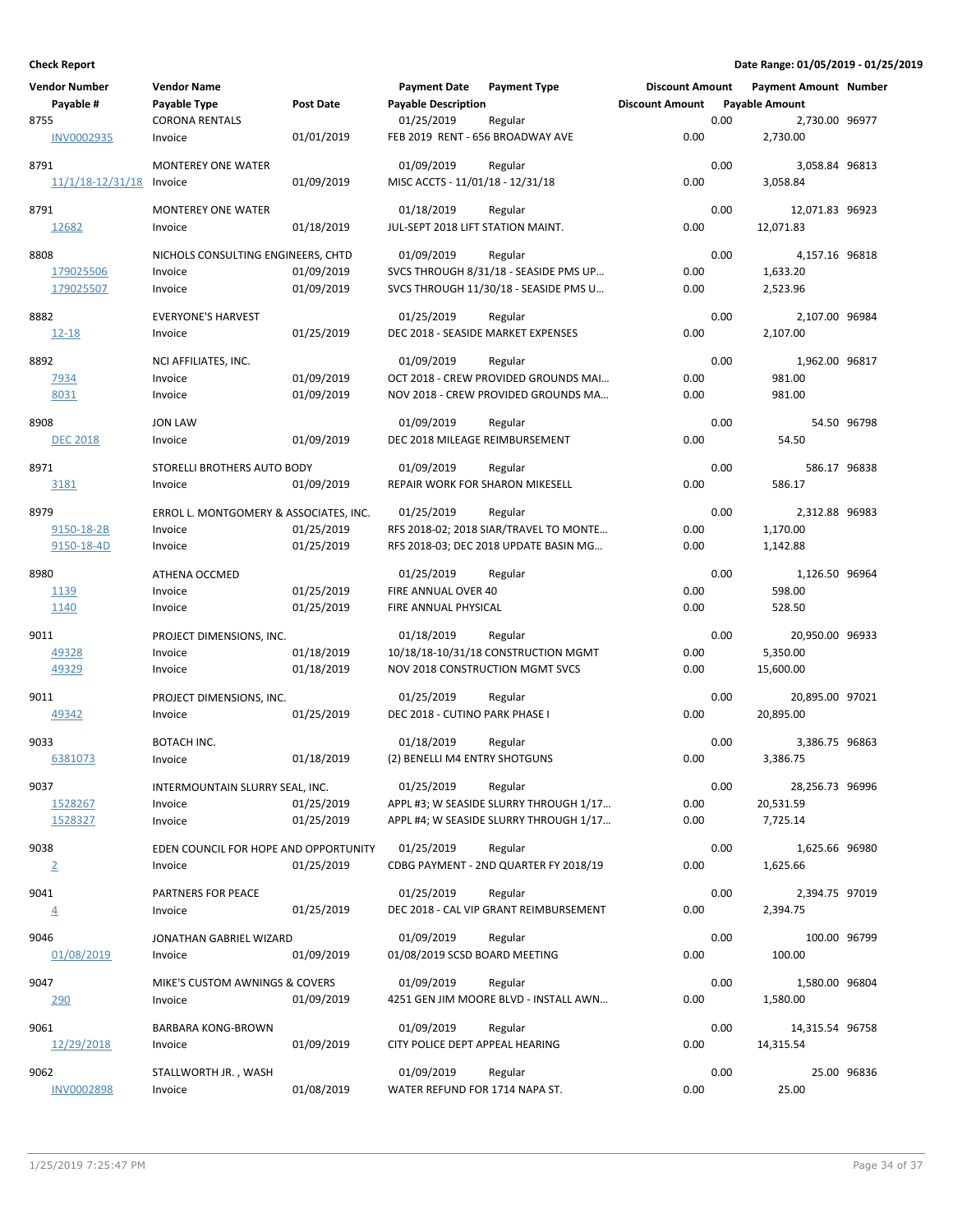| Vendor Number             | <b>Vendor Name</b>                   |            | <b>Payment Date</b>               | <b>Payment Type</b>                    | <b>Discount Amount</b> |      | <b>Payment Amount Number</b> |             |
|---------------------------|--------------------------------------|------------|-----------------------------------|----------------------------------------|------------------------|------|------------------------------|-------------|
| Payable #                 | Payable Type                         | Post Date  | <b>Payable Description</b>        |                                        | <b>Discount Amount</b> |      | <b>Payable Amount</b>        |             |
| 9063                      | STORRS, CINDY                        |            | 01/09/2019                        | Regular                                |                        | 0.00 |                              | 22.14 96839 |
| <b>INV0002899</b>         | Invoice                              | 01/08/2019 |                                   | WATER REFUND FOR 1610 WANDA AVE.       | 0.00                   |      | 22.14                        |             |
| 9064                      | EXTENDED STAY AMERICA, INC.          |            | 01/09/2019                        | Regular                                |                        | 0.00 | 5,684.49 96776               |             |
| 119639; 3/30/19 - Invoice |                                      | 01/09/2019 | RSV #119639; 3/30/2019 - 6/1/2019 |                                        | 0.00                   |      | 5,684.49                     |             |
| 9064                      | EXTENDED STAY AMERICA, INC.          |            | 01/09/2019                        | Regular                                |                        | 0.00 | 2,942.46 96777               |             |
| 119639                    | Invoice                              | 01/09/2019 | RSV #119639; 6/1/2019-6/28/2019   |                                        | 0.00                   |      | 2,942.46                     |             |
| 9064                      | EXTENDED STAY AMERICA, INC.          |            | 01/09/2019                        | Regular                                |                        | 0.00 | 6,507.39 96778               |             |
| 119639; 1/20/19 - Invoice |                                      | 01/09/2019 | RSV #119639; 01/20/19 - 03/30/19  |                                        | 0.00                   |      | 6,507.39                     |             |
| 9065                      | <b>BFT LP</b>                        |            | 01/18/2019                        | Regular                                |                        | 0.00 | 1,441.99 96862               |             |
| 42723927                  | Invoice                              | 01/18/2019 | (10) ELIMINATOR SUPERIOR KITS     |                                        | 0.00                   |      | 1,441.99                     |             |
| 9068                      | COVANTA ENERGY, LLC                  |            | 01/18/2019                        | Regular                                |                        | 0.00 | 406.02 96875                 |             |
| 210003STANI               | Invoice                              | 01/18/2019 | SPECIAL WASTE; 12/17/2018         |                                        | 0.00                   |      | 406.02                       |             |
| 9069                      | SANACT INC.                          |            | 01/17/2019                        | Regular                                |                        | 0.00 | 111,643.24 96847             |             |
| $\mathbf{\underline{1}}$  | Invoice                              | 01/17/2019 |                                   | SEWER CLEANING/VIDEO INSPCTN - HWY 1   | 0.00                   |      | 111,643.24                   |             |
| 9069                      | SANACT INC.                          |            | 01/25/2019                        | Regular                                |                        | 0.00 | 68,755.75 97024              |             |
| 2 REV II                  | Invoice                              | 01/25/2019 | SEWER CLEANING/INSPCTN HWY 1      |                                        | 0.00                   |      | 68,755.75                    |             |
| 9070                      | ANGELES VASQUEZ                      |            | 01/18/2019                        | Regular                                |                        | 0.00 | 668.07 96853                 |             |
| 101700                    | Invoice                              | 01/18/2019 |                                   | DEP REFUND FOR LAGUNA GRANDE RM 12/    | 0.00                   |      | 668.07                       |             |
| 9071                      | <b>BARRY TOMASINI</b>                |            | 01/18/2019                        | Regular                                |                        | 0.00 |                              | 75.00 96860 |
| 01/09/2019                | Invoice                              | 01/18/2019 |                                   | PERFORM FOR SR. CANDLELIGHT LUNCH - 2/ | 0.00                   |      | 75.00                        |             |
| 9072                      | LEGACY ROOFING & WATERPROOFING, INC. |            | 01/18/2019                        | Regular                                |                        | 0.00 | 424.00 96910                 |             |
| 6004212-WO                | Invoice                              | 01/18/2019 |                                   | 986 HILBY AVE - LEAK MATERIALS & LABOR | 0.00                   |      | 424.00                       |             |
| 9073                      | <b>JIM BRIDGES</b>                   |            | 01/25/2019                        | Regular                                |                        | 0.00 |                              | 75.00 96997 |
| <b>DEC 2018</b>           | Invoice                              | 01/25/2019 |                                   | "MOST SPECTACULAR" - 2018 HOLIDAY DEC  | 0.00                   |      | 75.00                        |             |
| 9074                      | <b>IAN NUOVO</b>                     |            | 01/25/2019                        | Regular                                |                        | 0.00 |                              | 75.00 96995 |
| <b>DEC 2018</b>           | Invoice                              | 01/25/2019 |                                   | "MOST ORIGINAL/CREATIVE" - 2018 HOL DE | 0.00                   |      | 75.00                        |             |
| 9075                      | MONICA ARELLANO                      |            | 01/25/2019                        | Regular                                |                        | 0.00 |                              | 75.00 97007 |
| <b>DEC 2018</b>           | Invoice                              | 01/25/2019 |                                   | "COMMISSIONER'S CHOICE" - 2018 HOL DE  | 0.00                   |      | 75.00                        |             |
| 9076                      | <b>ADELHEID FREITAS</b>              |            | 01/25/2019                        | Regular                                |                        | 0.00 |                              | 35.00 96956 |
| 102372                    | Invoice                              | 01/25/2019 |                                   | ACTIVITY REFUND - ROARING CAMP 1/24/19 | 0.00                   |      | 35.00                        |             |
| 9077                      | JUNG HO PAK                          |            | 01/25/2019                        | Regular                                |                        | 0.00 |                              | 35.00 96998 |
| 102371                    | Invoice                              | 01/25/2019 |                                   | ACTIVITY REFUND - ROARING CAMP 1/24/19 | 0.00                   |      | 35.00                        |             |
| 9078                      | <b>ANALYNN PATTERSON</b>             |            | 01/25/2019                        | Regular                                |                        | 0.00 |                              | 34.00 96959 |
| 102440                    | Invoice                              | 01/25/2019 | PASS REFUND FOR 1/8/19 - 2/8/19   |                                        | 0.00                   |      | 34.00                        |             |
| 9079                      | WATERWISEPRO TRAINING                |            | 01/25/2019                        | Regular                                |                        | 0.00 | 450.00 97036                 |             |
| $2/25 - 2/26/19$          | Invoice                              | 01/25/2019 |                                   | TOM WORTH - WATER DIST REFRESHER CO    | 0.00                   |      | 450.00                       |             |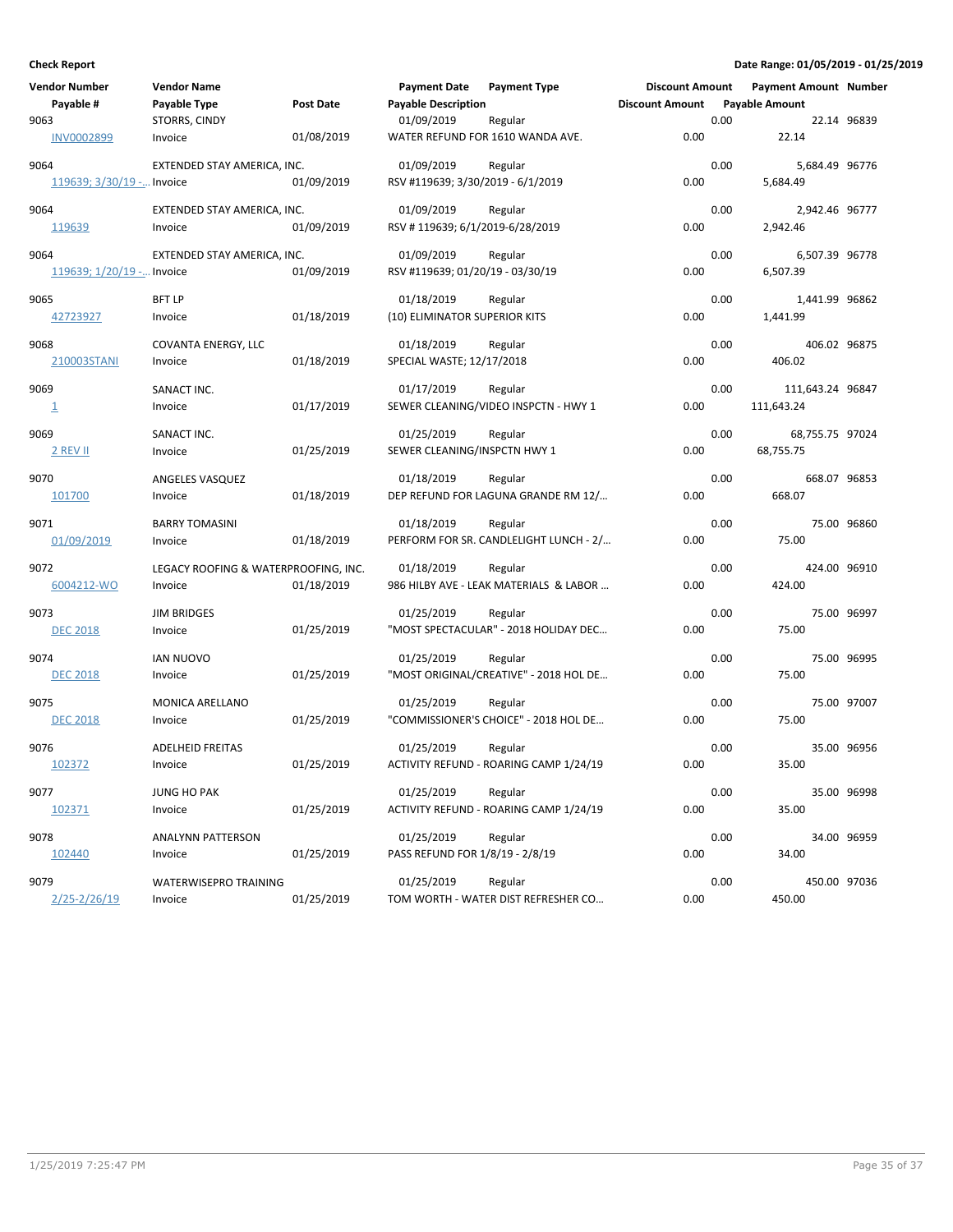| Vendor Number | <b>Vendor Name</b>     |            | <b>Payment Date</b>        | <b>Payment Type</b>                       | <b>Discount Amount</b> |                       | Payment Amount Number |  |
|---------------|------------------------|------------|----------------------------|-------------------------------------------|------------------------|-----------------------|-----------------------|--|
| Pavable #     | Payable Type           | Post Date  | <b>Payable Description</b> |                                           | <b>Discount Amount</b> | <b>Pavable Amount</b> |                       |  |
| 9080          | FJM TRUCK REPAIR, INC. |            | 01/25/2019                 | Regular                                   |                        | 0.00                  | 3,932.28 96988        |  |
| US001005223   | Invoice                | 01/25/2019 |                            | (1) PJ 13' HD SINGLE AXLE TILT T1 TRAILER | 0.00                   |                       | 3.932.28              |  |

|                       | Payable | Payment  |                 |            |
|-----------------------|---------|----------|-----------------|------------|
| <b>Payment Type</b>   | Count   | Count    | <b>Discount</b> | Payment    |
| <b>Regular Checks</b> | 71      | 58       | 0.00            | 431,903.01 |
| <b>Manual Checks</b>  | 0       | 0        | 0.00            | 0.00       |
| Voided Checks         | 0       | $\Omega$ | 0.00            | 0.00       |
| <b>Bank Drafts</b>    | 0       | 0        | 0.00            | 0.00       |
| EFT's                 | 0       | $\Omega$ | 0.00            | 0.00       |
|                       | 71      | 58       | 0.00            | 431.903.01 |